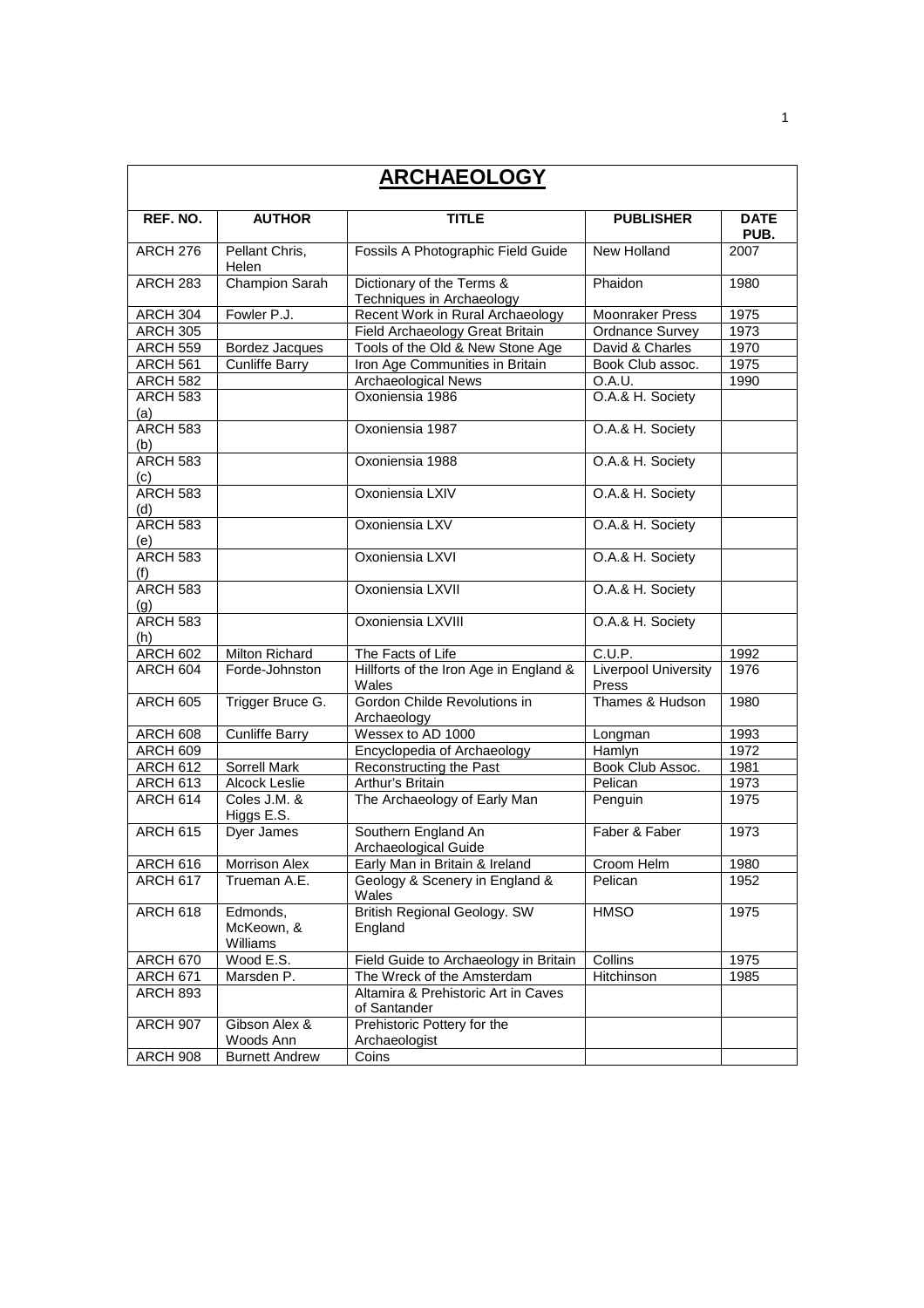# **ARCHAEOLOGY**

|                   | <b>BOX ARCH 165</b><br><b>ARCHAEOLOGY</b> |                |                                                                                                                                                                                 |  |
|-------------------|-------------------------------------------|----------------|---------------------------------------------------------------------------------------------------------------------------------------------------------------------------------|--|
| REF. NO.          | <b>DATE</b>                               | VOL. NO.       | <b>CONTENTS OF INTEREST IN THE</b><br><b>SURROUNDING AREA</b>                                                                                                                   |  |
| <b>ARCH 165 A</b> | 1914 July                                 | Vol. 20 No. 2  | Notes on Churches: - Stanford: Hatford:<br>Shellingford; Chapels :- Goosey; Baulking                                                                                            |  |
| <b>ARCH 165 B</b> | 1917 Jan                                  | Vol. 22 No. 4  | Roman Coins from Stanford; Bells at Goosey                                                                                                                                      |  |
| <b>ARCH 165 C</b> | 1923 Autumn                               | Vol. 27 No. 3  | Berks Charters: - Baulking; Bessilsleigh; Buckland;<br><b>Charney Bassett</b>                                                                                                   |  |
| <b>ARCH 165 D</b> | 1924 Spring                               | Vol. 28 No. 1  | Berks Charters:- Challow; Compton Beauchamp                                                                                                                                     |  |
| <b>ARCH 165 E</b> | 1925 Spring                               | Vol. 29 No. 1  | Berks Charters: - Compton Beauchamp; Fyfield;<br>Goosey                                                                                                                         |  |
| <b>ARCH 165 F</b> | 1926 Autumn                               | Vol. 30 No. 2  | Berks Charters:- Kingston Bagpuise; Longworth.<br>Old Berks Clockmakers                                                                                                         |  |
| <b>ARCH 165 G</b> | 1929 Spring                               | Vol. 33 No. 1  | Wayland Smithy. Ridgeway. Shroud Brasses:-<br>Longworth                                                                                                                         |  |
| <b>ARCH 165 H</b> | 1932 Spring                               | Vol. 36 No. 1  | Coats of Arms in Berks Churches:- Buckland;<br>Goosey; Hatford; Hinton Waldrist; Longworth;<br>Pusey; Shellingford; Stanford                                                    |  |
| <b>ARCH 1651</b>  | 1933 Autumn                               | Vol. 37 No. 2  | Coats of Arms in Berks Churches: - Great Coxwell:<br>Little Coxwell; Faringdon. Berks Dialect                                                                                   |  |
| <b>ARCH 165 J</b> | 1934 Autumn                               | Vol. 38 No. 2  | Berks Place Names, Rural Slum Clearance                                                                                                                                         |  |
| <b>ARCH 165 K</b> | 1941                                      | Vol. 45 Part 1 | Church Bells of Berks:- Eaton Hastings;<br>Faringdon; Fernham; Fyfield; Goosey. Medieval<br>Domestic Architecture in Berks:- Kingston<br>Bagpuise Faringdon; Fyfield; Uffington |  |
| <b>ARCH 165 L</b> | 1948 & 49                                 | Vol. 51        | Berks Record Office. Church Bells of Berks:-<br>Shellingford; Shrivenham                                                                                                        |  |
| <b>ARCH 165 M</b> | 1965-6                                    | Vol. 62        | Excavations of Long Barrow at Lambourn                                                                                                                                          |  |
| <b>ARCH 165 N</b> | 1969                                      | Vol. 64        | Eaton Hastings - a deserted Medieval Village                                                                                                                                    |  |

### **BOX ARCH 834 ARCHAEOLOGY**

| REF. NO.        | <b>AUTHOR</b>                        | <b>TITLE</b>                                                 | <b>PUBLISHER</b>         | <b>DATE</b><br><b>PUB</b> |
|-----------------|--------------------------------------|--------------------------------------------------------------|--------------------------|---------------------------|
| <b>ARCH 310</b> | Miles David &<br><b>Palmer Simon</b> | Invested in Mother Earth                                     | O.A.U.                   |                           |
| ARCH 396        |                                      | Strategic Stone Study                                        | English Heritage         | 2011                      |
| ARCH 397        | Snelling N. J.                       | Rock around the Town - Geology<br>around Faringdon           |                          | 2011                      |
| ARCH 424        | Steane J.                            | How old is the Berkshire Ridgeway?                           |                          | 1983                      |
| <b>ARCH 553</b> |                                      | Current Archaeology                                          | <b>Booklets</b>          |                           |
| <b>ARCH 582</b> |                                      | Archaeological news; OAU Report;<br>Making Sense of the Past |                          |                           |
| <b>ARCH 597</b> | Haskins P.                           | Report on Bowling Green Farm<br>Excavations                  |                          | 1995                      |
| <b>ARCH 600</b> | Lock G., Raven<br>S., Steiner M.     | Excavations at White Horse Hill                              | <b>Oxford University</b> | 1994                      |
| <b>ARCH 672</b> |                                      | Excavations in Oxfordshire 1978                              | OAU                      | 1979                      |
| ARCH 695        | Ritchie W.F. &<br>J.N.G.             | <b>Celtic Warriors</b>                                       | Shire Pub                | 1985                      |
| ARCH 696        | Herdman M.                           | Life in Iron Age Britain                                     | Nelson Harrap            | 1985                      |

## **BOX ARCH 834A ARCHAEOLOGY**

| NO.<br>DEE<br>יי |                                                      |  |
|------------------|------------------------------------------------------|--|
| 834<br>△⊷<br>-   | Shakenoak<br>$-200^\circ$<br>at<br>Excavations<br>J. |  |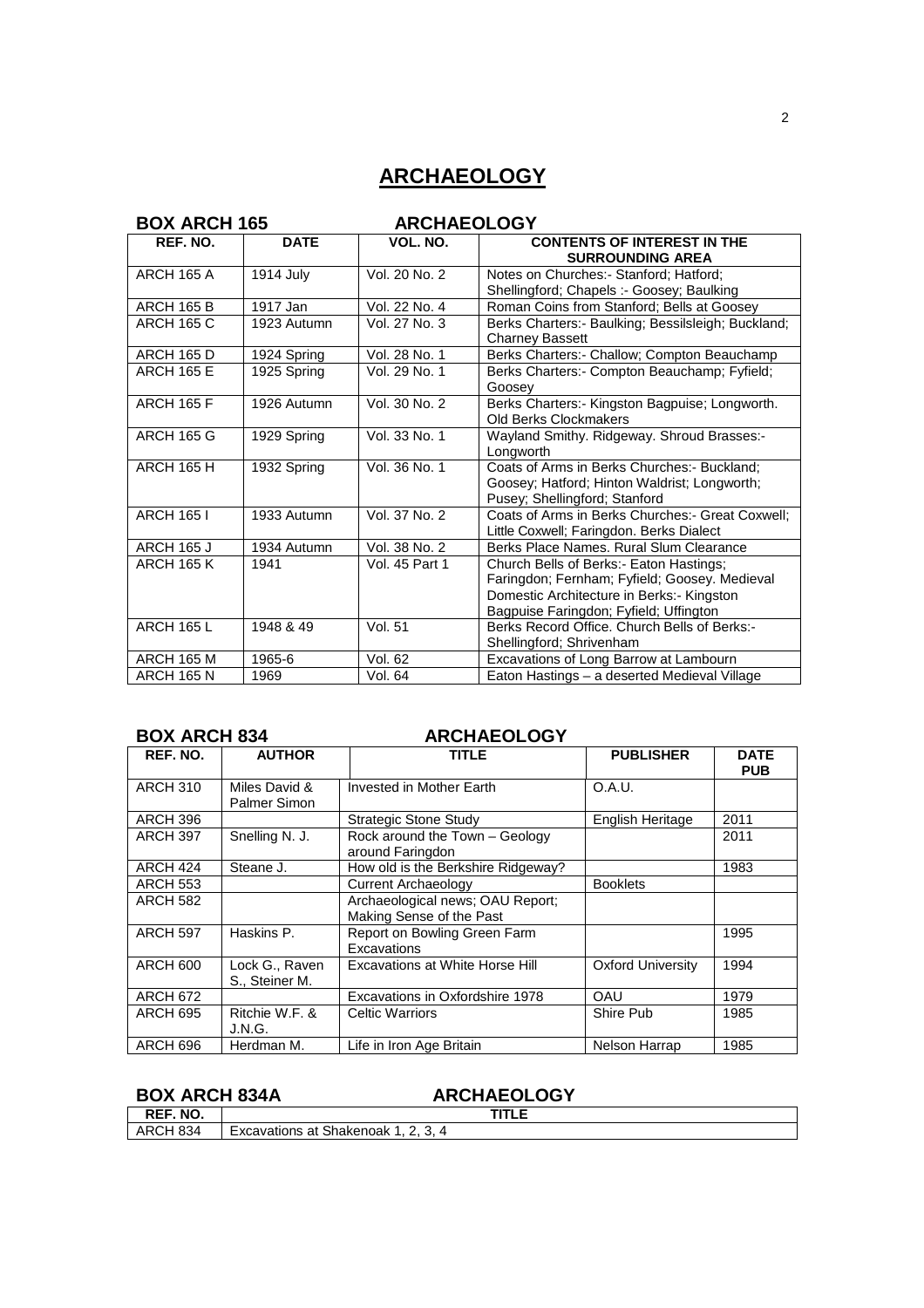## IN CABINET ARCH 420 **ARCHAEOLOGY**

| ARCH 311        | Haslam Jeremv                                               | <b>Medieval Pottery</b>           | Shire Arch. | 1984 |
|-----------------|-------------------------------------------------------------|-----------------------------------|-------------|------|
| <b>ARCH 312</b> | Draper Jo                                                   | Post Medieval Pottery 1650-1800   | Shire Arch. | 1984 |
| <b>ARCH 343</b> | Avto, Eric G                                                | Clav Tobacco Pipes                | Shire       | 1979 |
| ARCH 344        |                                                             | <b>Teaching Notes for Fossils</b> |             |      |
| ARCH 420        | Collections of fossils & archaeological finds $-$ see lists |                                   |             |      |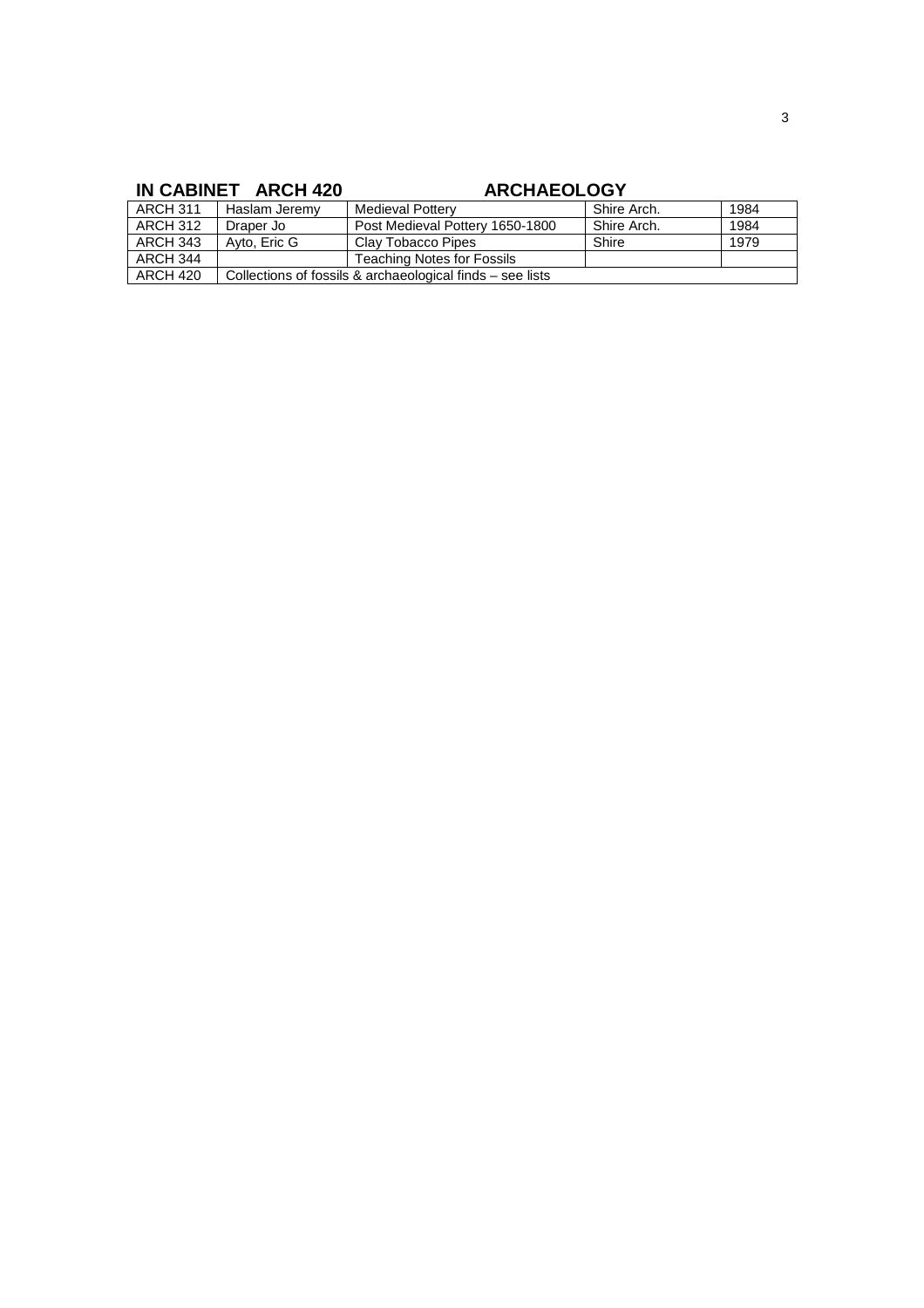|                                                           | <b>Utilised</b><br>flint | <b>Utilised</b><br>blade with<br>secondary<br>working | <b>Flint</b><br>showing<br>probable<br>frost<br>fracture | <b>FLINTS</b><br>Flint Cores (3)<br><b>Worked flint</b> |                                                    |                                                             |
|-----------------------------------------------------------|--------------------------|-------------------------------------------------------|----------------------------------------------------------|---------------------------------------------------------|----------------------------------------------------|-------------------------------------------------------------|
| <b>Typical</b><br><b>Neolithic</b><br>flint blades<br>(5) |                          | Probable<br>flint tool<br>burnt in fire               |                                                          | <b>Bronze</b><br>Age<br>scraper                         | <b>Flakes</b><br>showing<br>point of<br>percussion | <b>Oyster shell</b>                                         |
|                                                           |                          |                                                       | <b>Broken</b><br>blade                                   |                                                         |                                                    | <b>Fossilised</b><br><b>Mesozoic Turret</b><br><b>Shell</b> |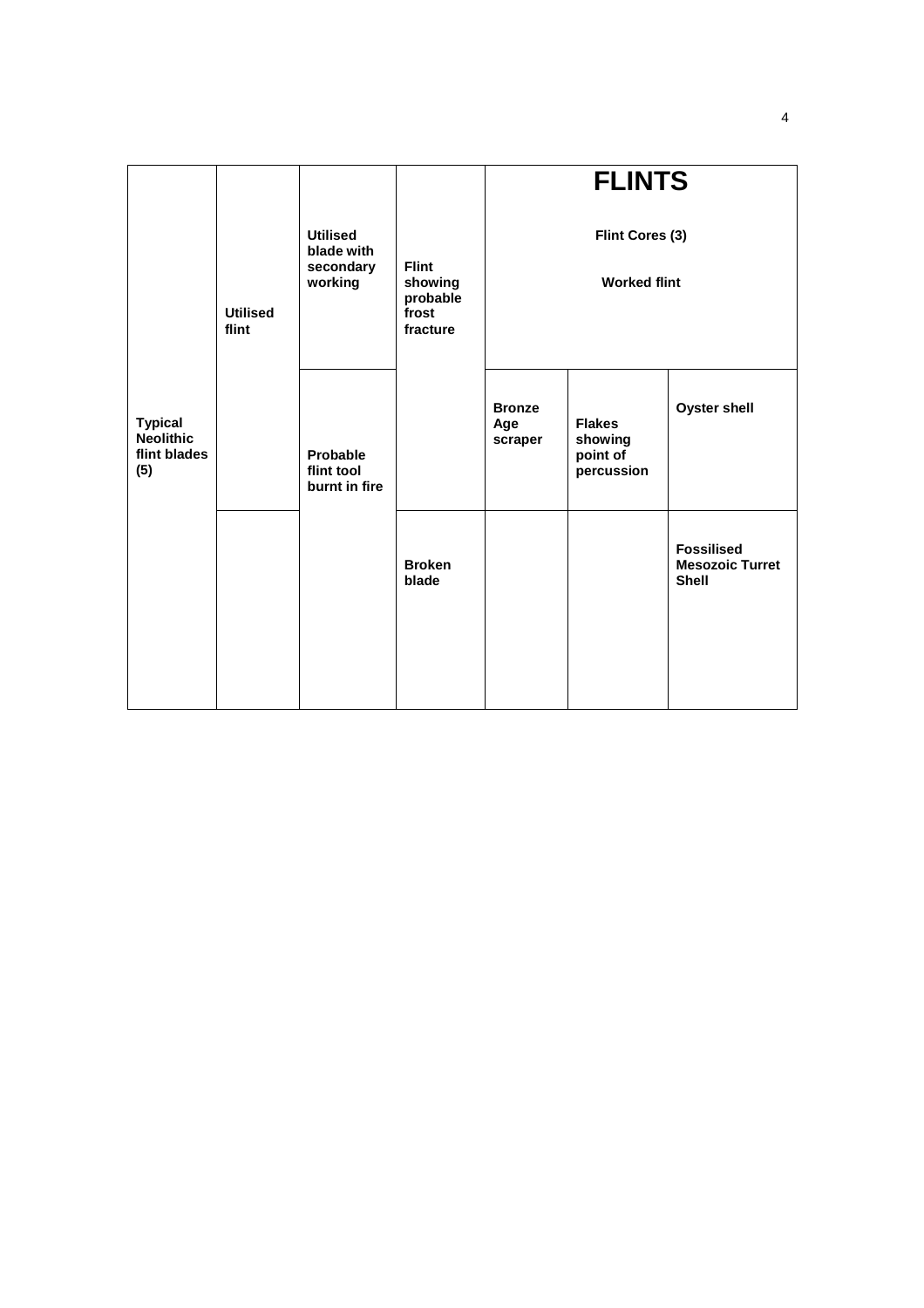|                                                           | <b>Utilised</b><br>flint | <b>Utilised</b><br>blade with<br>secondary<br>working | <b>Flint</b><br>showing<br>probable<br>frost<br>fracture |                                 | Flint Cores (3)<br><b>Worked flint</b>             |                                                             |
|-----------------------------------------------------------|--------------------------|-------------------------------------------------------|----------------------------------------------------------|---------------------------------|----------------------------------------------------|-------------------------------------------------------------|
| <b>Typical</b><br><b>Neolithic</b><br>flint blades<br>(5) |                          | Probable<br>flint tool<br>burnt in fire               |                                                          | <b>Bronze</b><br>Age<br>scraper | <b>Flakes</b><br>showing<br>point of<br>percussion | <b>Oyster shell</b>                                         |
|                                                           |                          |                                                       | <b>Broken</b><br>blade                                   |                                 |                                                    | <b>Fossilised</b><br><b>Mesozoic Turret</b><br><b>Shell</b> |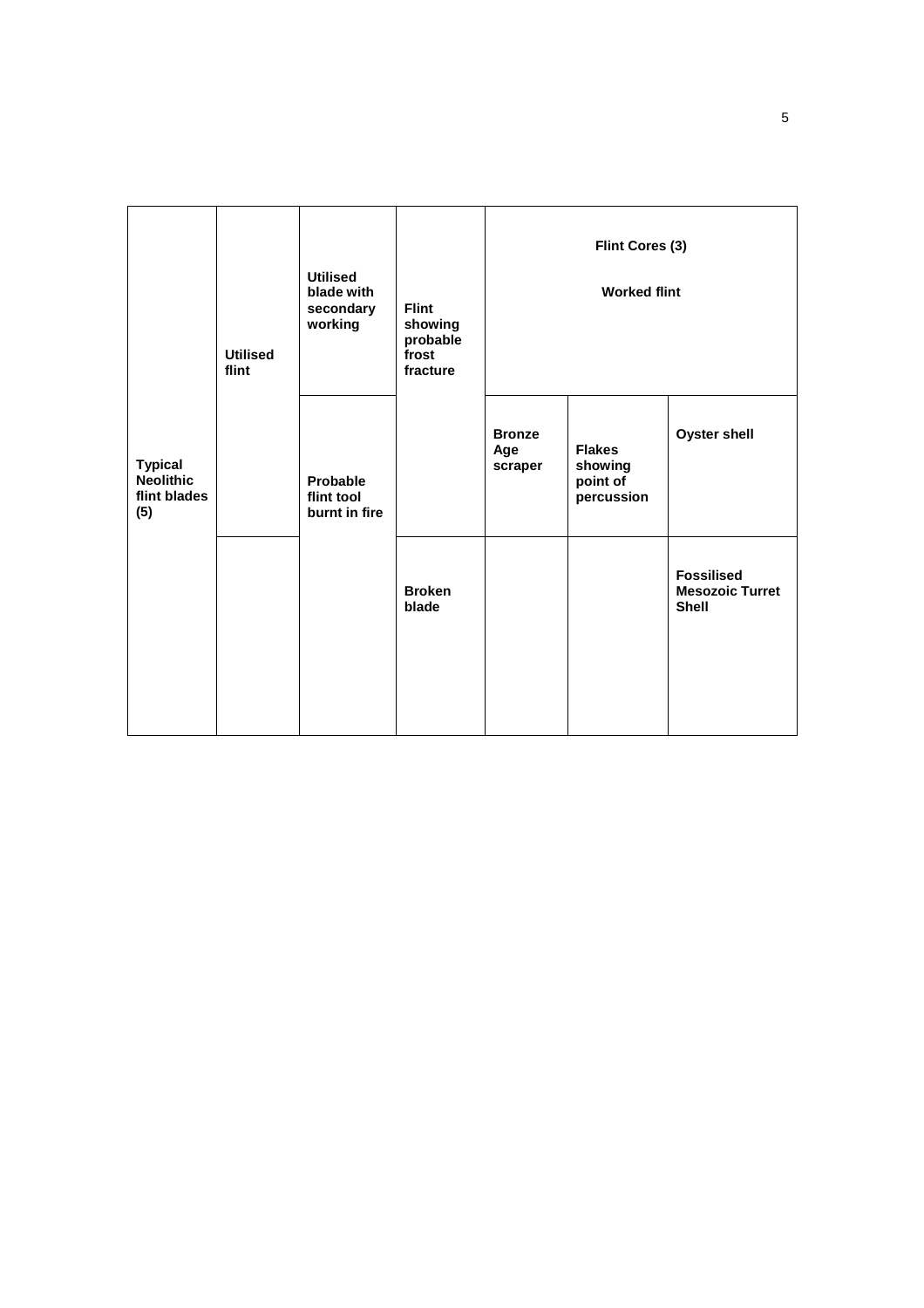|                                 |                                                 |                                      |                          |                                     | $ROMAN - BOX 2$          |                                                |
|---------------------------------|-------------------------------------------------|--------------------------------------|--------------------------|-------------------------------------|--------------------------|------------------------------------------------|
|                                 | 13 pieces<br>of pot with<br>various<br>patterns | 14 pieces of Greyware<br><b>Rims</b> |                          | 8 pieces of Greyware Bases          |                          |                                                |
| 8 pieces of<br><b>Mortarium</b> |                                                 |                                      | 2 pieces of              | <b>Lead rivet</b><br>repair         | 3 pieces of              | <b>Handle</b>                                  |
|                                 | 3 pieces of<br><b>Samian</b>                    | Rims as<br>above                     | <b>Parchment</b><br>Ware | Colour<br>coated<br>with<br>pattern | <b>Burnished</b><br>Ware | <b>1 Purton Handle</b><br>1 Greyware<br>Handle |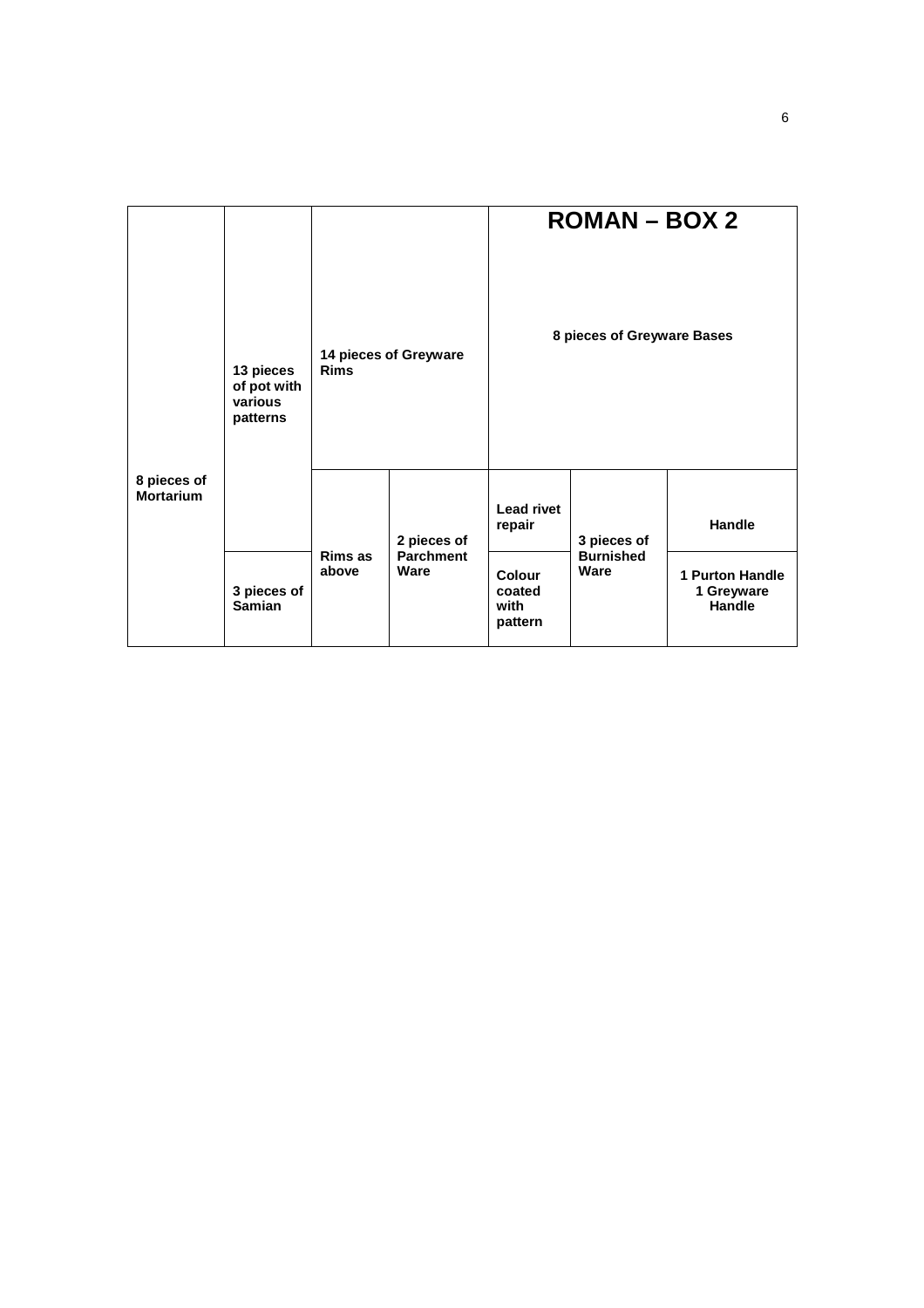| Savernake Wear (3)                                        |                           | <b>MEDIEVAL</b>                                     |                                          |
|-----------------------------------------------------------|---------------------------|-----------------------------------------------------|------------------------------------------|
| Base of 12 <sup>th</sup> C sandy pot<br>Late medieval pot |                           | <b>Handle</b><br>Pottery base<br><b>Pottery Rim</b> |                                          |
|                                                           |                           |                                                     |                                          |
| <b>Roof Tile</b>                                          | 13 <sup>th</sup> C Handle | <b>Brill Type</b>                                   | $13^{th}$ C – $14^{th}$ C Lead<br>glazed |
|                                                           |                           |                                                     | Minety Ware (2)                          |

|                                                      | <b>CLAY PIPES - TOP CONTAINER</b>                      |                                                               |                                                               |                                                              |  |  |
|------------------------------------------------------|--------------------------------------------------------|---------------------------------------------------------------|---------------------------------------------------------------|--------------------------------------------------------------|--|--|
| $(1)$ 1610-1640                                      | $(2)$ 1610-1640                                        |                                                               |                                                               |                                                              |  |  |
| <b>Flatbases &amp;</b><br>development<br>of spurs    | <b>Flatbases &amp;</b><br>development<br>of spurs      | $(3) 1660 -$<br>1680<br><b>Notable</b><br>increase<br>in size | $(4) 1660 -$<br>1680<br><b>Notable</b><br>increase in<br>size | $(5)$ 1660-<br>1680<br><b>Notable</b><br>increase<br>in size |  |  |
| (6) 1680-1710<br><b>Development</b><br>of long bowls | $(7)$ 1680-1710<br><b>Development</b><br>of long bowls | $(8)$ 1810-<br>1840<br>Long<br>pointed<br><b>spurs</b>        | $(9)$ 1850-<br><b>1910 Irish</b><br>style                     | $(10) 1850 -$<br><b>1910 Irish</b><br>style                  |  |  |
| $(11) 1850 -$<br><b>1910 Irish</b><br>style          | $(12) 1850 -$<br><b>1910 Irish</b><br>style            | $(13)$ Late<br>$19^{th}$ C                                    | $(14)$ Pipe<br><b>stems</b>                                   | (15)<br><b>Patterned</b><br>pieces of<br>bowl                |  |  |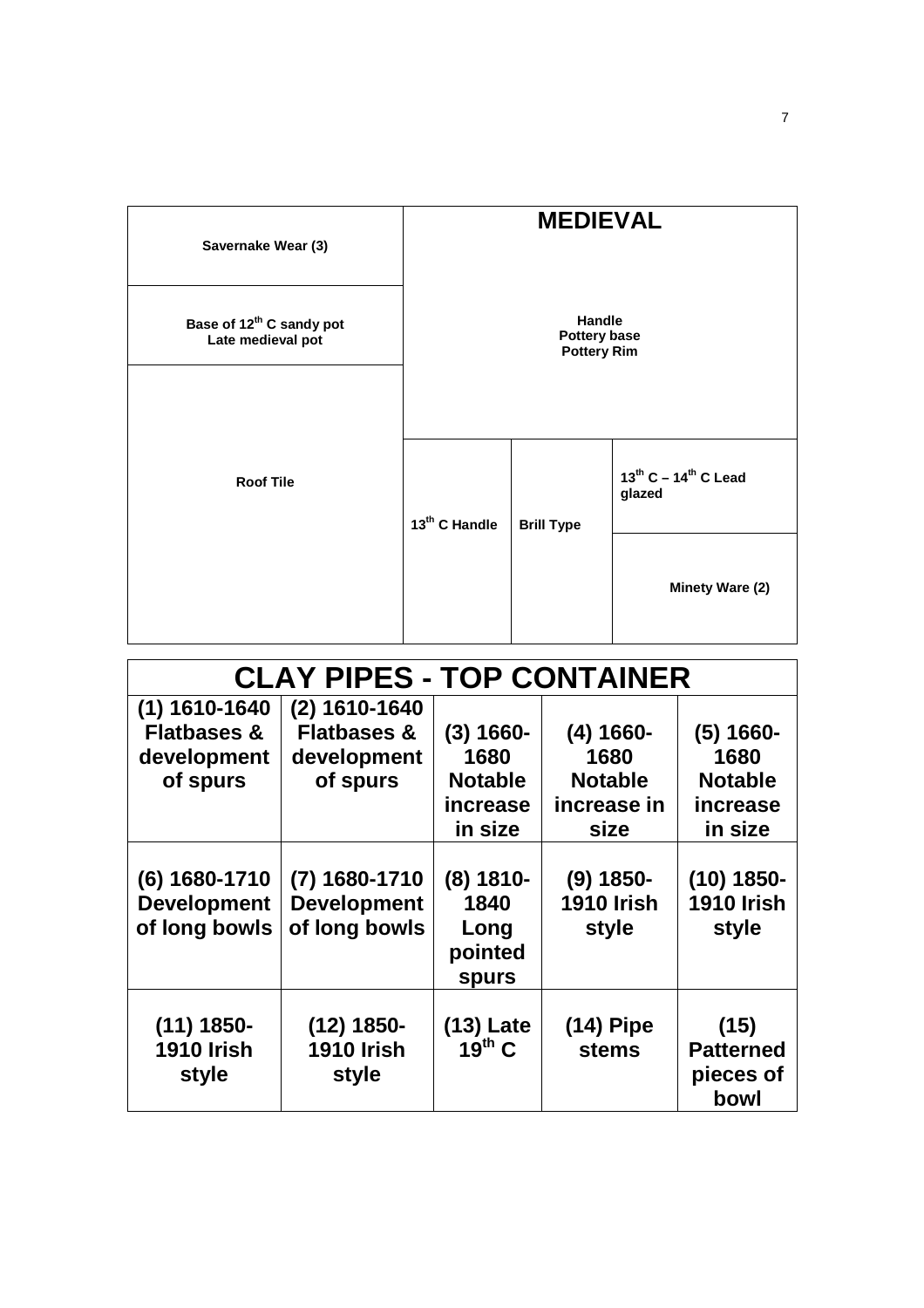| <b>MISCELLANEOUS ARTIFACTS - BOTTOM</b><br><b>CONTAINER</b> |                                 |                                          |                                   |                                    |  |
|-------------------------------------------------------------|---------------------------------|------------------------------------------|-----------------------------------|------------------------------------|--|
| $(16)$ Saxon<br>pottery -<br>burnt base                     | (17) Saxon<br>pottery -<br>base | (18)<br><b>Saxon</b><br>pieces of<br>pot | $(19)$ Iron<br>ore                | $(20)$ Sand<br>bonded<br>with iron |  |
| (21) Floor tile<br>from Wyke                                | (22) Floor tile<br>from Wyke    | (23)<br><b>Burnt</b><br>bone             | (24)<br><b>Hypercaust</b><br>tile | (25)                               |  |
| (26) Midlands<br>blackware                                  | (27) Jade<br>scarab             | (28)<br><b>Saxon</b><br>bead             | (29)<br><b>Hypercaust</b><br>tile | (30)                               |  |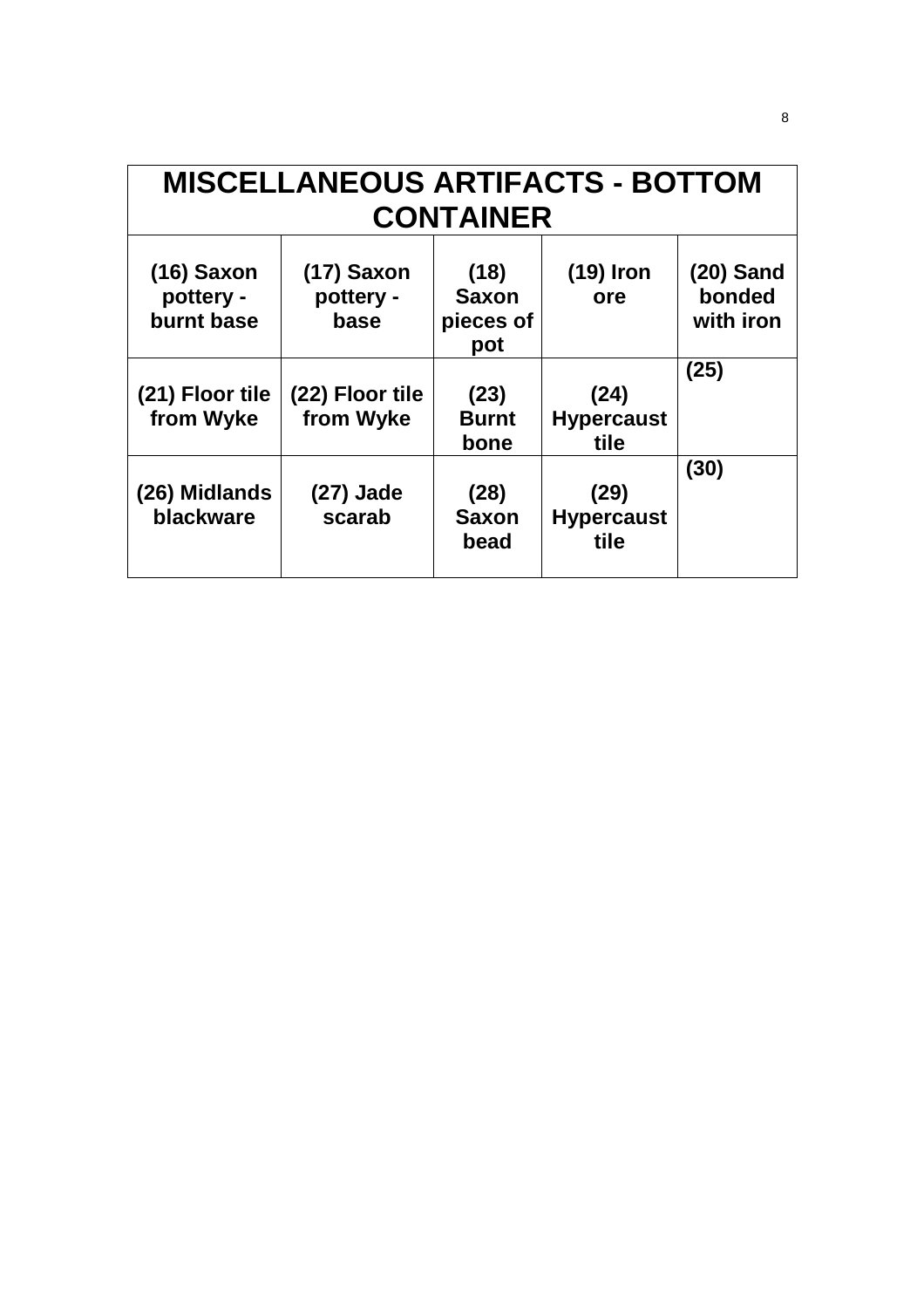### **BUILDINGS FILE BUI 537 INFORMATION ON BUILDINGS OF THE AREA FROM NEWSPAPERS & OTHER SOURCES**

| <b>PLACE</b>                | <b>DESCRIPTION OF BUILDINGS</b>                                | <b>DATE IF</b><br><b>KNOWN</b> |
|-----------------------------|----------------------------------------------------------------|--------------------------------|
| <b>Baulking</b>             | Collier's Farim; Little Moors; Fernham Hill.                   | 1894                           |
| <b>Baulking</b>             | 3 cottages on Baulking Green.                                  | 1919                           |
| <b>Bourton</b>              | North's Piece; blacksmith; cottages; Bourton House; Lower      | 1894                           |
|                             | Bourton Farm.                                                  |                                |
| <b>Buscot</b>               | <b>Buscot Park Estate</b>                                      |                                |
| <b>Coleshill</b>            | Coleshill House                                                |                                |
| <b>Eaton Hastings</b>       | Morris glass in St Michael's Church.                           |                                |
| <b>East Hendred</b>         | Upper Farm.                                                    | 1916                           |
| Faringdon                   | Southampton St; Marlborough St; Coxwell Rd; arable land.       | 1897                           |
| Faringdon                   | Elliot & Sons.                                                 | 1914                           |
| Faringdon                   | Gardeners Arms.                                                | 1916                           |
| Faringdon                   | Marlborough St; Block Green; Coxwell St; Gravel Walk;          | 1919                           |
|                             | London St.                                                     |                                |
| Faringdon                   | Windmill House; market garden.                                 | 1919                           |
| Faringdon                   | Coxwell House.                                                 | 1919                           |
| Faringdon                   | Coxwell St; blacksmith's shop; wheelwright's.                  | 1919                           |
| Faringdon                   | Marlborough Villa.                                             | 1919                           |
| <b>Faringdon/Gt Coxwell</b> | Coach Lane; Bromsgrove Place; Station Rd; Christopher          | 1919                           |
|                             | Square; Coxwell St; Butts Lane; Amberley Villa, Great Coxwell. |                                |
| Faringdon                   | Swan Lane; Worlds End.                                         | 1919                           |
| Faringdon                   | Draper's shop, Bromsgrove Place; Richmond House,               | 1919                           |
|                             | Marlborough St.                                                |                                |
| Faringdon                   | Gloucester St; The Laurels, London St; Hill Barn Farm.         | 1919                           |
| Faringdon                   | Gloucester House.                                              | 1926                           |
| Faringdon                   | Manor Farm.                                                    |                                |
| Faringdon                   | United Church.                                                 | 1975                           |
| Faringdon                   | Police Station.                                                | 1979                           |
| Faringdon                   | Ferngrove.                                                     | 2009                           |
| Fernham                     | Nightingale Farm; bakehouse; blacksmith's.                     | 1897                           |
| <b>Hatford</b>              | Church & Estate.                                               |                                |
| <b>Lt Coxwell</b>           | Mizrachah.                                                     | 1916                           |
| <b>Lt Coxwell</b>           | The Nest.                                                      | 1955                           |
| Lt Coxwell/Gt Coxwell       | Yew Tree House; Churchills.                                    | 1919                           |
| Longcot                     | arable land.                                                   | 1919                           |
| <b>Pusey</b>                | Pusey House.                                                   |                                |
| Radcot                      | Radcot Lock.                                                   |                                |
| Shrivenham                  | May Tree Cottage.                                              | 1934                           |
| <b>Stanford</b>             | House.                                                         | 1919                           |
| <b>Stanford</b>             | Wick Close; wheelwright's shop.                                | 1916                           |
| <b>Stanford</b>             | Orchard House.                                                 | 1914                           |

| REF. NO.            | <b>AUTHOR</b>                | <b>TITLE</b>                                        |
|---------------------|------------------------------|-----------------------------------------------------|
| <b>BUI 619</b>      | <b>Brabbs Derry</b>          | <b>English Country Pubs</b>                         |
| <b>BOX HIST 646</b> |                              | Various                                             |
| <b>BUI 666</b>      | Weller J.                    | History of the Farmstead                            |
| <b>BUI 765</b>      | Sackville-West V.            | <b>English Country Houses</b>                       |
| <b>BUI 873</b>      | Batsford Harry & Fry Charles | The Cathedrals of England                           |
| <b>BUI 874</b>      | Plumb J.H. & Wheldon Huw     | Roval Heritage                                      |
| <b>BUI 942</b>      | Fleming John & others        | Dictionary of Architecture & Landscape Architecture |
| <b>BUI 972</b>      | Headley G                    | <b>Follies A National Trust Guide</b>               |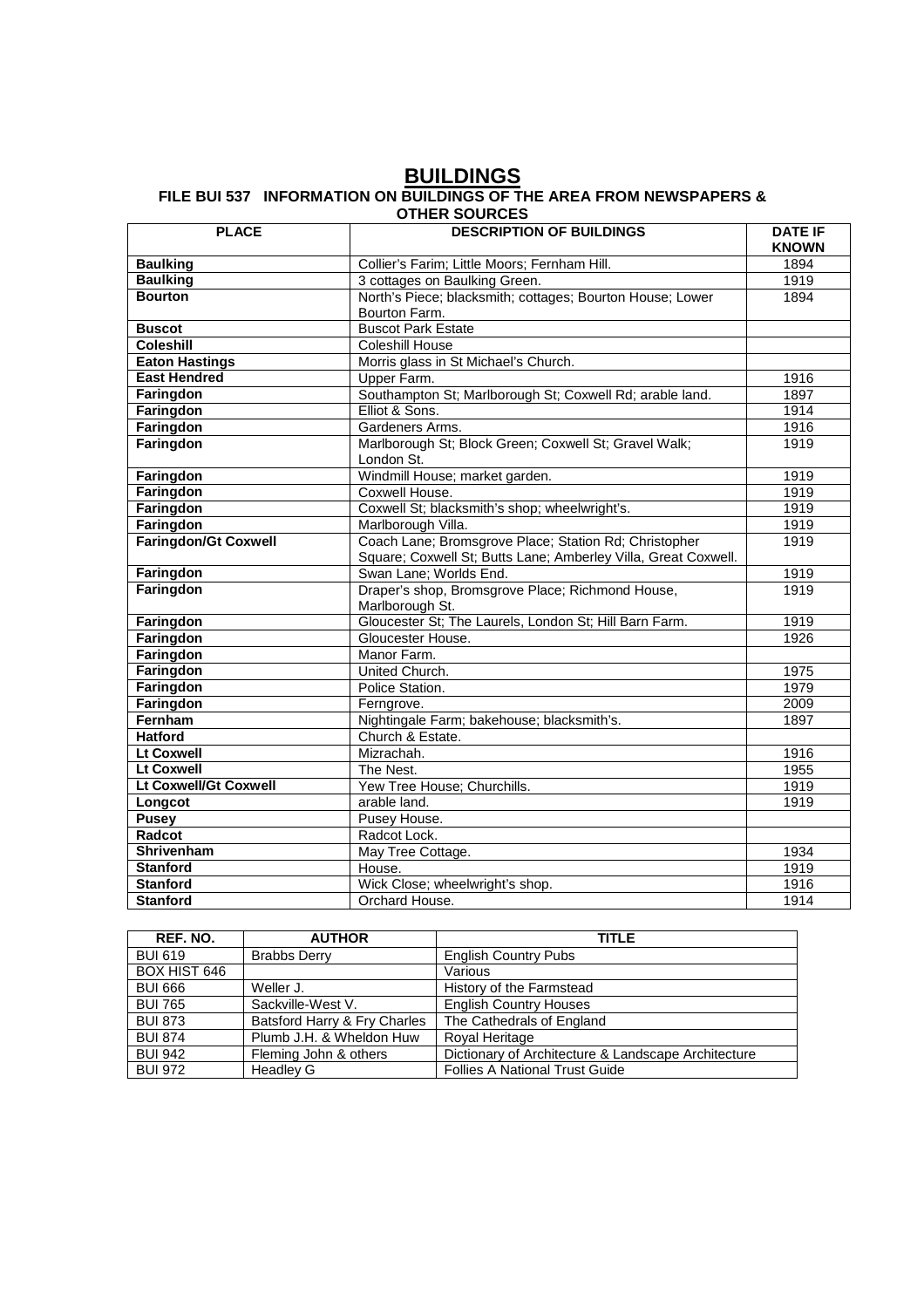# **COMPUTERS**

| <b>REF. NO</b> | <b>TITLE</b>                                                                                                              |
|----------------|---------------------------------------------------------------------------------------------------------------------------|
| COM 350        | Interactive World Atlas                                                                                                   |
| COM 351        | Encyclopedia Britannica                                                                                                   |
| COM 352        | Foto Faringdon 2000                                                                                                       |
| COM 353        | Various Registers - Baulking; Bourton; Eaton Hastings; Fernham; Gt Coxwell; Lt Coxwell;<br>Longcot; Uffington; Watchfield |
| COM 382        | Oxfordshire Family History Faringdon Registration District Vol. 2                                                         |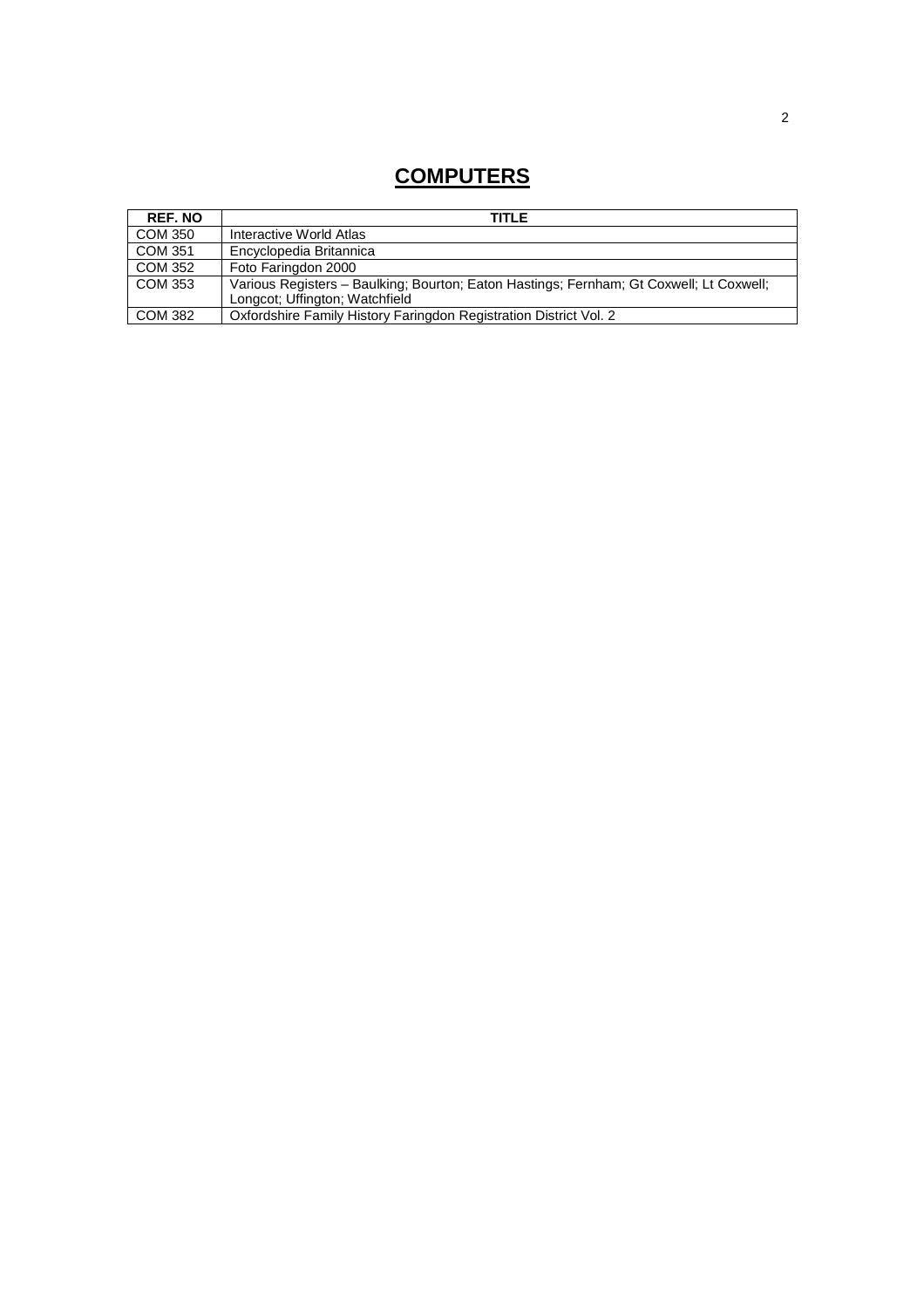# **EXTRACTS**

| REF. NO.                         | <b>TITLE</b>                                             |
|----------------------------------|----------------------------------------------------------|
| <b>FAR 001</b>                   | Key dates of the Civil War                               |
| <b>FAR 003</b>                   | Faringdon Venture Issue 9                                |
| <b>FAR 005</b>                   | Minibus project gets on the road 1984                    |
| <b>FAR 008</b>                   | Man turned humane killer on himself                      |
| FAR 009                          | Hunt groom kills himself after shooting girl friend 1981 |
| <b>FAR 010</b>                   | Shotgun tragedy has town stunned 1981                    |
| <b>FAR 011</b>                   | Drop-in centre for teenagers 1984                        |
| <b>FAR 012</b>                   | Biker dies in mystery 1983                               |
| FAR 013                          | Death of Bill Reeves                                     |
| <b>FAR 014</b>                   | Lily gets a bouquet 1984                                 |
| <b>FAR 015</b>                   | Garden may escape gas men 1985                           |
| <b>FAR 016</b>                   | Gazette & Herald 1986                                    |
| <b>FAR 017</b>                   | Old engine makes a comeback 1985                         |
| <b>FAR 018</b>                   | Opening of the TIC 1986                                  |
| <b>FAR 019</b>                   | Gazette & Herald 1982                                    |
| <b>FAR 020</b>                   | Henry James Pye                                          |
| FAR 021                          | Hicks family 1983                                        |
| <b>FAR 022</b>                   | P.O. Directory 1884                                      |
| FAR 023                          | C of E Boys School 1935                                  |
| <b>FAR 024</b>                   | <b>Faces of Faringdon Directory</b>                      |
| <b>FAR 026</b>                   | The English Civil War                                    |
| <b>FAR 027</b>                   | Map of area round Faringdon in the Civil War             |
| <b>FAR 030</b>                   | Faringdon names in William Morris' book                  |
| FAR 031                          | <b>Berks Record Office</b>                               |
| <b>VIL 032</b>                   | Drawing of "The White Horse", Woolstone                  |
| <b>VIL 034</b>                   | White Horse Hill                                         |
| <b>VIL 035</b>                   | People of the Vale of the White Horse 1935               |
| <b>VIL 036</b>                   | Wantage Tramway 1981                                     |
| <b>VIL 037</b><br><b>VIL 038</b> | <b>Wantage Tramway 1981</b><br>Reflected in Wantage      |
| <b>VIL 039</b>                   | Black Wantage 1790-1830                                  |
| <b>VIL 040</b>                   | Black Wantage 1790-1830                                  |
| <b>VIL 041</b>                   | Wantage Market Place in early 19 <sup>th</sup> C         |
| <b>VIL 042</b>                   | Wantage Market Place 1754; 1850                          |
| <b>VIL 049</b>                   | Wadley                                                   |
| <b>VIL 050</b>                   | Swindon 1885                                             |
| <b>VIL 051</b>                   | A Swindon Retrospect 1855-1930                           |
| <b>VIL 052</b>                   | A Swindon Retrospect 1855-1930                           |
| <b>VIL 053</b>                   | Stanford in the Vale                                     |
| <b>VIL 054</b>                   | Closure of Shellingford School 1986                      |
| <b>VIL 055</b>                   | "The Dun Cow", Northmoor                                 |
| VIL 056                          | Faringdon Venture Issue 16                               |
| <b>VIL 057</b>                   | Faringdon Venture Issue 15                               |
| <b>VIL 058</b>                   | "The Woodman", Fernham                                   |
| <b>VIL 059</b>                   | Fairford 1980                                            |
| <b>VIL 060</b>                   | East Hendred                                             |
| <b>VIL 061</b>                   | Will of Princess Irma Weikersham of Little Coxwell       |
| <b>VIL 062</b>                   | <b>Buckland House</b>                                    |
| <b>VIL 063</b>                   | Information sheets on Oxfordshire Museums                |
| <b>VIL 064</b>                   | Information sheets on Oxfordshire Museums                |
| <b>VIL 065</b>                   | <b>Berkshire Charters</b>                                |
| <b>VIL 066</b>                   | Index of newspapers                                      |
| <b>VIL 067</b>                   | <b>Tithe Maps</b>                                        |
| <b>VIL 068</b>                   | <b>VCH Berkshire</b>                                     |
| <b>VIL 069</b>                   | <b>VCH Berkshire</b>                                     |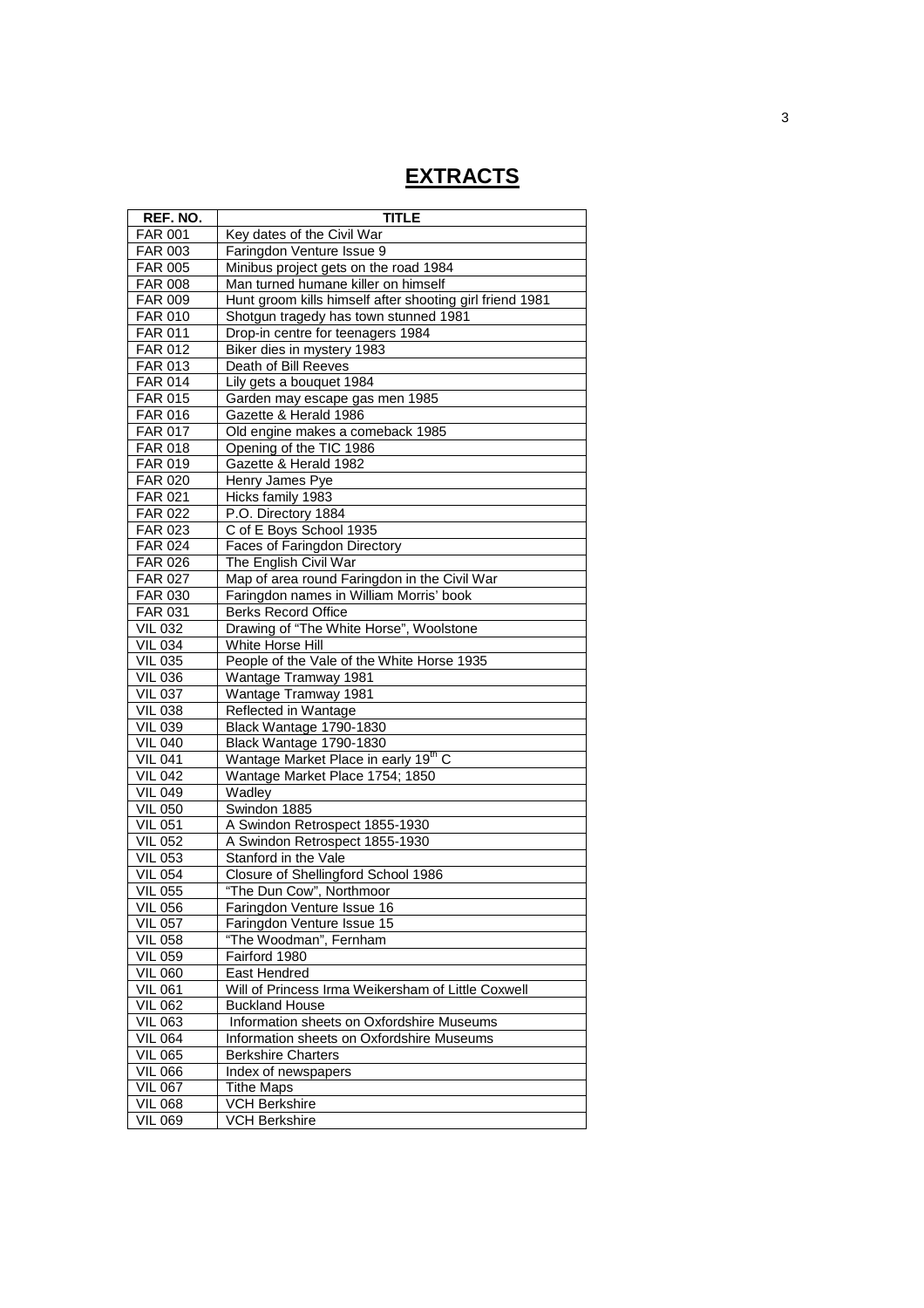| <b>EXTRACTS</b>                    |                                                        |  |  |
|------------------------------------|--------------------------------------------------------|--|--|
| REF.NO.                            | <b>TITLE</b>                                           |  |  |
| <b>VIL 070</b>                     | News from the English Countryside                      |  |  |
| <b>VIL 071</b>                     | Tithe Map of Stanford                                  |  |  |
| <b>FAR 072</b>                     | Pubs of Faringdon                                      |  |  |
| <b>FAR 073</b>                     | Trading in Faringdon 1981, 1982, 1984                  |  |  |
| <b>BUI 074</b>                     | Union of churches                                      |  |  |
| <b>BUI 077</b>                     | The Folly 1984                                         |  |  |
| <b>BUI 078</b>                     | <b>Community Hospital 1985</b>                         |  |  |
| <b>BUI 079</b>                     | Morton's closure 1985                                  |  |  |
| <b>BUI 080</b>                     | Portwell 1985                                          |  |  |
| <b>BUI 081</b>                     | <b>Bricks</b>                                          |  |  |
| <b>LAND 136</b>                    | River Thames 1979                                      |  |  |
| <b>HIST 136</b>                    | Alfred's defeat of the Vikings                         |  |  |
| <b>MEM 138</b>                     | The Cherry Barn                                        |  |  |
| <b>HIST 139</b>                    | Formation of England                                   |  |  |
| <b>HIST 140</b>                    | End of 19 <sup>th</sup> C                              |  |  |
| HIST $1\overline{41}$              | Osiric, Founder of Gloucester Abbey                    |  |  |
| HIST $1\overline{42}$              | Lottery                                                |  |  |
| <b>ARCH 143</b>                    | Gazette & Herald 1983                                  |  |  |
| ARCH 144                           | Vale of the White Horse                                |  |  |
| ARCH 145                           | <b>Wally Corner</b>                                    |  |  |
| ARCH 146                           | Roman Coin 1978                                        |  |  |
| <b>HIST 147</b>                    | The Parish on Parchment                                |  |  |
| <b>HIST 148</b>                    | <b>Knowing Antiques</b>                                |  |  |
| <b>LAND 149</b>                    | Geology in West Oxfordshire                            |  |  |
| <b>LAND 151</b>                    | Local Geology                                          |  |  |
| <b>LAND 153</b><br><b>LAND 154</b> | Threshing Corn 1981<br>Wilts & Berks Canal             |  |  |
| <b>MEM 156</b>                     | Fire Service                                           |  |  |
| <b>MEM 157</b>                     | Faringdon Venture Issue 18                             |  |  |
| <b>MEM 158</b>                     | Faringdon Venture Issue 19                             |  |  |
| <b>MEM 159</b>                     | Faringdon Venture Issue 43                             |  |  |
| <b>MEM 160</b>                     | Faringdon Venture Issue 36                             |  |  |
| <b>MEM 161</b>                     | Faringdon Venture Issue 25                             |  |  |
| <b>MEM 162</b>                     | Faringdon Venture Issue 23                             |  |  |
| <b>MEM 163</b>                     | Faringdon Venture Issue 21                             |  |  |
| <b>MEM 164</b>                     | Faringdon Venture Issue 20                             |  |  |
| <b>LAND 166</b>                    | <b>Field Names</b>                                     |  |  |
| <b>MAP 380</b>                     | John Carey's Berkshire                                 |  |  |
| MAP 381                            | John Speed's Berkshire                                 |  |  |
| <b>ARCH 431</b>                    | Council says no more financial aid for dig at Lechlade |  |  |
| <b>MEM 449</b>                     | Memoirs of Gordon Bosley                               |  |  |
| <b>VIL 450</b>                     | From Oxford to Kelmscott                               |  |  |
| <b>BUI 451</b>                     | Inn Signs                                              |  |  |
| <b>FAR 467</b>                     | Vicars of Faringdon                                    |  |  |
| <b>ARCH 469</b>                    | Fears for Trusts future as Roman Mosaic found          |  |  |
| <b>ARCH 470</b>                    | Roman pottery found at Avebury                         |  |  |
| <b>ARCH 472</b>                    | Cash shortage threat to Roman brewery dig              |  |  |
| ARCH 474                           | Edward II's palace found                               |  |  |
| <b>FAR 476</b>                     | Royal Berkshire                                        |  |  |
| <b>FAR 477</b>                     | Ann's family                                           |  |  |
| <b>FAR 479</b>                     | Joy Granger from Australia trying to trace her family  |  |  |
| <b>VIL 480</b>                     | Collection of old bills                                |  |  |
| <b>FAR 482</b>                     | <b>RMCS</b>                                            |  |  |
| <b>BUI 483</b>                     | Closure of Morton's shop                               |  |  |
| <b>FAR 484</b>                     | Memorial fund to buy scanner                           |  |  |
| <b>FAR 485</b>                     | Faringdon town centre planned development              |  |  |
| <b>FAR 486</b>                     | Bus services cost                                      |  |  |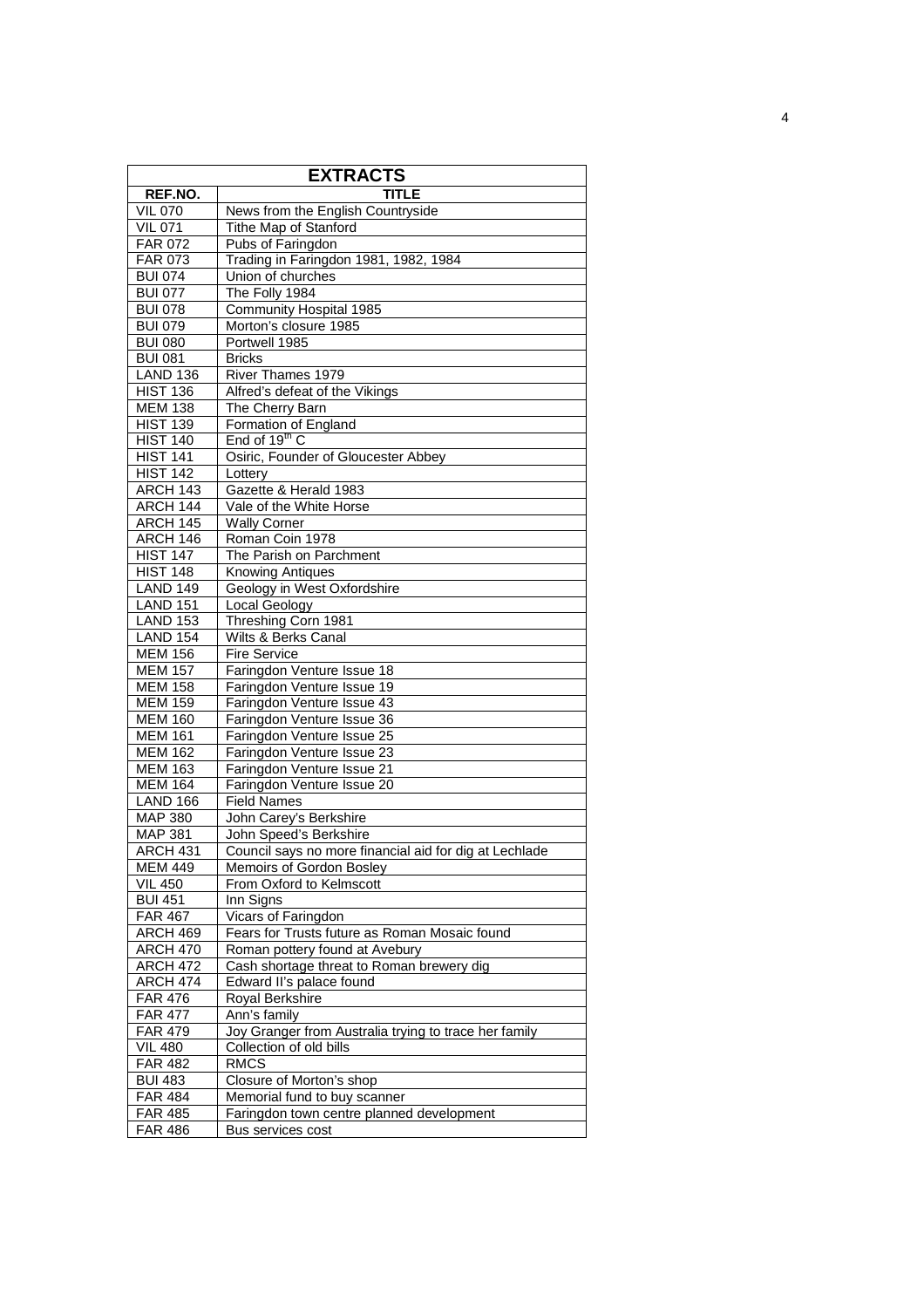| <b>EXTRACTS</b>       |                                                    |  |  |
|-----------------------|----------------------------------------------------|--|--|
| REF. NO.              | <b>TITLE</b>                                       |  |  |
| <b>FAR 487</b>        | Rates                                              |  |  |
| <b>FAR 488</b>        | Golden wedding of Cecil & Nancy Blisett            |  |  |
| <b>BUI 489</b>        | Littlecote House                                   |  |  |
| <b>FAR 490</b>        | <b>Town Council</b>                                |  |  |
| <b>FAR 491</b>        | Council seats                                      |  |  |
| <b>FAR 492</b>        | Town signs                                         |  |  |
| <b>BUI 493</b>        | Salutation Hotel 1985                              |  |  |
| <b>FAR 494</b>        | Day centre for elderly                             |  |  |
| <b>FAR 495</b>        | Raid on shop 1985                                  |  |  |
| <b>FAR 496</b>        | <b>Girl Guides</b>                                 |  |  |
| <b>FAR 497</b>        | Swimming pool 1985                                 |  |  |
| <b>BUI 498</b>        | Elmside 1985                                       |  |  |
| <b>BUI 499</b>        | Hospital                                           |  |  |
| <b>FAR 500</b>        | Lilian Fuller's Valentine                          |  |  |
| <b>VIL 501</b>        | Fire service                                       |  |  |
| <b>BUI 502</b>        | Homes on site of old cinema                        |  |  |
| FAR 503               | <b>Bus service</b>                                 |  |  |
| $\overline{V}$ IL 504 | Death of Sir John Betjeman                         |  |  |
| <b>BUI 505</b>        | Town & County Planning Act                         |  |  |
| <b>FAR 506</b>        | Criticism of Town Council                          |  |  |
| <b>BUI 507</b>        | Loss of shops in Faringdon                         |  |  |
| <b>LAND 508</b>       | <b>Gravel Quarry</b>                               |  |  |
| <b>FAR 509</b>        | Play areas                                         |  |  |
| <b>FAR 510</b>        | Play areas                                         |  |  |
| <b>FAR 511</b>        | Play areas                                         |  |  |
| <b>FAR 512</b>        | Ferndale School                                    |  |  |
| <b>BUI 513</b>        | Building on land near Coxwell Rd                   |  |  |
| <b>MEM 514</b>        | Memoirs of Fred Wheeler                            |  |  |
| <b>VIL 515</b>        | <b>Prehistory in Berkshire</b>                     |  |  |
| <b>VIL 516</b>        | 16 <sup>th</sup> & 17 <sup>th</sup> C in Berkshire |  |  |
| <b>VIL 517</b>        | Middle Ages in Berkshire                           |  |  |
| <b>ARCH 519</b>       | <b>Driffield</b>                                   |  |  |
| <b>MAP 521</b>        | OS Maps                                            |  |  |
| <b>FAR 522</b>        | By-pass                                            |  |  |
| FAR 523               | <b>New library</b>                                 |  |  |
| <b>BUI 524</b>        | Changes in Market Place                            |  |  |
| <b>VIL 525</b>        | <b>Gt Coxwell Barn</b>                             |  |  |
| <b>VIL 526</b>        | Photo of Barn                                      |  |  |
| <b>MAP 549</b>        | John Rocques map                                   |  |  |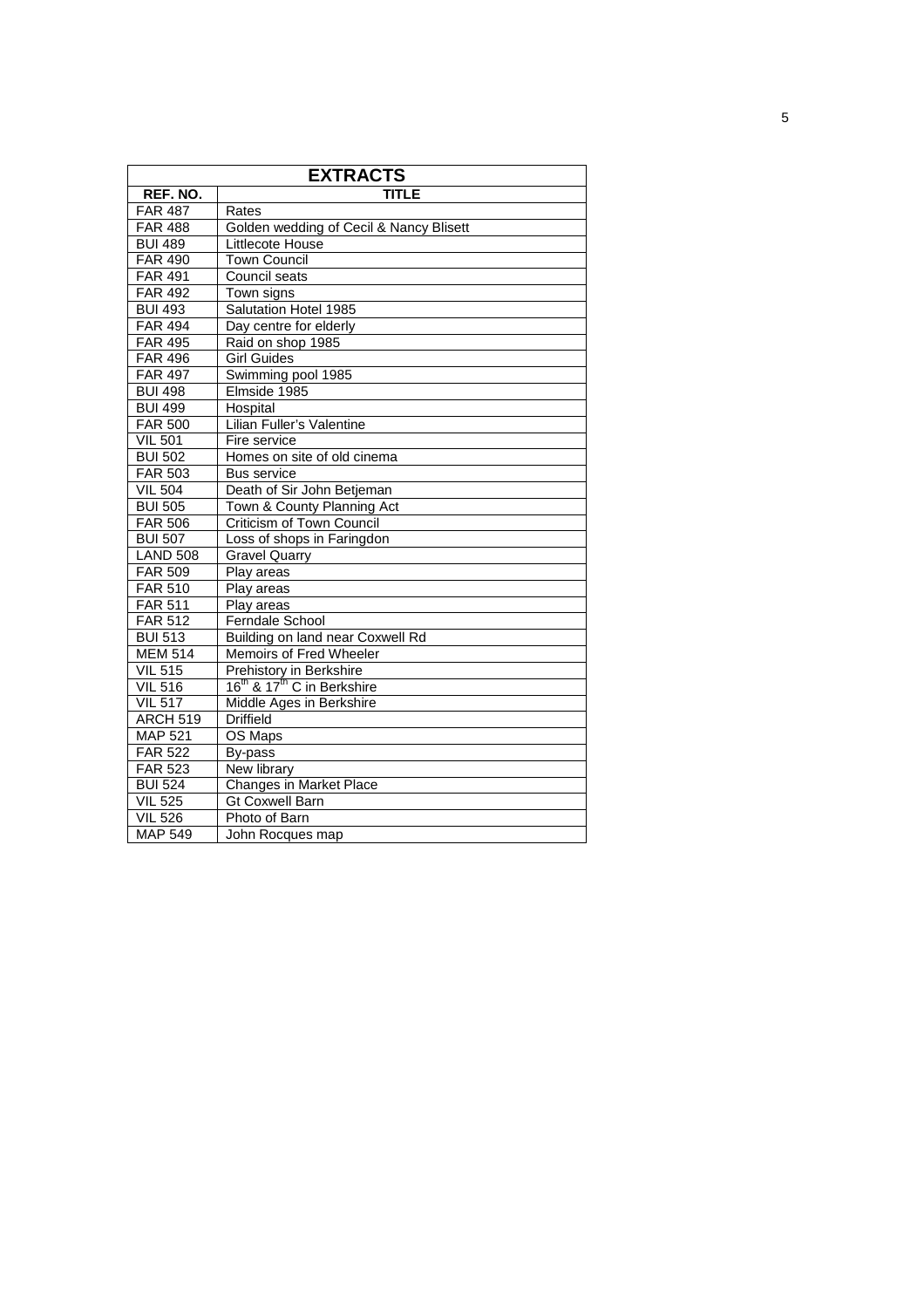# **FARINGDON**

| REF. NO.       | <b>AUTHOR</b>     | <b>TITLE</b>                                                  | <b>PUBLISHER</b> | <b>DATE</b><br>PUB. |
|----------------|-------------------|---------------------------------------------------------------|------------------|---------------------|
| <b>FAR 033</b> | File              | Leaflets relating to various Festivals                        |                  |                     |
| <b>FAR 114</b> | Goodrich P.J. Rev | Great Faringdon Past & Present                                |                  |                     |
| <b>FAR 190</b> | File              | Guides to Faringdon                                           |                  |                     |
| <b>FAR 566</b> | Hood N.           | Wantage & Faringdon & the Vale<br>Villages in Old Photographs | Alan Sutton      | 1987                |
| <b>FAR 598</b> | Church R et al    | Changing Faces of Faringdon Bk 3                              | Robert Bovd      | 2003                |
| <b>FAR 599</b> | Brady B.          | Faringdon [photographs]                                       | <b>MISSING</b>   | 1995                |
| <b>FAR 822</b> | Cox Angela        | Sir Henry Unton Elizabethan<br>Gentleman                      | C.U.P. MISSING   | 1982                |
| <b>FAR 832</b> | Church R et al    | The Changing Faces of Faringdon                               | Robert Boyd      | 1999                |
| <b>FAR 833</b> |                   | C.E. Boys School, Faringdon,<br>Magazine 1935                 | <b>MISSING</b>   |                     |
| <b>FAR 898</b> | Tanner Graham     | Around Highworth & Faringdon                                  | Alan Sutton      | 1994                |
| <b>FAR 967</b> | Church R et al    | Changing Faces of Faringdon Bk 2                              | Robert Boyd      | 2001                |
| <b>FAR 969</b> | Mitchell V        | Didcot to Faringdon                                           |                  | 2002                |
| <b>FAR 979</b> | Amory Mark        | Lord Berners, the Last Eccentric                              |                  |                     |
| <b>FAR 434</b> | 4 books - Files   | Memorial Cards A-F; G-L; M-S; T-Z (+ 2 Marriage Cards)        |                  |                     |

# **BOX FAR 389 FARINGDON – CHURCHES**

| REF. NO.       | <b>TITLE</b>                               |
|----------------|--------------------------------------------|
| <b>FAR 202</b> | Guides to Faringdon Church [3 booklets]    |
| <b>REC 254</b> | Moving Mountains - Baptist Church          |
| <b>FAR 280</b> | Faringdon Baptist Church 1657-1957         |
| <b>FAR 402</b> | Henry Barne, Vicar of Faringdon            |
| <b>REC 426</b> | <b>Primitive Methodist Baptisms</b>        |
| <b>REC 679</b> | Non conformists registers in the P.R.O.    |
| <b>REC 941</b> | Non conformists - Swindon Wesleyan Circuit |

## **BOX FAR 701** FARINGDON

| REF. NO.       | TITLE                                          |
|----------------|------------------------------------------------|
| <b>FAR 044</b> | Faringdon – Survey of the new county           |
| <b>FAR 048</b> | File – Reports & Rules of the Cottage Hospital |
| <b>FAR 315</b> | Faringdon Cottage Hospital - extracts          |
| <b>FAR 326</b> | Faringdon Directories [ongoing]                |
| <b>FAR 448</b> | Appeal against Waitrose Store                  |
| SOC 587        | Faringdon Museum feasibility study             |
| <b>FAR 704</b> | Faringdon The Household Interview Study        |
| <b>FAR 808</b> | The Postal History of Faringdon                |

| <b>BOX FAR 956</b> | <b>FARINGDON</b>                            |
|--------------------|---------------------------------------------|
| REF. NO.           | TITLE                                       |
| <b>FAR 113</b>     | History of Faringdon by Stone [Parts 1 & 2] |
| <b>HIST 114</b>    | Great Faringdon Past & Present by Goodrich  |
| <b>FAR 232</b>     | The Stone Book $-18^{th}$ Century drawings  |
| <b>FAR 249</b>     | Universal British Directory 1791            |
| <b>FAR 261</b>     | History of Faringdon                        |
| <b>FAR 577</b>     | Faringdon Hill by Henry James Pye           |
| <b>FAR 723</b>     | Unton Inventories                           |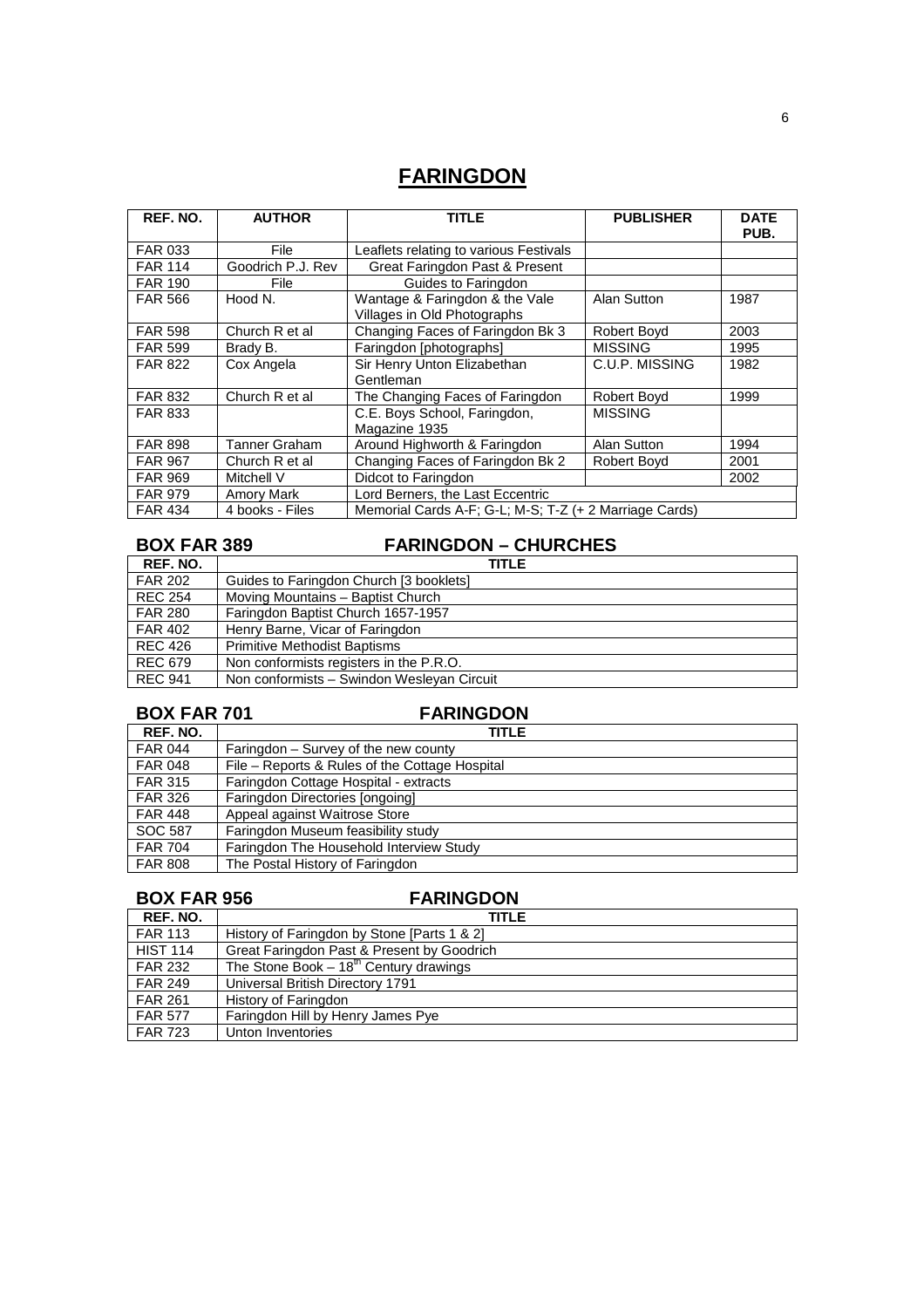## **BOX FAR 957 FARINGDON**

| <b>REC 087</b>  | Legal documents - Wills, Inventories, Surrender, Commission        |
|-----------------|--------------------------------------------------------------------|
| <b>REC 333</b>  | Faringdon Workhouse                                                |
| <b>REC 827</b>  | Faringdon Tithe Award 1848/50                                      |
| <b>REC 291</b>  | Faringdon Bastardy Orders 1868-1904                                |
| <b>FAR 341</b>  | A Child's View of Faringdon 1978/79 by Sally Carter aged 10/11 yrs |
| <b>REC 387</b>  | Miscellaneous Docs relating to Faringdon                           |
| <b>FAR 427</b>  | Workhouse Registers of Births & Deaths                             |
| FAR 565         | Public Houses in Faringdon                                         |
| <b>REC 830</b>  | Extracts – Overseers of the Poor                                   |
| <b>REC 683</b>  | Records in Brasenose College                                       |
| <b>REC 684</b>  | Miscellaneous Documents for Faringdon & area                       |
| <b>METH 703</b> | Fieldwork etc                                                      |
| <b>REC 935</b>  | Details of Properties Street by Street 1928                        |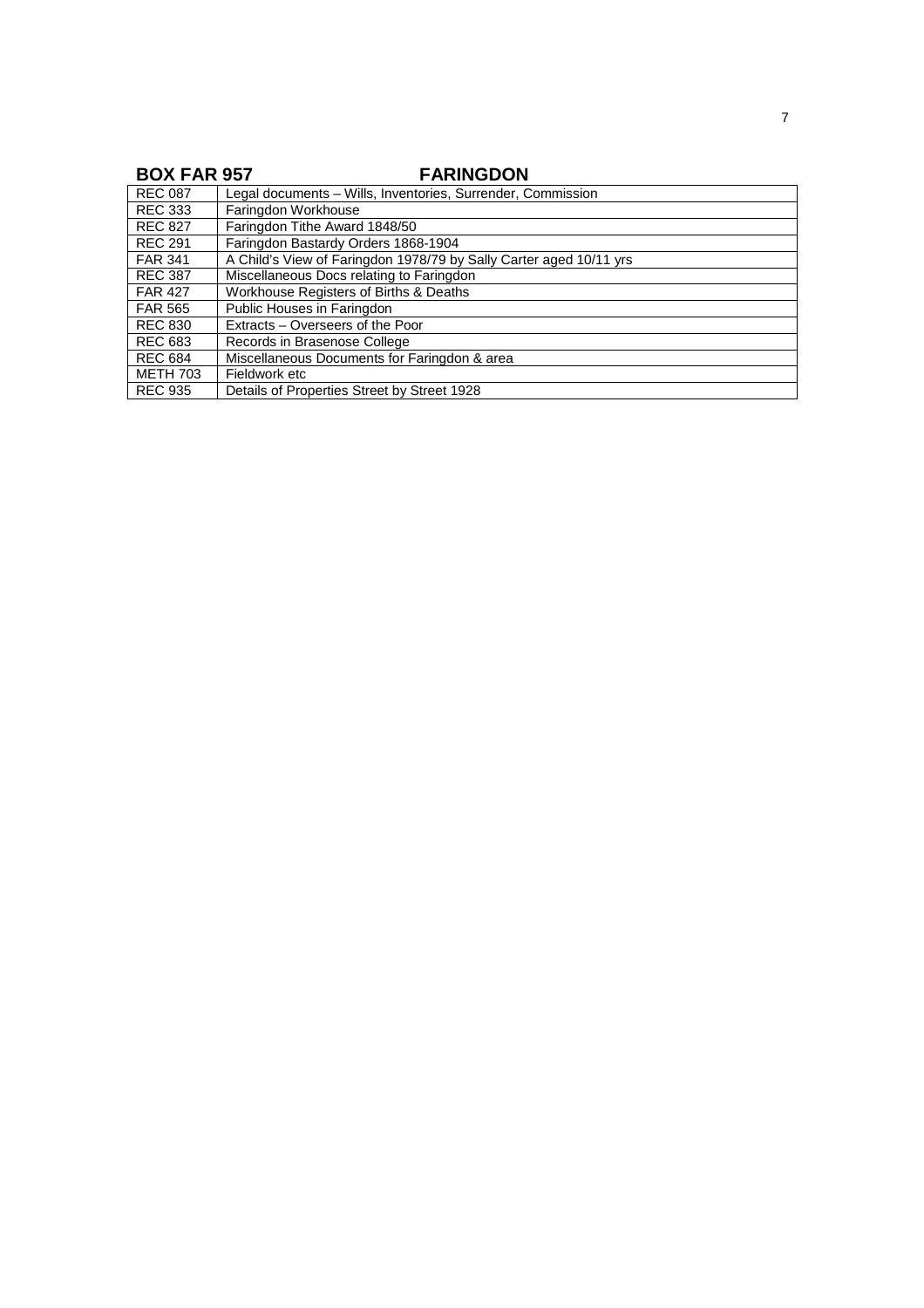# **FAMILY HISTORY**

| REF. NO.             | <b>AUTHOR</b>            | <b>TITLE</b>                                                      | <b>PUBLISHER</b>                   | <b>DATE</b><br>PUB. |
|----------------------|--------------------------|-------------------------------------------------------------------|------------------------------------|---------------------|
| FH 121               |                          | City of London Parish Registers                                   | <b>Guildhall Library</b>           | 1990                |
| FH 180               | Davis, Bill              | An Introduction to Irish Research                                 | <b>FFHS</b>                        | 1992                |
| FH 194               | Saul, Pauline            | The Family Historian's Enguire Within                             | <b>FFHS</b>                        | 1995                |
| FH 226               | Cox, Jane                | New to Kew?                                                       | <b>PRO Readers</b><br>Guide No. 16 | 1997                |
| FH 247               | Thomas, Gareth           | Records of The Militia from 1757                                  | <b>PRO</b>                         | 1993                |
| FH 257               | Ehwell, Eilert           | Concise Oxford Dictionary of Place<br><b>Names</b>                |                                    |                     |
| FH 279<br>$(1 \& 2)$ |                          | Wills at Salisbury 1461-1858                                      |                                    | 2009                |
| FH 402               | <b>FILE</b>              | Various Acts of Parliament 1562-1927                              |                                    |                     |
| FH 711               | Church, R. &<br>Cole, J. | In & Around Record Offices                                        | Armstrong Boon<br>Marriott         | 1998                |
| FH 773               | Cox, J. & Padfield       | Tracing your Ancestors in the PRO                                 |                                    |                     |
| FH 975               | Gibson Jeremy            | Oxon & N. Berks Protestation Returns & Tax Assessments<br>1641-42 |                                    | 1994                |
| FH 978               | Richardson, John         | The Local Historian's Encyclopedia                                |                                    |                     |

## **BOX FH 108** FAMILY HISTORY

| FH 109 | Beckett, J. V.                    | <b>Local Taxation</b>                                                           | <b>Bedford Sq Press</b>             | 1980 |
|--------|-----------------------------------|---------------------------------------------------------------------------------|-------------------------------------|------|
| FH 110 | Milward.<br>Rosemary              | A Glossary of Household, Farming<br>and Trade Terms from Probate<br>Inventories | Derbyshire<br><b>Record Society</b> | 1982 |
| FH 111 | Thirsk, Joan                      | <b>Tudor Enclosures</b>                                                         | Hist. Ass.                          | 1981 |
| FH 112 | Moore, Marjorie                   | Sources for Scottish Genealogy in the<br>Library of the SOG                     | <b>SOG</b>                          | 1996 |
| FH 116 | Smelser, Ronald<br>М.             | <b>Finding your German Ancestors</b>                                            | Ancestry                            | 1991 |
| FH 117 | Lewis, Pat                        | My Ancestor was a Freemason                                                     | <b>SOG</b>                          | 1999 |
| FH 118 | McLaughin, Eve                    | <b>Guide to Parish Registers</b>                                                | <b>FFHS</b>                         | 1986 |
| FH 119 | Gibson, Jeremy &<br>Rogers, Colin | Poll Books c1696-1872.                                                          | <b>FFHS</b>                         | 1989 |
| FH 120 | Garrett, R. E. F.                 | Chancery and other Legal<br>Proceedings                                         | Pinhorns                            | 1968 |
| FH 126 | Bettey, J. H.                     | The English Parish Church & the local<br>community                              | Hist. Ass.                          | 1985 |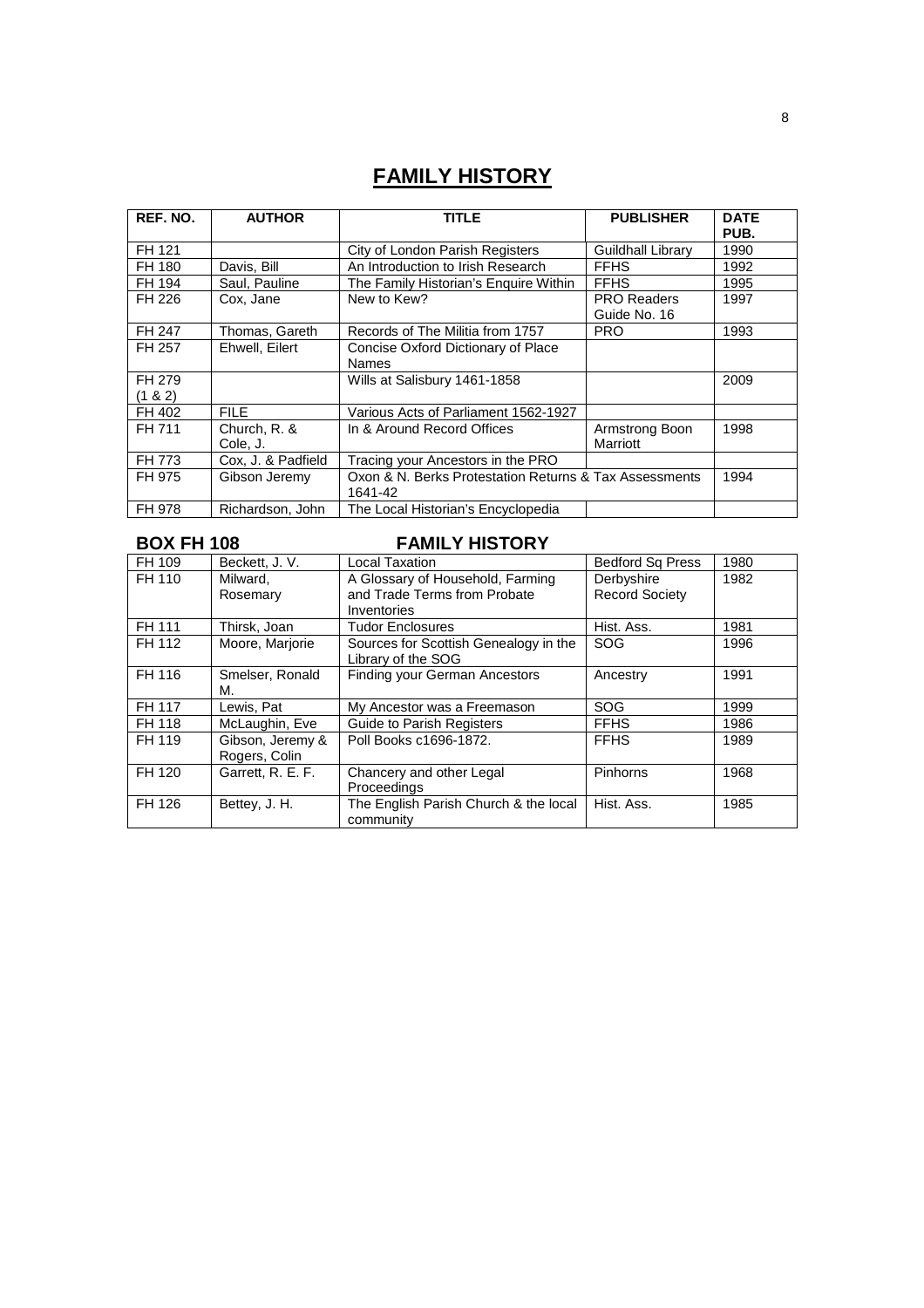| <b>BOX FH 168</b> |                                   | <b>FAMILY HISTORY BOOKLETS</b>                                                                                    |                                         |      |
|-------------------|-----------------------------------|-------------------------------------------------------------------------------------------------------------------|-----------------------------------------|------|
| FH 167            |                                   | School, University & College<br>Registers & Histories in the Library of<br>the SOG                                | <b>SOG</b>                              | 1988 |
| FH 168            | Hall, Christopher<br>А.           | Guide to Lloyd's Marine Collection at<br>Guildhall Library                                                        | <b>Guildhall Library</b>                | 1985 |
| FH 169            | Gibson, Jeremy &<br>Dell, Alan    | <b>Tudor &amp; Stuart Muster Rolls</b>                                                                            | <b>FFHS</b>                             | 1989 |
| FH 170            | Lumas, Sue                        | The Census Returns of England &<br>Wales                                                                          | <b>FFHS</b>                             | 1992 |
| FH 171            | Leeson, Francis                   | Records of the British State Tontines<br>& Life Annuities of the 17 <sup>th</sup> & 18 <sup>th</sup><br>Centuries | Pinhorns                                | 1968 |
| FH 172            | Swinnerton, Ian                   | Heraldry for Family Historians                                                                                    | <b>FFHS</b>                             | 1995 |
| FH 173            | Pelling, George                   | <b>Beginning your Family History</b>                                                                              | <b>FFHS</b>                             | 1982 |
| FH 174            | Palgrave-Moore,<br>Patrick        | <b>Tracing Ancestors</b>                                                                                          | <b>Elvery Dowers</b>                    | 1986 |
| FH 175            | Whyte, Donald                     | The Scots Overseas                                                                                                | <b>FFHS</b>                             | 1988 |
| FH 176            | Holding, Norman                   | More Sources of WW1 Army Ancestry                                                                                 | <b>FFHS</b>                             | 1986 |
| FH 177            | Waters, L. A.                     | Police History - Notes for Family<br><b>Historians</b>                                                            | Police History<br>Society               | 1987 |
| FH 178            | Gibson, Jeremy &<br>Rogers, Colin | Electoral Registers since 1832 &<br><b>Burgess Rolls</b>                                                          | <b>FFHS</b>                             | 1989 |
| FH 179            | Wiggins, Ray                      | My Ancestors were in the Salvation<br>Army                                                                        | SOG                                     | 1997 |
| FH 181            |                                   | The Unfortunate Infants -<br>Bermondsey Poor Law Institution for<br>Children                                      | John Innes<br>Society                   | 1989 |
| FH 182            |                                   | The Field Lane Story                                                                                              | Field Lane<br>Foundation                | 1972 |
| FH 183            |                                   | The Field Lane Story - a Continuation<br>1972-84                                                                  |                                         |      |
| FH 184            | Keeling, Denis F.                 | Orphans of Commerce - school at<br>Wanstead                                                                       | <b>Tylney Press</b>                     | 1992 |
| FH 198            | Bennett, John                     | <b>Trade Union &amp; Related Records</b>                                                                          | University of<br><b>Warwick Library</b> | 1988 |

# **BOX FH 185 FAMILY HISTORY**

| FH 185 | Sutherland, Gillian     | Elementary Education in the $19^{\mathrm{m}}$ C                                              | <b>Hist Ass</b>               | 1982 |
|--------|-------------------------|----------------------------------------------------------------------------------------------|-------------------------------|------|
| FH 186 | McLaughlin, Eve         | Wills before 1858                                                                            | <b>FFHS</b>                   | 1985 |
| FH 187 | Rosier, M. E.<br>Briant | <b>Index to Census Registration Districts</b>                                                | <b>FFHS</b>                   | 1992 |
| FH 189 | Camp, Anthony J.        | My Ancestor was a Migrant                                                                    | SOG                           | 1987 |
| FH 207 | Foster, David           | The Rural Constabulary Act 1839                                                              | <b>Bedford Sq Press</b>       | 1982 |
| FH 208 | Webb, Adrian J.         | Eastern Battalion Muster Roll of the<br>East Somerset Regiment of Volunteer<br>Infantry 1805 | Harry Galloway                | 1992 |
| FH 209 | Ridge, T. S.            | Dr Barnardo & the Copperfield Road<br>Ragged Schools                                         | Ragged School<br>Museum Trust | 1993 |
| FH 210 | Cole, Jean A.           | Tracing your Family History                                                                  | <b>Family Tree</b>            | 1986 |
| FH 211 |                         | The Royal Martyrs                                                                            | <b>Partisan Press</b>         | 1983 |
| FH 212 |                         | Five Centuries of English Printing                                                           |                               | 1976 |
| FH 213 |                         | Odd Fellows (Manchester Unity) -                                                             |                               |      |
| FH 214 |                         | A Quick Guide to using the Indexes                                                           | Fam. Rec. Centre              |      |
| FH 215 |                         | Tracing Records of Births, Marriages<br>and Deaths                                           | General Register<br>Office    |      |
| FH 288 | McLaughin, Eve          | A Guide to Illegitimacy                                                                      |                               |      |
| FH 334 | Harris, Colin           | Oxfordshire PR's & BT's                                                                      |                               | 2001 |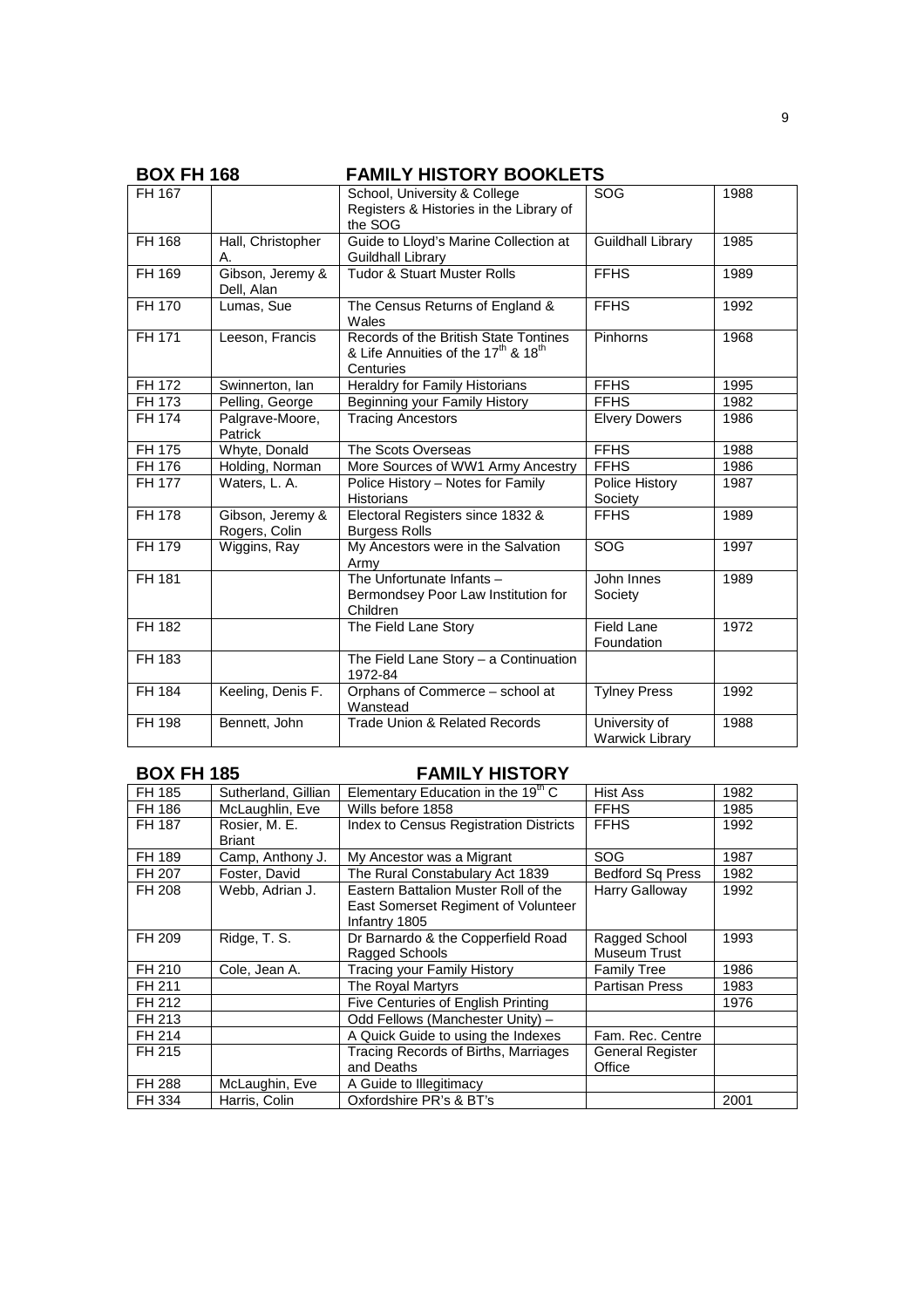| <b>BOX FH 197</b> |               | <b>FAMILY HISTORY</b>                                                         |                               |                           |
|-------------------|---------------|-------------------------------------------------------------------------------|-------------------------------|---------------------------|
| REF.NO.           | <b>AUTHOR</b> | TITLE                                                                         | <b>PUBLISHER</b>              | <b>DATE</b><br><b>PUB</b> |
| FH 197            |               | The Compleat Parish Officer                                                   | North West Kent<br><b>FHS</b> | 1990                      |
| FH 198            |               | Trade Union & Related Records                                                 |                               |                           |
| FH 199            |               | <b>Prison Collection</b>                                                      |                               |                           |
| FH 200            | Cole, Jean    | Non Conformists: A Brief History                                              |                               | 1990                      |
| FH 201            |               | Famine in Ireland                                                             |                               |                           |
| FH 203            | Cole, Jean    | <b>Illegitimacy and Adoption</b>                                              |                               |                           |
| FH 204            | Cole, Jean    | The Reminiscences of Frank Adams.<br>Sixpenny Handley, Dorset 1920's-<br>30's |                               | 1999                      |
| FH 205            | Cole, Jean    | Population of Broad Hinton, Wilts                                             |                               | 2002                      |
| FH 206            | Cole, Jean    | Insolvent Debtors' Court, Salisbury,<br>Wilts                                 |                               | 2002                      |

|  | <b>BOX FH 216</b> | <b>FAMILY HISTORY</b> |
|--|-------------------|-----------------------|
|--|-------------------|-----------------------|

| REF.NO. | <b>AUTHOR</b>   | TITLE                                                                        | <b>PUBLISHER</b>            | <b>DATE</b><br><b>PUB</b> |
|---------|-----------------|------------------------------------------------------------------------------|-----------------------------|---------------------------|
| FH 216  | Hurley, Beryl   | Highworth & Swindon Union, Out<br>Relief 1842-1879                           | Wilts FHS                   | 1992                      |
| FH 217  | Mattock, David  | Strangers in Salisbury & Relief of the<br>Poor                               | Wilts FHS<br><b>MISSING</b> | 1997                      |
| FH 218  | Hurley, Beryl   | Fisherton Anger Gaol Matron's<br>Journal                                     | Wilts FHS                   | 1997                      |
| FH 222  | Lansdown, M. J. | Formerly Of - Family Announcements<br>in Trowbridge Newspapers 1858-<br>1915 | <b>Wilts FHS</b>            | 1996                      |
| FH 223  | Slocombe, Ivor  | Swindon Labour Certificates 1888-<br>1906                                    | <b>Wilts FHS</b>            | 2000                      |
| FH 224  |                 | Newbury Roundabout                                                           |                             | 1989                      |
| FH 225  | Cole, Jean      | Account of the population of Broad<br>Hinton, Wilts 1861                     |                             | 1999                      |
| FH 228  | Cole, Jean      | Wiltshire Militia Courts Martial 1759-<br>1770                               | <b>Wilts FHS</b>            | 1997                      |
| FH 230  | Cole, Jean      | Wiltshire Militia Orders 1759-1770                                           |                             | 1984                      |

# **BOX FH 578 FAMILY HISTORY BOOKLETS**

| REF. NO. | <b>TITLE</b>                                                           |         |
|----------|------------------------------------------------------------------------|---------|
| FH 97    | Daughters of Utah Pioneers                                             | 5/1977  |
| FH 98    | Daughters of Utah Pioneers                                             | 9/1977  |
| FH 99    | Daughters of Utah Pioneers                                             | 2/1980  |
| FH 100   | Daughters of Utah Pioneers                                             | 9/1980  |
| FH 101   | Daughters of Utah Pioneers                                             | 9/1981  |
| FH 102   | Daughters of Utah Pioneers                                             | 9/1983  |
| FH 103   | Daughters of Utah Pioneers                                             | 5/1986  |
| FH 104   | Daughters of Utah Pioneers                                             | 11/1986 |
| FH 105   | Daughters of Utah Pioneers                                             | 9/1986  |
| FH 106   | Daughters of Utah Pioneers                                             | 9/1989  |
| FH 107   | Daughters of Utah Pioneers                                             | 10/1991 |
| FH 108   | Pioneer Builders of Early Utah<br>Daughters of Utah<br><b>Pioneers</b> | 1991    |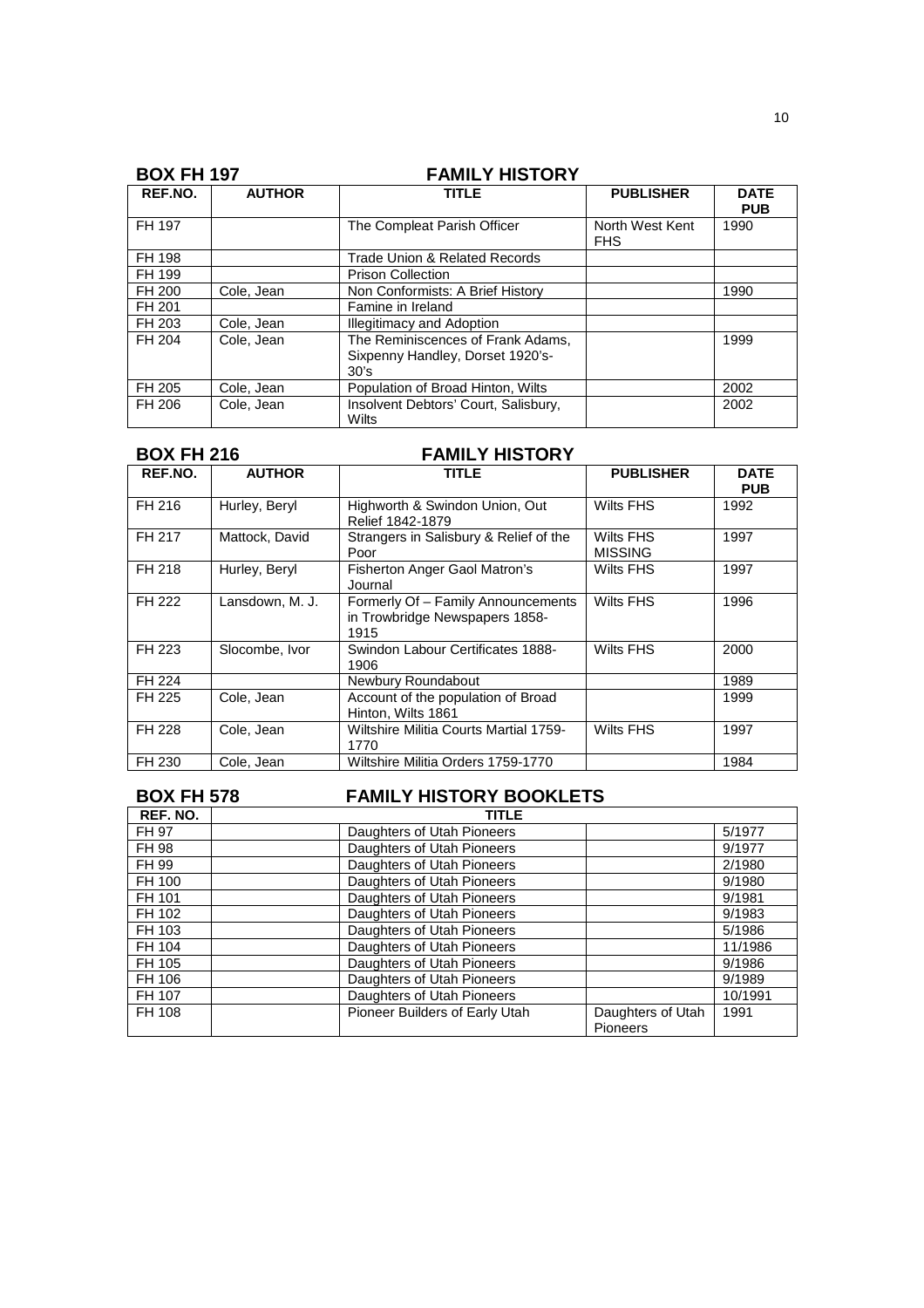# **BOX FH 579 FAMILY HISTORY**

| REF. NO. |                                    | TITLE                                                                              |                        |      |
|----------|------------------------------------|------------------------------------------------------------------------------------|------------------------|------|
| FH 122   | Chapman, Colin<br>R.               | The Growth of British Education & its<br>Records                                   | Lochin                 | 1991 |
| FH 123   | Gibson, Jeremy &<br>Dell, Alan     | The Protestation Returns 1641-42                                                   | <b>FFHS</b>            | 1995 |
| FH 124   | Cox, Jane                          | Wills, Probate & Death Duty Records                                                | <b>FFHS</b>            | 1993 |
| FH 125   | Taylor, Lawrence                   | Oral Evidence & the Family Historian                                               | <b>FFHS</b>            | 1984 |
| FH 127   | Gibson, Jeremy &<br>Hunter, Judith | Victuallers' Licences                                                              | <b>FFHS</b>            | 1994 |
| FH 128   |                                    | Handlist of Non-conformist, Roman<br>Catholic, Jewish & Burial Ground<br>Registers | Guildhall Library      |      |
| FH 129   | Gibbens, Lilian                    | <b>Church Registers</b>                                                            | <b>FFHS</b>            | 1994 |
| FH 130   | Probert, Eric D.                   | Company & Business Records for the<br>Family Historian                             | <b>FFHS</b>            | 1994 |
| FH 131   | Webb, Cliff                        | Genealogical Research in Victorian<br>London                                       | <b>West Surrey FHS</b> |      |
| FH 132   | Todd, Andrew                       | Basic Sources for Family History 1:<br>Back to the Early 1800's                    | Allen & Todd           | 1987 |
| FH 133   | Richards, Tom                      | Was your Grandfather a<br>Railwayman?                                              | <b>FFHS</b>            | 1989 |
| FH 134   | Fowler, Simon                      | Sources for Labour History                                                         | Labour Heritage        | 1991 |
| FH 135   | Camp, Anthony J.                   | My Ancestors came with the<br>Conqueror                                            | SOG                    | 1988 |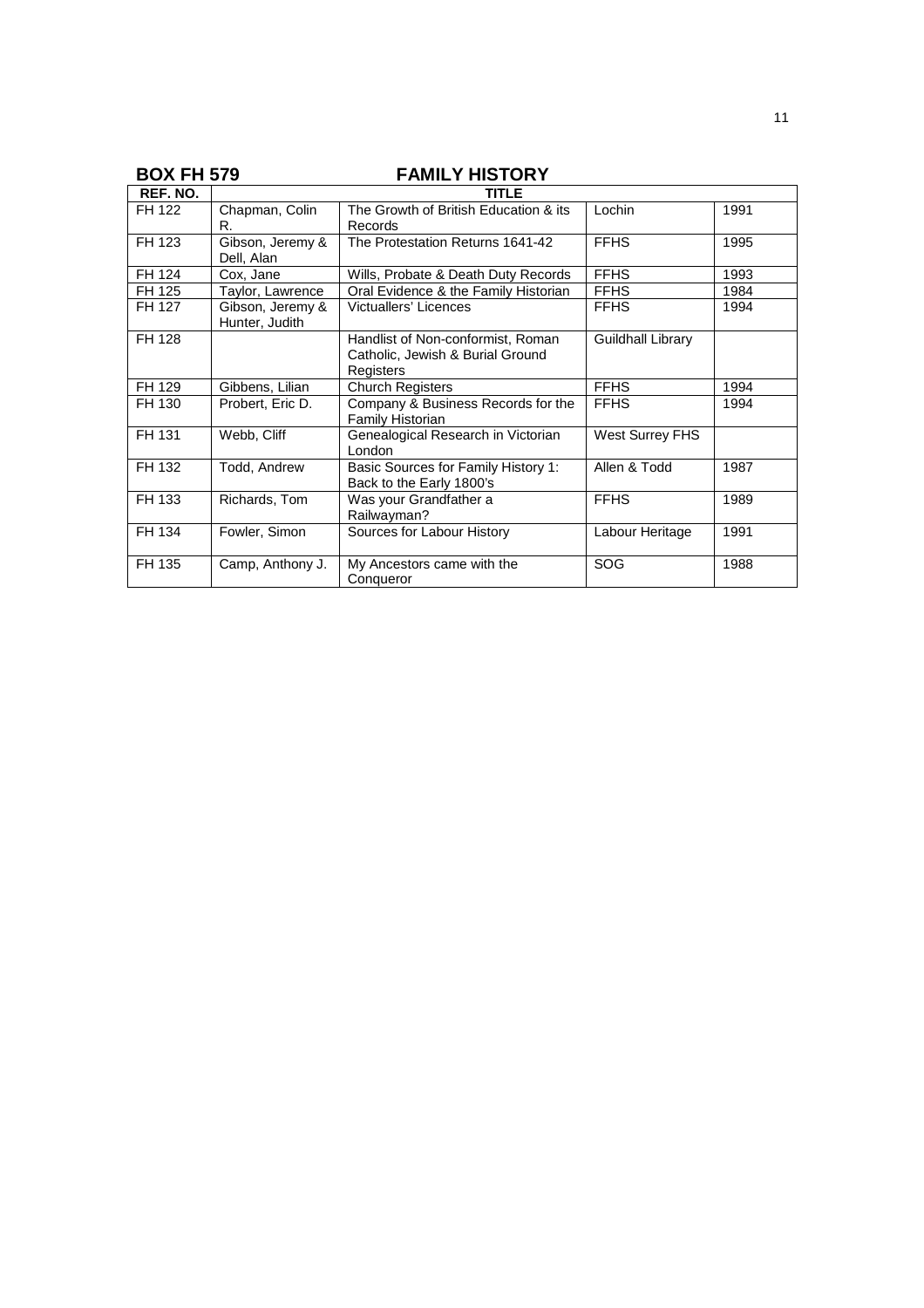# **HISTORY**

| REF. NO.        | <b>AUTHOR</b>                   | <b>TITLE</b>                                              | <b>PUBLISHER</b>        | <b>DATE</b><br>PUB. |
|-----------------|---------------------------------|-----------------------------------------------------------|-------------------------|---------------------|
| <b>HIST 083</b> | Trevelyan G.M.                  | <b>English Social History</b>                             | Penguin                 | 1980                |
| <b>HIST 096</b> | Morris, John                    | Phillimore                                                | 1979                    |                     |
| <b>HIST 246</b> | Allen, G. F.                    | Picture Book of London                                    |                         |                     |
| <b>HIST 297</b> | Church, S.D.                    | The Household Knights of King John                        | CUP                     | 1999                |
| <b>HIST 300</b> | Hockey, Dom<br>Frederick        | Beaulieu King John's Abbey                                | Pioneer<br>Publications | 1976                |
| <b>HIST 306</b> | Birley, Anthony                 | Life in Roman Britain                                     | Batsford                | 1976                |
| <b>HIST 348</b> | Milestones of<br>History        | Dawn of a New Era                                         |                         |                     |
| <b>HIST 349</b> | Milestones of<br>History        | The Fires of Faith                                        |                         |                     |
| <b>HIST 363</b> |                                 | Yesterday's Britain                                       |                         |                     |
| <b>HIST 556</b> | Bolton, J.L.                    | The Medieval English Economy<br>1150-1500                 | Dent & Sons             | 1980                |
| <b>HIST 558</b> | Bettey, J.H.                    | <b>Church &amp; Community</b>                             | Moonraker Press         | 1979                |
| <b>HIST 603</b> | Wood, Michael                   | Domesday. A search for the Roots<br>of England            | <b>Guild Publishing</b> | 1986                |
| <b>HIST 607</b> | Coulton, G.G.                   | Chaucer & His England                                     | <b>Bracken Books</b>    | 1908/199<br>3       |
| <b>HIST 620</b> | Black J.B.                      | The Reign of Elizabeth 1558-1603                          | <b>Clarendon Press</b>  | 1952                |
| <b>HIST 621</b> | Wedgewood C.V.                  | The King's Peace 1637-1641                                | Collins                 | 1955                |
| <b>HIST 622</b> | <b>Atkins Sinclair</b>          | England & Wales under the Tudors                          | Arnold                  | 1975                |
| <b>HIST 623</b> | Whiles John                     | Sedgemoor 1685                                            | Pictun                  | 1985                |
| <b>HIST 624</b> | Holt J.C.                       | Magna Carta                                               | Longman                 | 1961                |
| <b>HIST 625</b> | Unstead R.J.                    | A Century of Change Bk 4. 1837-<br>Today                  | A & C Black             | 1963                |
| <b>HIST 626</b> | Baskerville G.                  | English Monks & suppression of the<br>Monasteries         | Jonathan Cape           | 1950                |
| <b>HIST 627</b> | Reed Brett S.                   | The Stuart Century 1603-1714                              | George G. Harrap        | 1961                |
| <b>HIST 628</b> | Stenton F.M.                    | Anglo Saxon England [2 copies]                            | Clarendon Press         | 1955                |
| <b>HIST 629</b> | Poole A.L.                      | From Domesday Book to Magna<br>Carta 1087-1216 [2 copies] | <b>Clarendon Press</b>  | 1955                |
| <b>HIST 630</b> | Collingwood R.G.                | Roman Britain & The English<br>Settlements                | <b>Clarendon Press</b>  | 1949                |
| <b>HIST 631</b> | Savage Anne                     | The Anglo Saxon Chronicle                                 | <b>Guild Publishing</b> | 1986                |
| <b>HIST 632</b> | Hallam Elizabeth                | The Plantagenet Chronicles                                | Guild Publishing        | 1986                |
| <b>HIST 633</b> | <b>Platt Colin</b>              | Late Medieval & Renaissance<br><b>Britain</b>             | <b>National Trust</b>   | 1986                |
| <b>HIST 634</b> | Oates D & J                     | The Rise of Civilization                                  | Phaidon                 | 1976                |
| <b>HIST 636</b> | <b>Salway Peter</b>             | Roman Britain                                             | <b>Clarendon Press</b>  | 1981                |
| <b>HIST 637</b> | <b>Bryant Arthur</b>            | The Years of Endurance 1793-1892                          | The Reprint Society     | 1944                |
| <b>HIST 638</b> | <b>Bryant Arthur</b>            | The Years Of Victory                                      | The Reprint Society     | 1944                |
| <b>HIST 639</b> | Edwards J.R.                    | British History 1815-1939                                 | G.Bell & Sons           | 1970                |
| <b>HIST 640</b> | Davis Geoffrey                  | The Early Stuarts                                         | <b>Clarendon Press</b>  | 1952                |
| <b>HIST 641</b> | Clark Sir George                | The Later Stuarts                                         | <b>Clarendon Press</b>  | 1955                |
| <b>HIST 643</b> | Halevy F.                       | History of English People in 19th C<br>Vol !              | Ernest Benn             | 1961                |
| <b>HIST 644</b> | Richards D. &<br>Quick A.       | Britain 1714-1851                                         | Longman                 | 1961                |
| <b>HIST 645</b> | <b>Richards Denis</b>           | Britain under the Tudors & Stuarts                        | Longman                 | 1961                |
| <b>HIST 647</b> | Graham-Campbell<br>J. & Kidd D. | The Vikings [2 copies]                                    | <b>British Museum</b>   | 1980                |
| <b>HIST 649</b> | Hill Christopher                | Oliver Cromwell 1658-                                     | Historical Assoc.       | 1958                |
| <b>HIST 655</b> | Derry T.K. &<br>Jarman T.L.     | The Makings of Modern Britain                             | John Murray             | 1962                |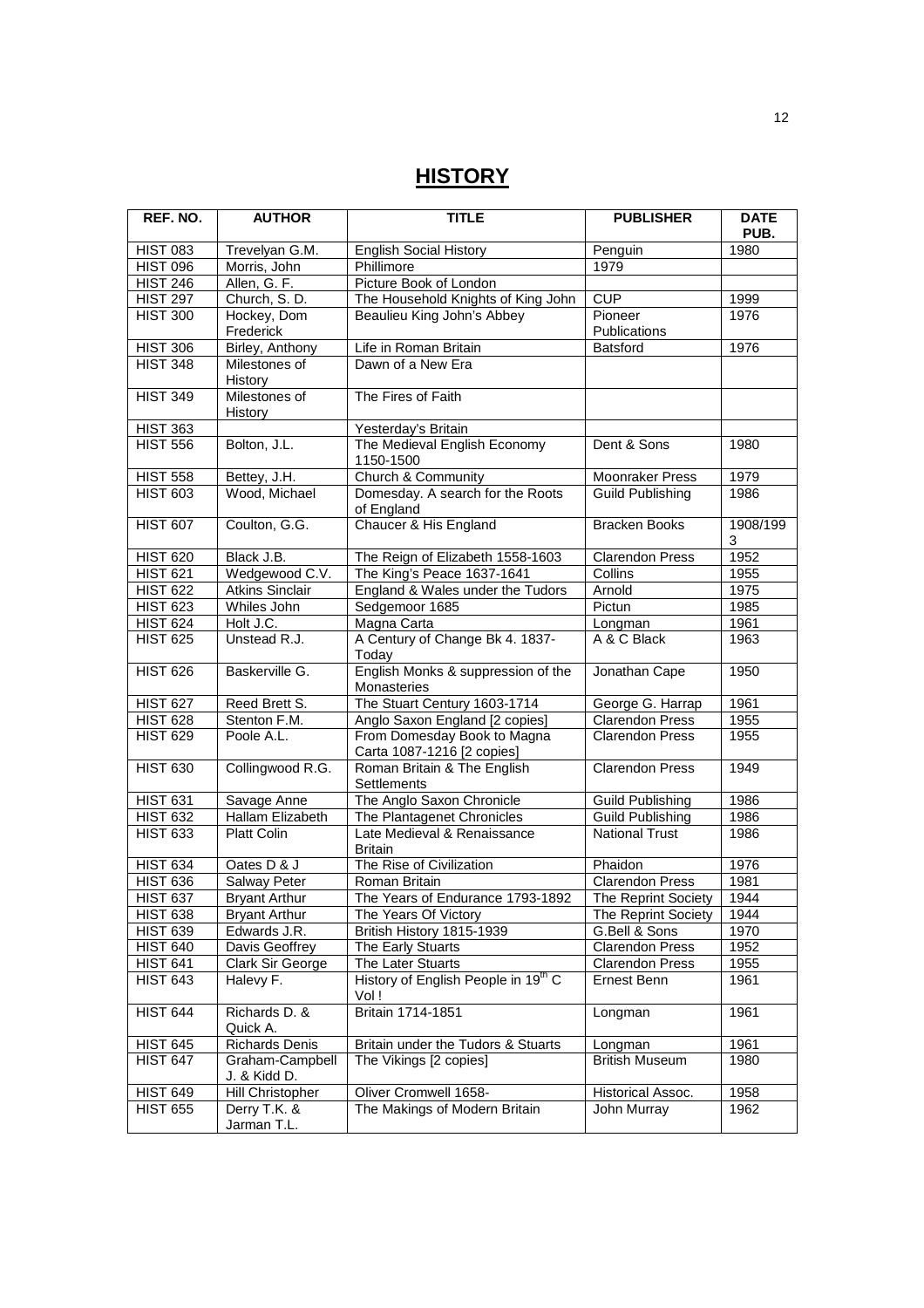| <b>HISTORY</b>        |                             |                                                                               |                                  |                     |
|-----------------------|-----------------------------|-------------------------------------------------------------------------------|----------------------------------|---------------------|
| REF. NO.              | <b>AUTHOR</b>               | TITLE                                                                         | <b>PUBLISHER</b>                 | <b>DATE</b><br>PUB. |
| <b>HIST 656</b>       | Bindoff S.T.                | <b>Tudor England</b>                                                          | Penguin                          | 1958                |
| <b>HIST 657</b>       | Hunt J.W.                   | Reaction & Reform 1815-1841                                                   | Collins                          | 1983                |
| <b>HIST 658</b>       | Hibbert C.                  | <b>Cities &amp; Civilizations</b>                                             | <b>Guild Publishing</b>          | 1987                |
| <b>HIST 667</b>       | Bettey J.H.                 | Rural Life in Wessex 1500-1900                                                | Alan Sutton                      | 1987                |
| <b>HIST 875</b>       | <b>Pitt Barrie</b>          | The Illustrated History of W. W. II                                           | <b>Temple Press</b><br>Aerospace | 1989                |
| <b>HIST 876</b>       |                             | The 20 <sup>th</sup> Century The Pictorial<br>History                         | Hamlyn                           | 1990                |
| <b>HIST 877</b>       | <b>Wright Esmond</b>        | History of the World                                                          | <b>Newnes Books</b>              | 1985                |
| <b>HIST 878</b>       | Hammond J.L. &<br>В.        | The Town Labourer                                                             | Longman                          | 1978                |
| <b>HIST 880</b>       | <b>Briggs Asa</b>           | A Social History of England                                                   | <b>Book Club</b><br>Associates   | 1983                |
| <b>HIST 881</b>       |                             | The Diary of Samuel Pepys                                                     | <b>MacMillan</b>                 | 1935                |
| <b>HIST 882</b>       | King-Hall Stephen           | The Crowning of the King & Queen                                              | Evans Bros                       | 1937                |
| <b>HIST 883</b>       |                             | A Pageant of History                                                          | Collins                          | 1970                |
| <b>HIST 892</b>       | Romer John                  | Romer's Egypt                                                                 | Michael Joseph                   | 1982                |
| <b>HIST 894</b>       | Mingay G.E.                 | The Transformation of Britain 1830-<br>1939                                   | Paladin                          | 1987                |
| <b>HIST 897</b>       | Montahan Brian              | The British Century                                                           | Weidenfeld &<br>Nicolson         | 1997                |
| <b>HIST 900</b>       | Gardiner J. &<br>Wenborn N. | Companion to British History                                                  | Collins & Brown                  | 1995                |
| <b>HIST 901</b>       | Adair John                  | By the Sword Divided                                                          | <b>Book Club</b><br>associates   | 1983                |
| <b>HIST 902</b>       | <b>Bishop James</b>         | Social History of Edwardian Britain                                           | Angus & Robertson                | 1977                |
| <b>HIST 903</b>       | Dodd A.H.                   | Elizabethan England                                                           | <b>Book Club</b><br>Associates   | 1973                |
| <b>HIST 914</b>       |                             | Heritage of Britain                                                           | Readers Digest                   | 1975                |
| HIST $9\overline{15}$ | <b>Maurois Andre</b>        | An Illustrated History of England                                             | <b>Bodley Head</b>               | 1963                |
| <b>HIST 916</b>       |                             | The Story of 25 Eventful Years in<br>Pictures 1910-1935                       | <b>Oldhams Press</b>             |                     |
| <b>HIST 917</b>       | Halliday F.E.               | An Illustrated Cultural History of<br>England                                 | Thames & Hudson                  | 1972                |
| <b>HIST 952</b>       | Reeves, Marjorie            | The Medieval Monastery                                                        |                                  |                     |
| <b>HIST 955</b>       | Pirenne Henri               | <b>Medieval Cities</b>                                                        | Princetown                       | 1974                |
| <b>HIST 966</b>       | Ridley, Jasper              | Elizabeth I                                                                   | Constable                        | 1987                |
| <b>HIST 974</b>       | Hopkins, Eric               | A Social History of the English<br>Working Classes 1815-1945                  | <b>Edward Arnold</b>             | 1982                |
| <b>HIST 995</b>       | <b>Talbot Godfrey</b>       | <b>Royal Family</b>                                                           | <b>Country Life</b>              | 1980                |
| <b>HIST 996</b>       | <b>Mathias Peter</b>        | The First Industrial Nation - An<br>Economic History of Britain 1700-<br>1914 | Methuen                          | 1983                |
| <b>HIST 999</b>       | Hobsbawm E. J.              | The Age of Revolution 1789-1848                                               | Abacus                           | 1985                |
| <b>HIST 1000</b>      | Hobsbawm E. J.              | The Age of Capital 1848-1875                                                  | Abacus                           | 1985                |
|                       |                             |                                                                               |                                  |                     |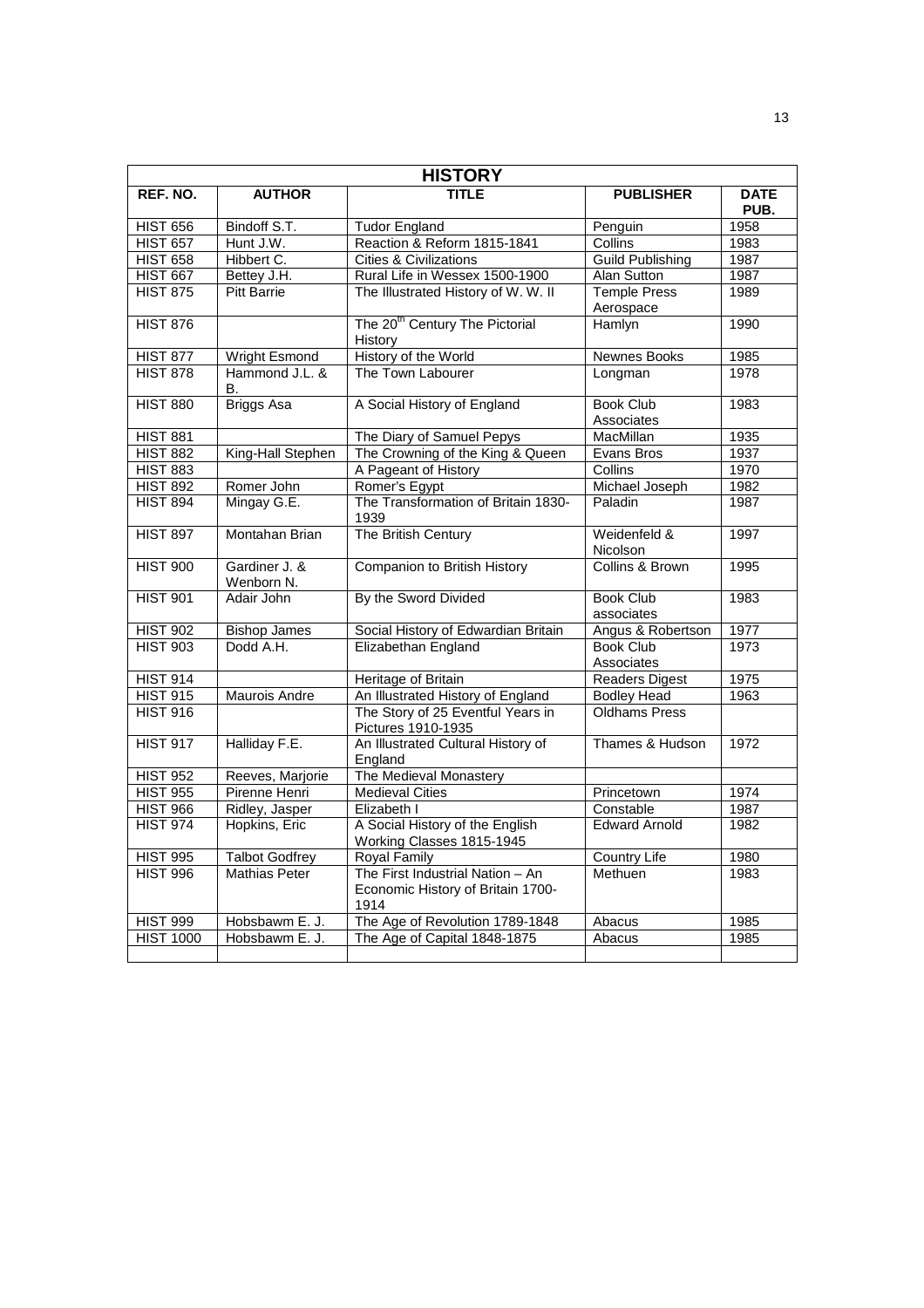|                              | ט <del>ו</del> יט וטוו אש<br>TIISTOINT – MISCLLLANLOUS |                                                                          |                          |                     |
|------------------------------|--------------------------------------------------------|--------------------------------------------------------------------------|--------------------------|---------------------|
| REF. NO.                     | <b>AUTHOR</b>                                          | <b>TITLE</b>                                                             | <b>PUBLISHER</b>         | <b>DATE</b><br>PUB. |
| <b>VIL 002</b>               |                                                        | <b>History of Barcote</b>                                                |                          |                     |
| <b>BUI 004</b>               | Paine C. & Rhodes<br>J.                                | The Worker's Home                                                        | Oxon Museums<br>Service  | 1979                |
| <b>OCC 024</b>               |                                                        | <b>Oxfordshire Potters</b>                                               |                          |                     |
| <b>BUI 229</b>               | Smith J.T. & Yates<br>E.M.                             | Dating of English Houses                                                 | <b>Headley Bros</b>      |                     |
| <b>OCC 292</b>               |                                                        | Oxfordshire Brickmakers                                                  |                          |                     |
| $\overline{\text{METH}}$ 316 |                                                        | <b>Local History Exhibitions</b>                                         |                          |                     |
| OCC 317                      | Bond J. & Rhodes<br>J.                                 | The Oxfordshire Brewer                                                   | Oxon Museums             |                     |
| <b>METH 318</b>              | Brunskill R.W.                                         | Systematic Procedure for<br>Recording English Vernacular<br>Architecture |                          | 1976                |
| <b>METH 319</b>              | Jones J.                                               | How to Record Graveyards                                                 | CBA & RESCUE             | 1976                |
| <b>BUI 365</b>               | Peters J.E.C.                                          | <b>Discovering Traditional Farm</b><br><b>Buildings</b>                  | Shire Pub.               | 1981                |
| <b>OCC 376</b>               |                                                        | Wool Heritage of the Cotswolds                                           | A Programme              |                     |
| <b>OCC 569</b>               | Fearn J.                                               | Domestic Bygones                                                         | <b>Shire Publishing</b>  | 1985                |
| <b>OCC 570</b>               |                                                        | Old Farm Tools                                                           |                          |                     |
| <b>OCC 571</b>               |                                                        | Straw & Straw Craftsmen                                                  |                          |                     |
| <b>OCC 572</b>               |                                                        | Cogges Farmhouse Kitchen                                                 |                          |                     |
| <b>METH 580</b>              |                                                        | Church Recorders' Manual                                                 | <b>NADFAS</b>            | 1982                |
| <b>HIST 646</b>              | Rule M.                                                | The Mary Rose                                                            | Staples 1981             |                     |
| <b>HIST 648</b>              | Mather F.C.                                            | Chartism                                                                 | Historical Assoc.        | 1965                |
| <b>HIST 650</b>              | Hartwell R.M.                                          | The Industrial Revolution in<br>England                                  | <b>Historical Assoc.</b> | 1965                |
| <b>HIST 652</b>              | Yates Nigel                                            | The Oxford Movement & Anglican<br>Ritualism                              | <b>Historical Assoc.</b> | 1983                |
| <b>HIST 653</b>              | Digby Anne                                             | Poor Law in 19 <sup>th</sup> C England &<br>Wales                        | Historical Assoc.        | 1982                |
| <b>HIST 654</b>              | <b>Collinson Patrick</b>                               | English Puritanism                                                       | <b>Historical Assoc.</b> | 1983                |
| OCC 692                      | Griffin A.R.                                           | The Collier                                                              | Shire Pub                | 1982                |
| OCC 693                      | Vince J.                                               | Mill & Millwrighting                                                     | Shire Pub                | 1978                |
| <b>BUI 694</b>               | Powell C.                                              | <b>Stables &amp; Stable Blocks</b>                                       | Shire Pub                | 1991                |
| <b>LAND 697</b>              | Knowles C.H.                                           | Landscape History                                                        | Historical Assoc.        | 1983                |
| <b>METH 710</b>              |                                                        | <b>Bottles &amp; Relics Quarterly</b>                                    |                          |                     |

**BOX HIST 646 HISTORY – MISCELLANEOUS**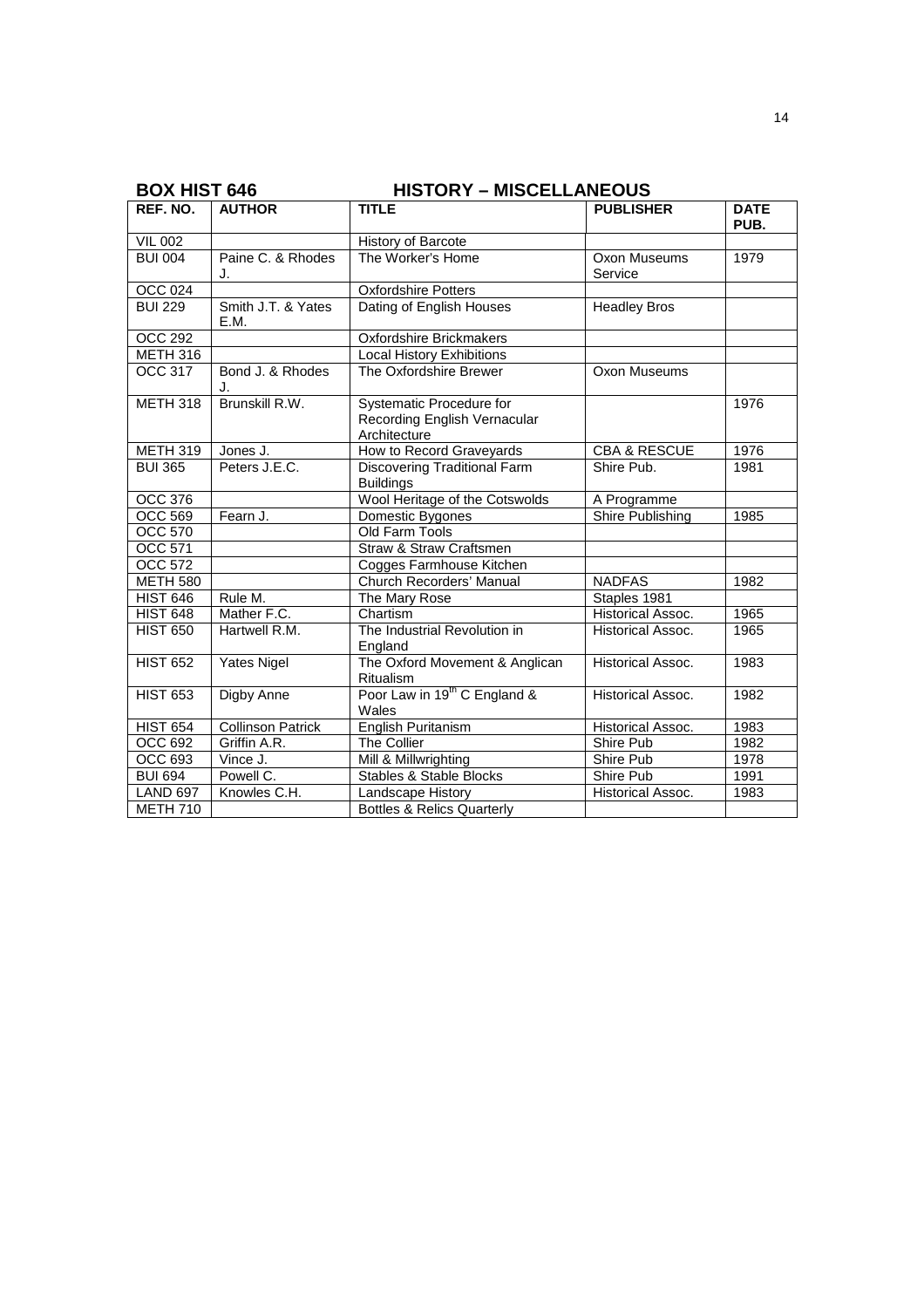# **LAND**

| REF. NO.               | <b>AUTHOR</b>             | <b>TITLE</b>                                           | <b>PUBLISHER</b>        | <b>DATE</b><br>PUB. |
|------------------------|---------------------------|--------------------------------------------------------|-------------------------|---------------------|
| <b>LAND 076</b>        | Hoskins W.G.              | The Making of the English<br>Landscape                 | Pelican                 | 1974                |
| <b>LAND 267</b>        | <b>Hammond Nigel</b>      | Vale of the White Horse 1780-1914                      | <b>Rectory Orchard</b>  | 1974                |
| <b>LAND 302</b>        | Edlin H.L.                | Know your Broadleaves                                  | <b>HMSO</b>             | 1973                |
| <b>LAND 303</b>        |                           | The Oxford Book of Trees                               | <b>OUP</b>              | 1979                |
| <b>LAND 367</b>        | <b>Bloxham Christine</b>  | Portrait of Oxfordshire                                | <b>Robert Hale</b>      | 1982                |
| <b>LAND 368</b>        | Anderson J. R. L.         | The Upper Thames                                       | Eyre &<br>Spottiswoode  | 1970                |
| <b>LAND 606</b>        | Niall lan                 | To Speed the Plough                                    | <b>Readers Union</b>    | 1978                |
| <b>LAND 660</b>        | <b>Cobbett William</b>    | The English Gardener                                   | O.U.P.                  | 1829/<br>1980       |
| <b>LAND 642</b>        | Parkes Joan               | Travel in England in 17 <sup>th</sup> C                | <b>University Press</b> | 1925/68             |
| <b>BOX HIST</b><br>646 |                           | Various                                                |                         |                     |
| <b>LAND 697</b>        |                           | Landscape History                                      |                         |                     |
| <b>LAND 764</b>        | Scott-James A.            | The Cottage Garden                                     |                         |                     |
| <b>LAND 767</b>        | Lane M.                   | Jane Austen's England                                  |                         |                     |
| <b>LAND 769</b>        | Muir R.                   | Riddles in the British Landscape                       |                         |                     |
| <b>LAND 770</b>        | Collier B.                | <b>Quiet Places</b>                                    |                         |                     |
| <b>LAND 771</b>        | Gill C.                   | The Countryman's Britain in Pictures                   |                         |                     |
| <b>LAND 772</b>        | Lively P.                 | The Preserve of the Past                               |                         |                     |
| <b>LAND 774</b>        | Gunnell C. &<br>Bonner H. | Journeyman through Western<br>England                  |                         |                     |
| <b>LAND 835</b>        | Wymer Norman              | <b>English Country Crafts</b>                          | <b>Batsford</b>         | 1946                |
| <b>LAND 836</b>        | Derrick Freda             | A Trinity of Craftsmen                                 |                         |                     |
| <b>LAND 839</b>        | Gunther R.T.              | The Oxford Country                                     | John Murray             | 1912                |
| <b>LAND 840</b>        | L.S.                      | <b>Untravelled Berkshire</b>                           | Sampson Low             | 1909                |
| <b>LAND 853</b>        | <b>Taylor Christopher</b> | Fields in the English Landscape                        | J.M.Dent                | 1975                |
| <b>LAND 854</b>        | Rackham Oliver            | Trees & Woodland in the British<br>Landscape           | J.M.Dent                | 1976                |
| <b>LAND 884</b>        | <b>Herriot James</b>      | James Herriot's Yorkshire                              | Michael Joseph          | 1979                |
| <b>LAND 889</b>        |                           | Discovering Britain                                    | Drive Pubs              | 1982                |
| <b>LAND 921</b>        | Jefferies Richard         | Hodge & his Masters                                    | Alan Sutton             | 1992                |
| <b>LAND 933</b>        |                           | Field Guide to the Trees & Shrubs of<br><b>Britain</b> | <b>Readers Digest</b>   |                     |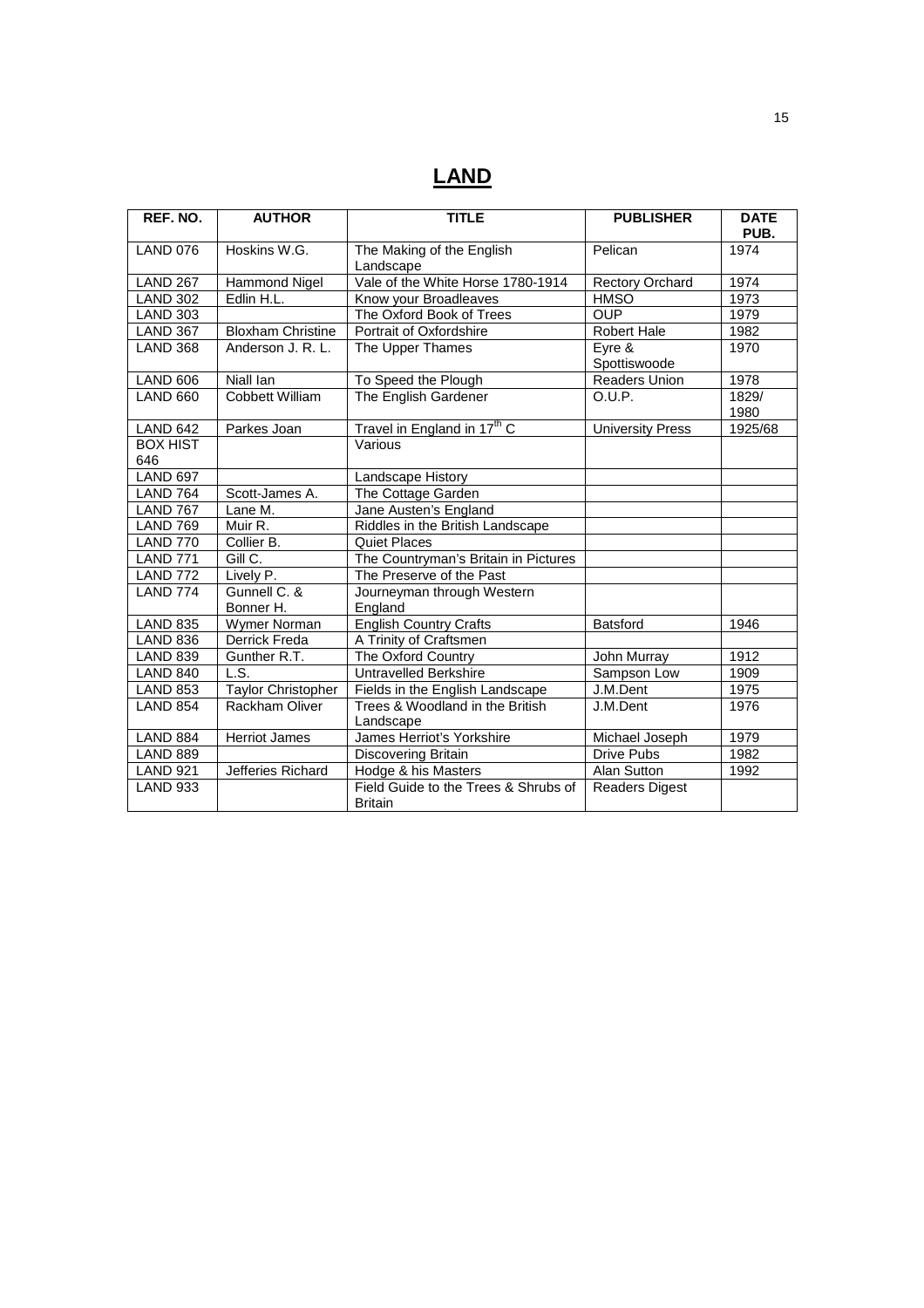# **MAPS**

| REF. NO.       | <b>AUTHOR</b>         | <b>TITLE</b>                                                         | <b>PUBLISHER</b> | <b>DATE</b><br>PUB. |
|----------------|-----------------------|----------------------------------------------------------------------|------------------|---------------------|
| <b>MAP 275</b> |                       | Map of Roman Britain                                                 |                  |                     |
| <b>MAP 885</b> | Lister Raymond        | Antique Maps & their Cartographers                                   | G. Bell          | 1970                |
| <b>MAP 886</b> | <b>Marwick Arthur</b> | <b>Britain Discovered</b>                                            | Mitchell Beazley | 1982                |
| <b>MAP 887</b> |                       | Map of Roman Britain                                                 | Ordnance Survey  | 1956                |
| <b>MAP 888</b> | Close Charles         | The Early Years of the Ordnance<br>Survev                            | David & Charles  | 1969                |
| <b>MAP 946</b> | Winchester Simon      | The Map that Changed the World                                       | Viking           | 2001                |
| <b>MAP 973</b> | <b>Bartholomew</b>    | 1900 Touring Atlas & Gazetteer of<br><b>British Isles</b>            |                  | 1998                |
| <b>MAP 992</b> |                       | The Times Atlas of the World                                         |                  | 1994                |
| <b>MAP 998</b> | McEvedy Colin         | The Penguin Atlas of Ancient History                                 |                  | 1980                |
| <b>MAP 296</b> |                       | Plan of Gt Coxwell Churchyard                                        |                  |                     |
| <b>MAP 299</b> |                       | Plan of All Saints Churchyard,<br>Faringdon                          |                  |                     |
| <b>MAP 384</b> |                       | 6 maps showing the Counties of<br>England, Scotland, Wales & Ireland | On Wall          |                     |

| <b>BINDER 1</b> | <b>MAPS</b>                                                                     |  |  |
|-----------------|---------------------------------------------------------------------------------|--|--|
| Ref. No.        | Map of                                                                          |  |  |
| <b>MAP 775</b>  | Fields round Bypass 1980                                                        |  |  |
| <b>MAP 776</b>  | Field names of Lt Coxwell taken from Tithe Map                                  |  |  |
| <b>MAP 778</b>  | Copied map from Wicklesham Farm                                                 |  |  |
| <b>MAP 779</b>  | Titheable lands in Westbrook & Port, far 1850                                   |  |  |
| <b>MAP 780</b>  | Field names for Eaton Hastings from Tithe Map                                   |  |  |
| <b>MAP 781</b>  | Tithe Map of Littleworth village                                                |  |  |
| <b>MAP 782</b>  | Tithe Map of Littleworth parish 1849                                            |  |  |
| <b>MAP 783</b>  | Plan of Iron Age Earthworks - Ringdale Manor                                    |  |  |
| <b>MAP 784</b>  | Plan of stones in Non Conformists Burial Ground, Canada Lane, Faringdon         |  |  |
| <b>MAP 785</b>  | Plan of All Saints Churchyard, Faringdon                                        |  |  |
| <b>MAP 786</b>  | Plan of St Michael's, Eaton Hastings - Memorial stones                          |  |  |
| <b>MAP 787</b>  | Plan of St Mary's Lt Coxwell Memorial stones                                    |  |  |
| <b>MAP 788</b>  | Gt Coxwell, Lord Radnor's manorial lands                                        |  |  |
| <b>MAP 790</b>  | 1837 Gt Coxwell Tithe Map                                                       |  |  |
| <b>MAP 791</b>  | Faringdon Field Names + 1 working map                                           |  |  |
| MAP 792         | Lands in & near Faringdon belonging to Brasenose College 1879                   |  |  |
| <b>MAP 794</b>  | John Rocques Map of Faringdon 1761                                              |  |  |
| MAP 795         | Map showing ridge & furrow round Faringdon                                      |  |  |
| <b>MAP 866</b>  | Littleworth - Plan of Memorial Inscriptions                                     |  |  |
| <b>MAP 867</b>  | Fernham - Plan of Memorial Inscriptions                                         |  |  |
| <b>REC 385</b>  | Map to accompany booklet on the History of the Old Berkshire Hunt (Box REC 266) |  |  |

## **BINDER 2 MAPS**

| <b>REF NO.</b> | Map of                                             |
|----------------|----------------------------------------------------|
| <b>MAP 546</b> | OS Map 2003 Gt & Lt Coxwell                        |
| <b>MAP 547</b> | John Speede - London 1593                          |
| <b>MAP 548</b> | John Speede - Berkshire 1610                       |
| <b>MAP 550</b> | Oxford OS 1 <sup>st</sup> Edition                  |
| <b>MAP 551</b> | Cirencester OS 1 <sup>st</sup> Edition             |
| <b>MAP 552</b> | Banbury OS 1 <sup>st</sup> Edition                 |
| <b>MAP 777</b> | Map of County of Oxford 1797 – reprint             |
| MAP 789        | Saxton Map of Oxon, Bucks & Berks 1574 (2 copies)  |
| MAP 790        | Oxon 1605                                          |
| <b>MAP 793</b> | Ogilby's road from Oxford to Bristol               |
| MAP 796        | O.S. sheets SU 39 SW; Su 39 NW; SU 29 NE; SU 29 SE |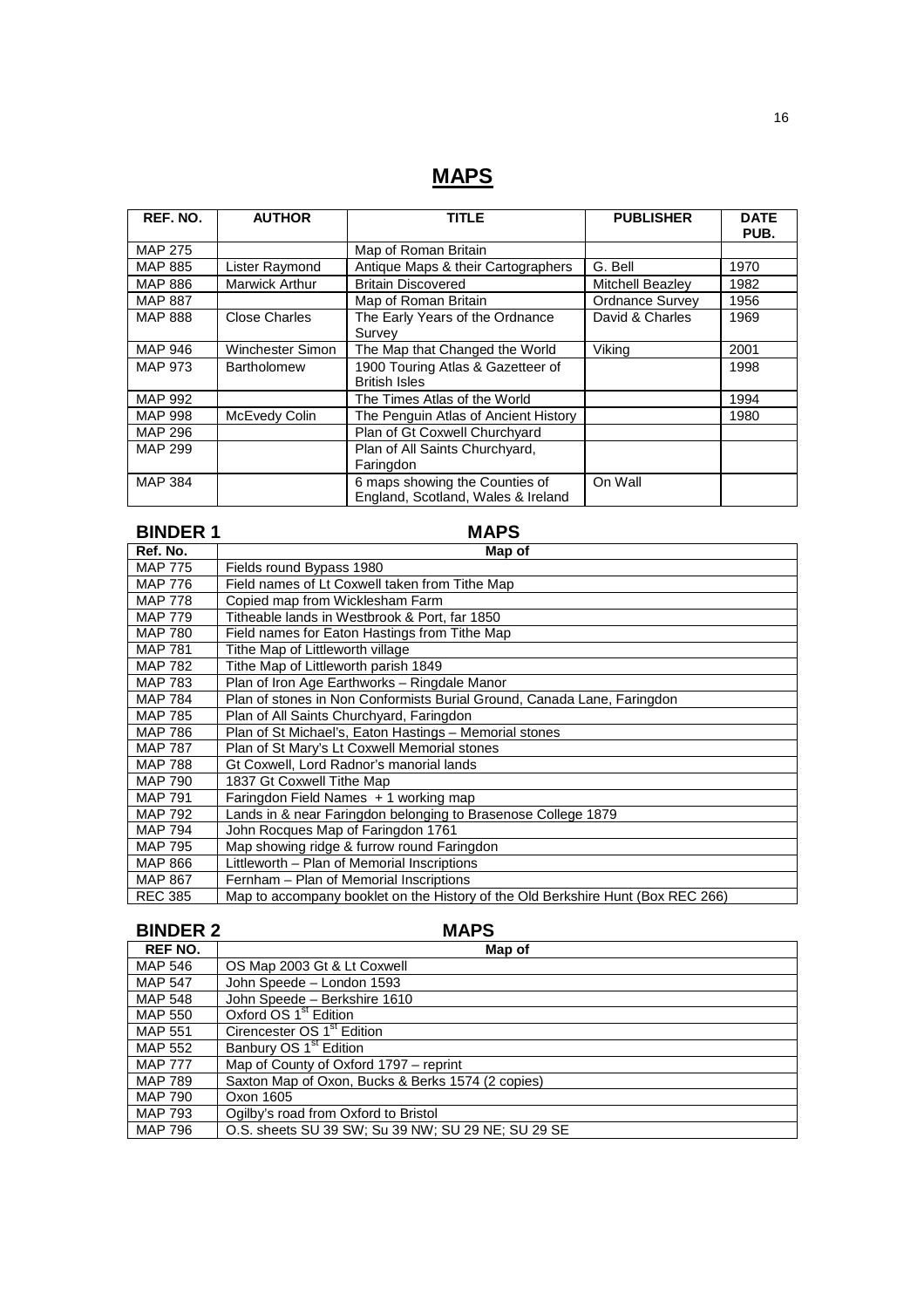| <b>BINDER 3</b> |      | <b>MAPS</b>                            |  |  |
|-----------------|------|----------------------------------------|--|--|
| Date            |      | <b>Description</b>                     |  |  |
| 1949            |      | Berkshire Rights of Way                |  |  |
| <b>BINDER 4</b> |      | <b>MAPS</b>                            |  |  |
|                 |      |                                        |  |  |
| Date            |      | <b>Description</b>                     |  |  |
| 2006            |      | Oxfordshire Rights of Way              |  |  |
|                 |      |                                        |  |  |
| <b>BINDER 5</b> |      | <b>MAPS</b>                            |  |  |
| Date            |      | <b>Description</b>                     |  |  |
| 1999            |      | Former North Berkshire Rights of Way   |  |  |
| <b>BINDER 6</b> |      | <b>SMALL MAPS of FARINGDON</b>         |  |  |
|                 |      |                                        |  |  |
| Ref. No.        | Date | <b>Description</b>                     |  |  |
| MAP 794         | 1761 | Rocque's Map                           |  |  |
| MAP 390         | 1876 | O.S. 2½" & 6" scale                    |  |  |
| <b>MAP 391</b>  | 1899 | O.S. 1:2500 scale                      |  |  |
| <b>MAP 392</b>  | 1900 | O.S. 1:1056 scale                      |  |  |
| MAP 393         | 1912 | O.S. 1:2500 scale                      |  |  |
| MAP 394         | 2009 | Centre of Faringdon showing businesses |  |  |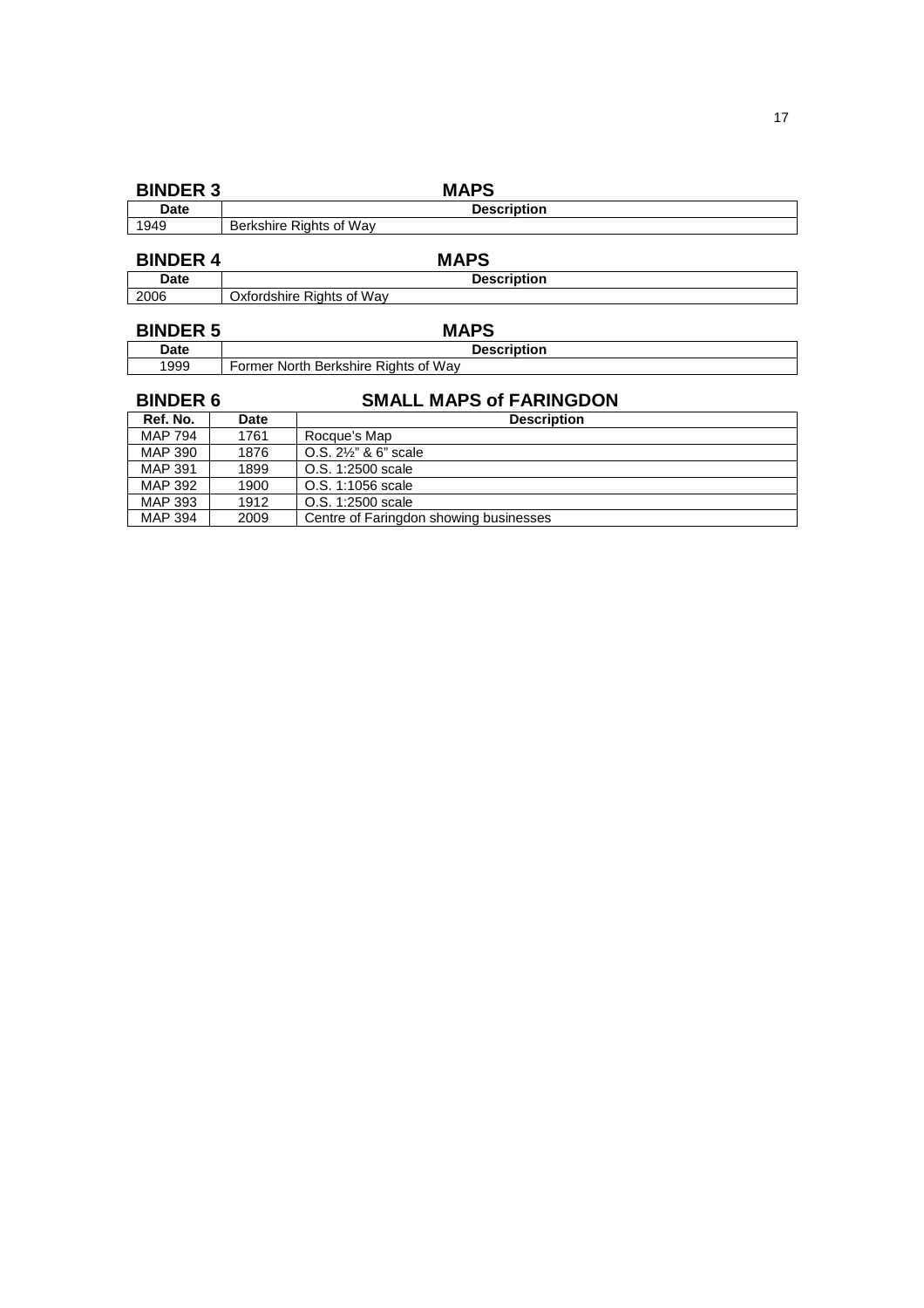# **MEMORIES**

| REF. NO.       | <b>AUTHOR</b>          | <b>TITLE</b>                                                       | <b>PUBLISHER</b>      | <b>DATE</b><br>PUB. |
|----------------|------------------------|--------------------------------------------------------------------|-----------------------|---------------------|
| <b>MEM 92</b>  | Fahy Joan              | An Oxfordshire Land Girl in WW2                                    | <b>PEF Books</b>      | 2004                |
| <b>MEM 93</b>  | Liddiard Ron           | <b>Baulking Green</b>                                              | <b>Baulking Books</b> | 1998                |
| <b>MEM 220</b> | Fay J. & Martin R.     | The Jubilee Boy                                                    | <b>Filkins Press</b>  | 1987                |
| <b>MEM 307</b> | Harris Molly           | A Kind of Magic                                                    | <b>OUP</b>            | 1983                |
| <b>MEM 340</b> | Witts F.E., Rev        | Diary of a Cotswold Parson                                         |                       |                     |
| <b>MEM 610</b> | Goldring D.            | The Nineteen Twenties                                              | Nicholson &<br>Watson | 1945                |
| <b>MEM 659</b> | Defoe D.               | A Journal of the Plague Year                                       | O.U.P.                | 1900/90             |
| <b>MEM 661</b> | Collis J.S.            | The Worm Forgives the Plough                                       | Penguin               | 1975                |
| <b>MEM 763</b> | Hill S.                | The Magic Apple Tree                                               |                       |                     |
| <b>MEM 768</b> | Waterson M.            | The Servant's Hall                                                 |                       |                     |
| <b>MEM 798</b> | Liddiard R.            | Gin & Ginger (farming in the Vale)                                 |                       |                     |
| <b>MEM 852</b> | Vaisey David (ed.)     | The Diary of Thomas Turner 1754-<br>65                             | <b>OUP</b>            | 1985                |
| <b>MEM 911</b> | <b>Squires Dorothy</b> | Memories of Village Life in the Vale<br>of the White Horse 1904-14 |                       | 2000                |
| <b>MEM 920</b> | <b>Archer Fred</b>     | When Adam was a Boy                                                | Hodder &<br>Stoughton | 1979                |
| <b>MEM 923</b> | Page Robin             | The Decline of an English Village                                  | Ashford               | 1989                |
| <b>MEM 947</b> | Howarth Ken            | Oral History                                                       | Sutton                | 1999                |
| <b>MEM 953</b> |                        | Being 11 (Bridging the Gap)                                        |                       |                     |
| <b>MEM 997</b> | Martin Gwynn           | Up and Under                                                       |                       |                     |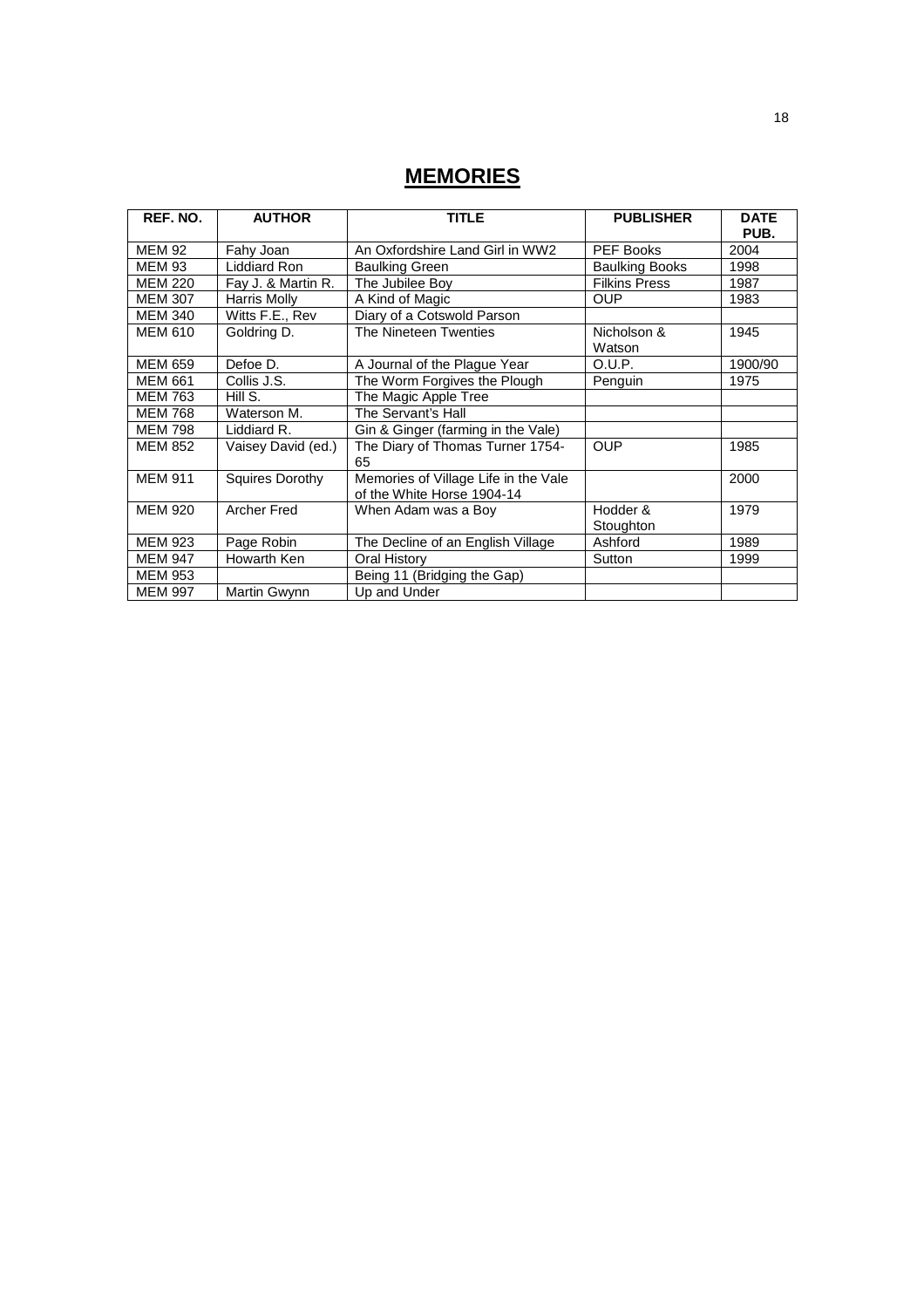# **METHODS**

| REF. NO.               | <b>AUTHOR</b>           | TITLE                                      | <b>PUBLISHER</b>                | <b>DATE</b><br>PUB. |
|------------------------|-------------------------|--------------------------------------------|---------------------------------|---------------------|
| <b>METH 188</b>        | Hoskins W.G.            | Local History in England                   | Longman                         | 1990                |
| <b>METH 354</b>        | <b>Brooks Pamela</b>    | How to Research Local History              |                                 | 2008                |
| <b>METH 355</b>        | Stewart Alan            | Grow Your Own Family Tree                  | Allen Lane                      | 2008                |
| <b>METH 560</b>        | Aston M. &<br>Rowley T. | Landscape Archaeology                      | David & Charles                 | 1974                |
| <b>METH 584</b>        | Riden P.                | Record Sources for Local History           | <b>Batsford</b>                 | 1987                |
| <b>METH 585</b>        | Riden P.                | Local History                              | <b>Batsford</b>                 | 1983                |
| <b>METH 586</b>        | Smith L.                | Investigating Old Buildings                | <b>Batsford</b>                 | 1985                |
| <b>METH 589</b>        | Dymond D.               | <b>Writing Local History</b>               | BALH                            | 1981                |
| <b>BOX HIST</b><br>646 |                         | Various                                    |                                 |                     |
| <b>METH 712</b>        | West J.                 | <b>Village Records</b>                     | MacMillan                       | 1962                |
| <b>METH 813</b>        | Rackham, Oliver         | The History of the Countryside             |                                 |                     |
| <b>METH 862</b>        | Martin, Elizabeth       | Collecting & Preserving old<br>photographs | Collins                         | 1988                |
| <b>METH 912</b>        |                         | Archives                                   | <b>British Records</b><br>Assoc | 2000                |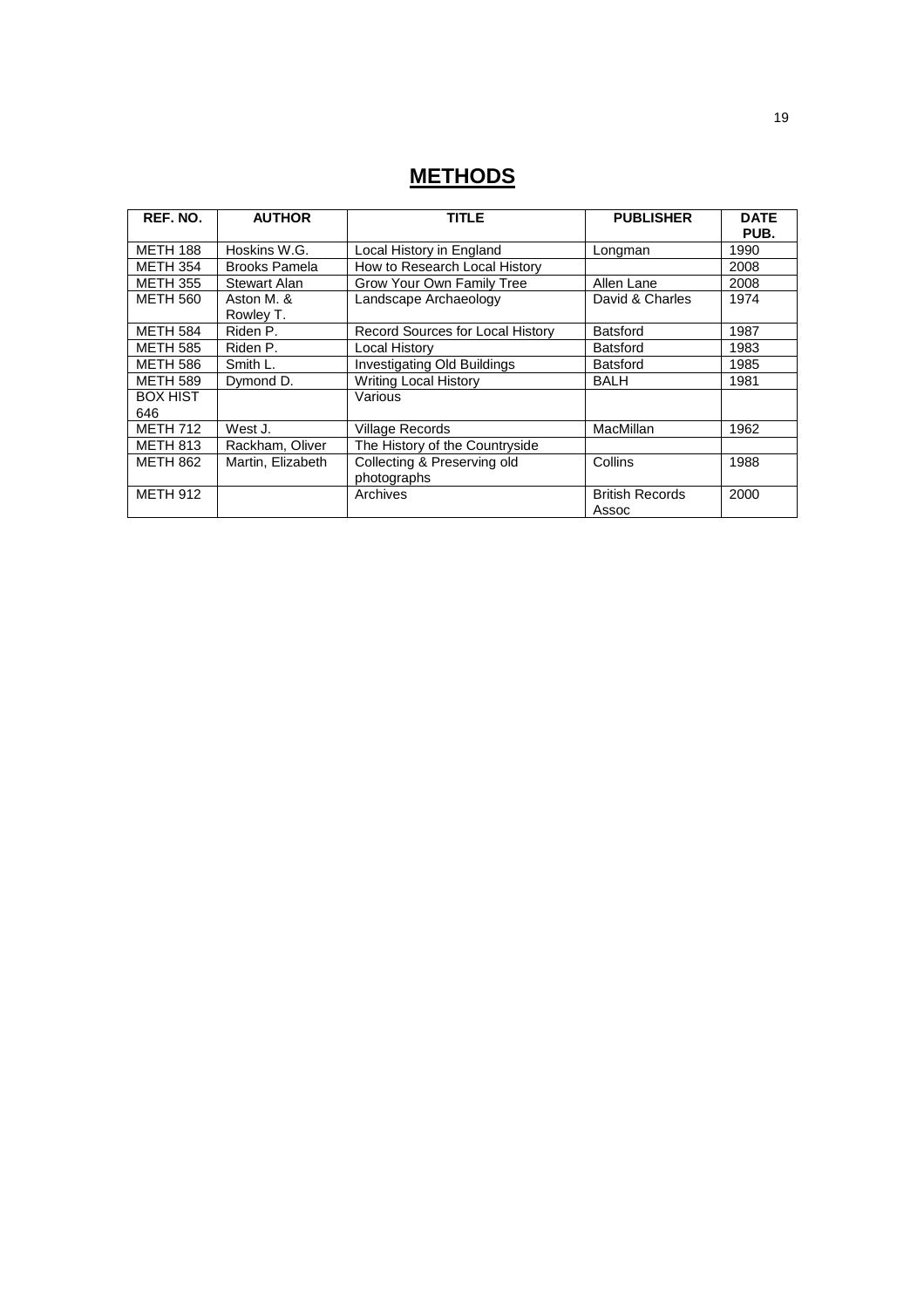## **NEWSPAPERS**

### **FILE REC 538** FARINGDON ADVERTISER 1931<br>
Year
<br>
Year
<br>
The Month
<br>
Month
<br>
The Day **Year Month Day No of Pages**<br>
1931 May 22<sup>nd</sup> 8<br>
1931 May 29<sup>th</sup> 8 1931 May  $22^{\frac{1}{n}}$  8 1931 May  $1931$  8 1931 **June 5<sup>th</sup> 8** 1931 June  $12^{\text{th}}$  8 1931 June  $26^{th}$  8 1931 | July | 3 rd 8 1931 **July 10<sup>th</sup> 8** 1931 **July 17th** 8 1931 July  $31$   $324$ <sup>th</sup>  $3$ 1931 **August**  $7^{\text{th}}$  8 1931 **August** 14<sup>th</sup> 8 1931 August 21<sup>st</sup> 8 1931 **August**  $28^{th}$  8 1931 September  $\frac{4^{\text{th}}}{23^{\text{rd}}}$ <br>1931 October 23<sup>rd</sup><br>1931 December 25<sup>th</sup> th  $\sim$  8 Exptember  $4^{\text{th}}$  8<br>October 23<sup>rd</sup> 8 1931 December 25<sup>th</sup> 8

| FILE REC 539              |      | <b>NEWSPAPERS</b>          |                |
|---------------------------|------|----------------------------|----------------|
| Name of Paper             | Year | <b>Month/Day</b>           | No of pages    |
| Faringdon Advertiser      | 1925 | September 19th             | 8              |
| Faringdon Advertiser      | 1926 | December 11th              | 8              |
| Faringdon Advertiser      | 1933 | November 17th              | $\overline{4}$ |
| Faringdon Advertiser      | 1934 | September 21 <sup>st</sup> | 12             |
| Faringdon Advertiser      | 1934 | December 28 <sup>th</sup>  | 8              |
| Faringdon Advertiser      | 1936 | February 14th              | 12             |
| Faringdon Advertiser      | 1936 | July $10^{\text{th}}$      | 14             |
| Faringdon Advertiser      | 1937 | June $25th$                | 3              |
| <b>Faringdon News</b>     | 1937 | December 17th              | 8              |
| Faringdon Advertiser      | 1940 | March 29 <sup>th</sup>     | 4              |
| Faringdon Advertiser      | 1941 | December 5th               | 8              |
| Wilts Gazette & Herald    | 1951 | October 5 <sup>th</sup>    | 4              |
| Wilts Gazette & Herald    | 1955 | June $3^{rd}$              | 10             |
| <b>Evening Advertiser</b> | 1967 | November 9th               | 2              |
| Wilts Gazette & Herald    | 1979 | January 26 <sup>th</sup>   | $\overline{2}$ |
| Wilts Gazette & Herald    | 1979 | July $19^{\text{th}}$      | $\overline{2}$ |
| Wilts Gazette & Herald    | 1983 | August 4 <sup>th</sup>     | 3              |
| <b>Five Towns</b>         | 1987 | July 25 <sup>th</sup>      | $\overline{2}$ |

# **BOX FAR 574 NEWSPAPERS**<br>REF.NO. | TITLE

**REF.NO.**<br>**REC 691** Faringdon Venture 1972-1973

| FILE REC 910 | <b>NEWSPAPERS - FARINGDON ADVERTISER</b> |                   |             |
|--------------|------------------------------------------|-------------------|-------------|
| Year         | <b>Month</b>                             | Day               | No of Pages |
| 1915         | February                                 | 27 <sup>m</sup>   | 10          |
| 1915         | March                                    | $6^{\text{tr}}$   |             |
| 1915         | March                                    | $13^{\text{th}}$  | 10          |
| 1915         | March                                    | 20 <sup>th</sup>  | 12          |
| 1915         | Mav                                      | 8 <sup>tn</sup>   |             |
| 1915         | September                                | $25^{\mathrm{m}}$ | 4           |
| 1915         | October                                  | 23 <sup>rd</sup>  | 10          |
| 1918         | October                                  | 5 <sup>th</sup>   |             |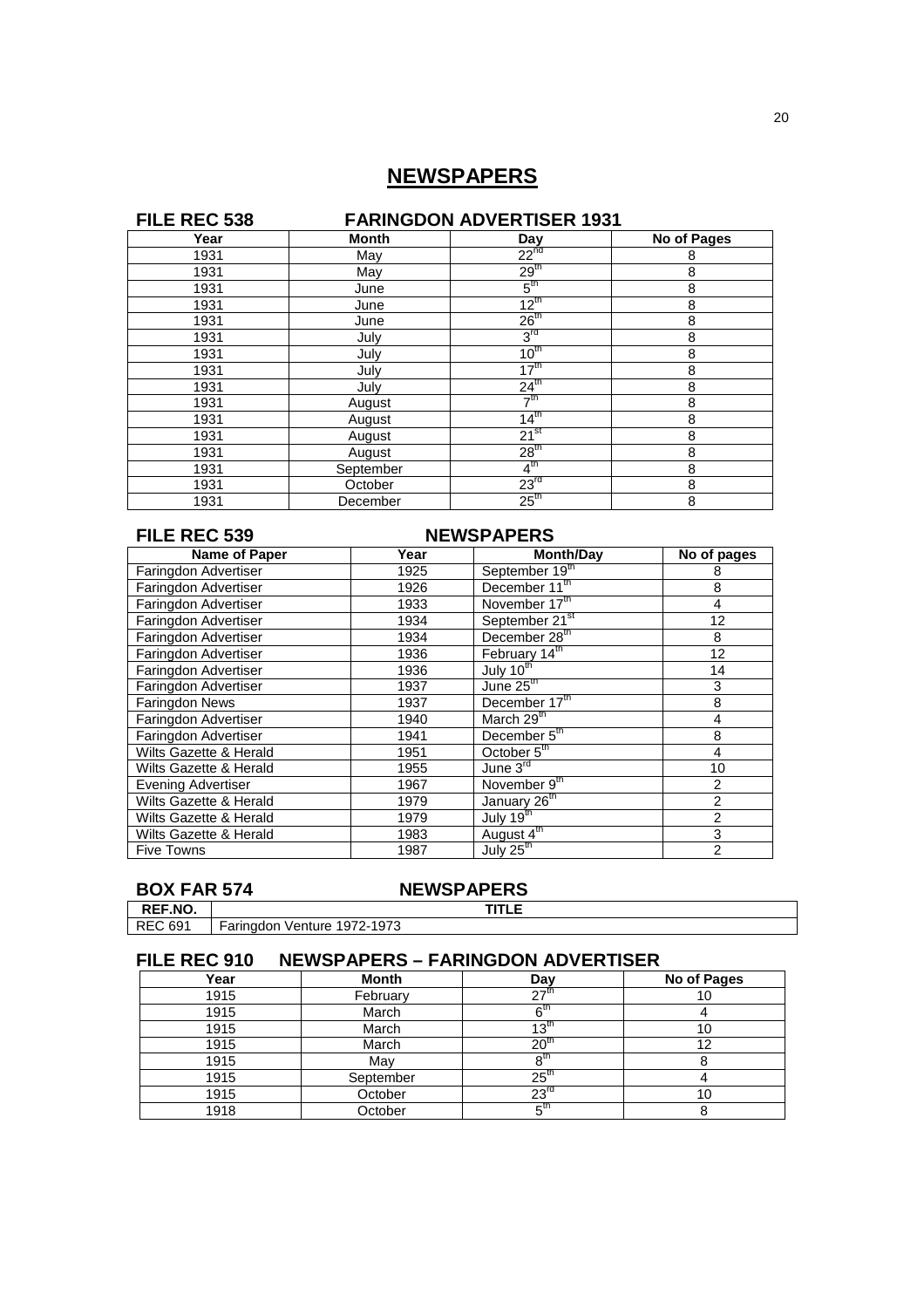| FILE REC 575 |                | <b>NEWSPAPERS - FARINGDON ADVERTISER</b> |                |
|--------------|----------------|------------------------------------------|----------------|
| Year         | <b>Month</b>   | Day                                      | No of Pages    |
| 1916         | January        | $22^{nd}$                                | 10             |
| 1916         | <b>January</b> | 29 <sup>th</sup>                         | 10             |
| 1916         | February       | 19 <sup>th</sup>                         | 10             |
| 1916         | May            | 20 <sup>th</sup>                         | 6              |
| 1916         | May            | 27 <sup>th</sup>                         | $\overline{6}$ |
| 1916         | June           | 3 <sup>rd</sup>                          | 6              |
| 1916         | June           | 17 <sup>th</sup>                         | $\overline{6}$ |
| 1916         | June           | $24^{\text{th}}$                         | 6              |
| 1916         | July           | $8^{\text{th}}$                          | $\overline{6}$ |
| 1916         | July           | $22^{nd}$                                | 8              |
| 1916         | July           | 29 <sup>th</sup>                         | 6              |
| 1916         | August         | 5 <sup>th</sup>                          | $\overline{6}$ |
| 1916         | August         | $12^{\text{th}}$                         | 6              |
| 1916         | August         | 19 <sup>th</sup>                         | 6              |
| 1916         | August         | 26 <sup>th</sup>                         | $\overline{6}$ |
| 1916         | September      | 9 <sup>th</sup>                          | 6              |
| 1916         | September      | 16 <sup>th</sup>                         | 6              |
| 1916         | September      | 23 <sup>rd</sup>                         | 6              |
| 1916         | September      | 30 <sup>th</sup>                         | $\overline{6}$ |
| 1916         | October        | $14^{\text{th}}$                         | 8              |
| 1916         | October        | 28 <sup>th</sup>                         | 6              |
| 1916         | November       | 1 <sup>st</sup>                          | 6              |
| 1916         | December       | 23 <sup>rd</sup>                         | 6              |
| 1916         | December       | 30 <sup>th</sup>                         | $\overline{6}$ |

**FILE REC 929 NEWSPAPERS – FARINGDON ADVERTISER**<br>
Year Month Day No of<br>
1919 May 24<sup>th</sup> **No of Pages** 1919 May  $24^{\text{th}}$  8 1919 May  $\frac{1}{31^{51}}$  8 1919 June | 7 th  $\sim$  8 1919 **June 14<sup>th</sup> 8** 1919 June  $21^{st}$  8 1919 June 28<sup>th</sup> 8 1919 July 5 th  $\sim$  8 1919 **July 12<sup>th</sup> 8** 1919 July  $36<sup>th</sup>$  8 1919 August  $\frac{9^{\text{th}}}{1919}$  August  $\frac{9^{\text{th}}}{16^{\text{th}}}$ <br>1919 August 16<sup>th</sup> 30<sup>th</sup> th  $\sim$  8 1919 August 16th 8 1919 August 30<sup>th</sup> 8 1919 August 30<sup>th</sup> 8<br>
1919 September 13<sup>th</sup> 8<br>
1919 September 20<sup>th</sup> 8 1919 September 20th 8 1919 November 8<sup>th</sup><br>1919 November 29<sup>th</sup> th  $\sim$  8 1919 November 29th 8 1919 December 6<sup>th</sup><br>1919 December 27<sup>th</sup> th  $\sim$  8 1919 **December** 27<sup>th</sup> 8

**FILE REC 202 –** Faringdon Advertiser (advert paper); Faringdon Flyer **FILE REC 346 –** Crown Chronicle; Red Lion News; Vale Views; Swindon in Pictures

| <b>BOX REC 690</b> |                 | <b>NEWSPAPERS - FARINGDON FOLLY</b> |
|--------------------|-----------------|-------------------------------------|
| <b>REF.NO</b>      |                 | <b>TITLE</b>                        |
| I REC 690          | Faringdon Folly |                                     |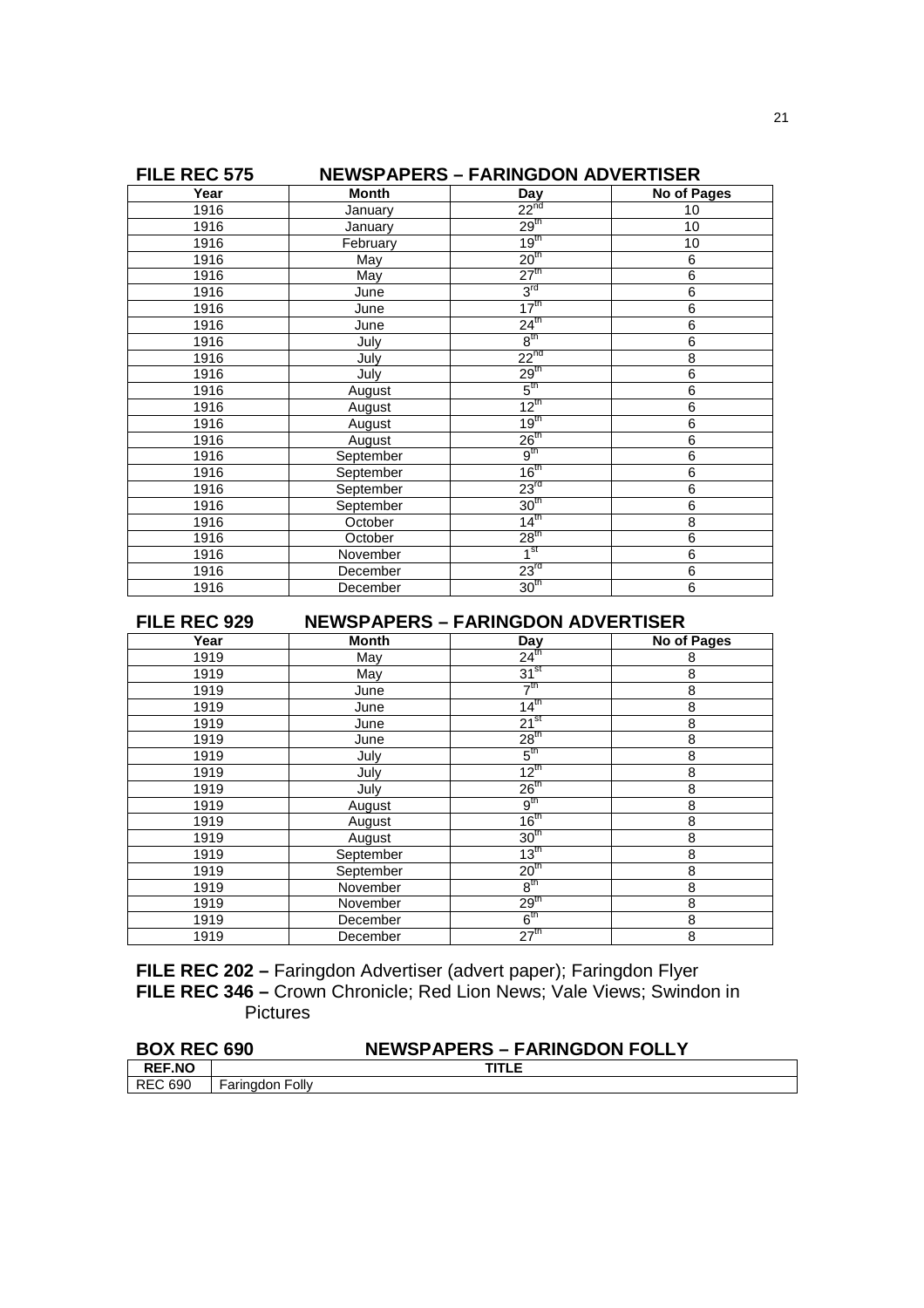### **BOX REC 691 NEWSPAPERS – WHAT'S ON**

**REF.NO. TITLE** REC 691 What's On

### **FILE REC 928 NEWSPAPERS**<br>
Name of Paper | Vear | Month **Name of Paper Year Month** Day No of Pages<br> **Day** No of Pages<br> **Particular Advertiser** 1960 **Day** 2<sup>th</sup> 9 Faringdon Advertiser 1960 January 7<sup>th</sup><br>Faringdon Advertiser 1960 January 14<sup>th</sup> th  $9$ Faringdon Advertiser 1960 January 14<sup>th</sup> 8<br>Faringdon Advertiser 1960 January 21<sup>st</sup> 6 Faringdon Advertiser 1960 January 21<sup>st</sup> 6<br>Faringdon Advertiser 1960 January 28<sup>th</sup> 8 Faringdon Advertiser 1960 January 28<sup>th</sup> 8<br>
Vilts Gazette & Herald 1962 February 2<sup>2ht</sup> 4 Wilts Gazette & Herald 1962 February 22<sup>nd</sup> 4<br>
Faringdon Advertiser 1962 June 2<sup>2nd</sup> 4 Faringdon Advertiser 1962 June 22<sup>nd</sup> 4<br>
Faringdon Advertiser 1962 August 3<sup>rd</sup> 5 Faringdon Advertiser 1962 August 3<sup>rd</sup><br>Faringdon Advertiser 1962 August 17<sup>th</sup>  $\frac{1}{3}$ <sup>rd</sup> Faringdon Advertiser 1962 August 17<sup>th</sup> 4<br>
Faringdon Advertiser 1962 August 24<sup>th</sup> 4 Faringdon Advertiser 1962 August 24<sup>th</sup> 4<br>
Faringdon Advertiser 1962 September 7<sup>th</sup> 3 Faringdon Advertiser 1962 September 7<sup>th</sup><br>Faringdon Advertiser 1962 September 28<sup>th</sup>  $\frac{1}{2}$  3 Faringdon Advertiser 1962 September 28<sup>th</sup> 3<br>Faringdon Advertiser 1962 November 2<sup>0th</sup> 5<sup>nd</sup> Faringdon Advertiser 1962 November 2<sup>no</sup><br>Faringdon Advertiser 1962 November 9<sup>th</sup>  $n$ d 5 Faringdon Advertiser 1962 November 9<sup>th</sup><br>Faringdon Advertiser 1963 January 25<sup>th</sup> th  $5$ Faringdon Advertiser 1963 January 25<sup>th</sup> 3<br>Faringdon Advertiser 1963 February 8<sup>th</sup> 4 Faringdon Advertiser 1963 February 8<sup>th</sup><br>Faringdon Advertiser 1963 February 2<sup>010</sup> th  $4$ Faringdon Advertiser | 1963 | February | 22<sup>nd</sup> | 4 Faringdon Advertiser | 1963 | March | 1<sup>st</sup><br>Faringdon Advertiser | 1963 | March | 15<sup>th</sup>  $\begin{array}{c|c}\n & 4 \\
\hline\n & 4\n\end{array}$ Faringdon Advertiser | 1963 | March | 15<sup>th</sup> | 6<br>
Faringdon Advertiser | 1963 | March | 22<sup>nd</sup> | 6 Faringdon Advertiser 1963 March 22<sup>nd</sup> 6<br>Faringdon Advertiser 1963 March 29<sup>th</sup> 6 Faringdon Advertiser 1963 March 29<sup>th</sup> 6<br>
Faringdon Advertiser 1963 April 5<sup>th</sup> 5<sup>th</sup> 5 Faringdon Advertiser 1963 April 5<sup>th</sup><br>Faringdon Advertiser 1963 April 19<sup>th</sup>  $\frac{t}{5}$ Faringdon Advertiser 1963 April 5<sup>th</sup> 5<br>
Faringdon Advertiser 1963 April 19<sup>th</sup> 6<br>
Faringdon Advertiser 1963 April 26<sup>th</sup> 4 Faringdon Advertiser 1963 April 26<sup>th</sup> 4<br>Faringdon Advertiser 1963 May 3<sup>rd</sup> 4 Faringdon Advertiser 1963 May 3<sup>rd</sup><br>Faringdon Advertiser 1963 May 17<sup>th</sup> rd 4 Faringdon Advertiser 1963 May 17<sup>th</sup> 6<br>
Faringdon Advertiser 1963 May 24<sup>th</sup> 6 Faringdon Advertiser 1963 May 24<sup>th</sup> 6<br>Faringdon Advertiser 1963 May 31<sup>st</sup> 5 Faringdon Advertiser 1963 May 31<sup>st</sup> 5<br>
Wilts Gazette & Herald 1963 June 6<sup>th</sup> 4 Wilts Gazette & Herald 1963 June  $6^{th}$  4<br>Faringdon Advertiser 1963 June  $7^{th}$ Faringdon Advertiser 1963 June 7<sup>th</sup> 6<br>
Faringdon Advertiser 1963 June 21<sup>st</sup> 6 Faringdon Advertiser 1963 June 21<sup>st</sup> 6<br>
Faringdon Advertiser 1963 June 28<sup>th</sup> 1 Faringdon Advertiser 1963 June 28<sup>th</sup> 1<br>
Faringdon Advertiser 1963 July 5<sup>th</sup> 5<sup>th</sup> 5 Faringdon Advertiser 1963 July 5<sup>th</sup><br>Faringdon Advertiser 1963 July 19<sup>th</sup>  $\frac{t}{5}$ Faringdon Advertiser 1963 July 19<sup>th</sup> 9<br>
Faringdon Advertiser 1963 July 26<sup>th</sup> 7 Faringdon Advertiser 1963 July 26<sup>th</sup> 7<br>
Faringdon Advertiser 1963 September 13<sup>th</sup> 6 Faringdon Advertiser 1963 September 13<sup>th</sup> 60 Nits Gazette & Herald 1963 December 12<sup>th</sup> Wilts Gazette & Herald 1963 December  $12^{th}$  8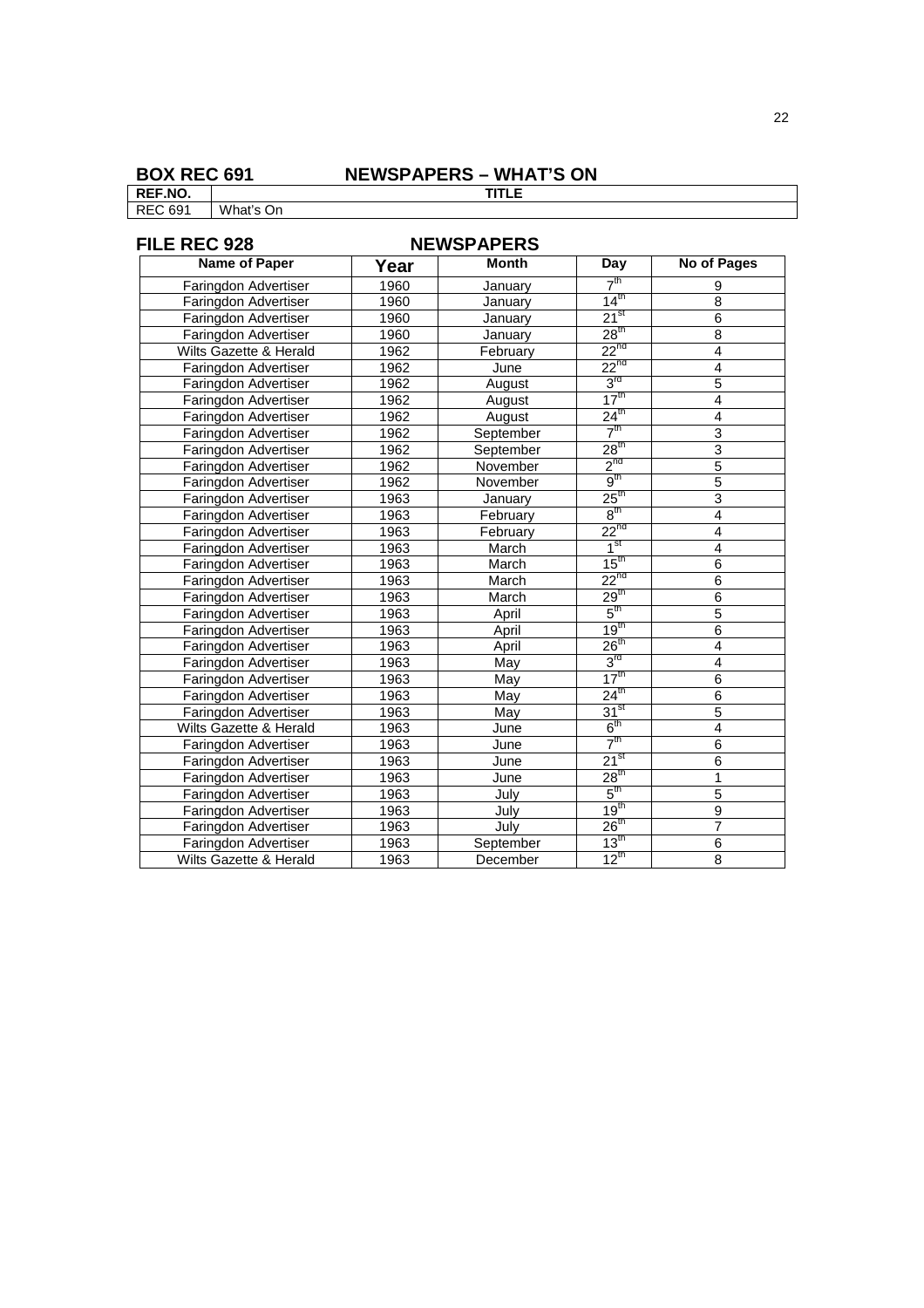| <b>FILE REC 945</b>     |                            |                | <b>NEWSPAPERS</b>       |                             |                       |
|-------------------------|----------------------------|----------------|-------------------------|-----------------------------|-----------------------|
| Name of Paper           | <b>Year/Month/Day</b>      | No of<br>Pages | Name of Paper           | Year/Month/Day              | No of<br><b>Pages</b> |
| Newbury Herald          | 1889 April 27th            | 6              | Faringdon<br>Advertiser | 1907 March 16th             | 4                     |
| Faringdon<br>Advertiser | 1891 May 30 <sup>th</sup>  | 12             | Faringdon<br>Advertiser | 1907 April 13th             | 12                    |
| Faringdon<br>Advertiser | 1894 July 28 <sup>th</sup> | 10             | Faringdon<br>Advertiser | 1908 Oct 17th               | $\overline{2}$        |
| Faringdon<br>Advertiser | 1897 Sept 11 <sup>th</sup> | 6              | Faringdon<br>Advertiser | 1914 Jan 3rd                | 6                     |
| Faringdon<br>Advertiser | $1900$ Jan $6th$           | 1              | Faringdon<br>Advertiser | 1914 March 21 <sup>st</sup> | 8                     |
| Faringdon<br>Advertiser | 1902 March $8th$           | 10             | Faringdon<br>Advertiser | 1914 July $4^{\text{th}}$   | 8                     |
| Faringdon<br>Advertiser | 1902 May 3rd               | 8              | Faringdon<br>Advertiser | 1914 July 11 <sup>th</sup>  | 10                    |
| Faringdon<br>Advertiser | 1903 June $6th$            | 8              | Faringdon<br>Advertiser | 1914 Aug 22 <sup>nd</sup>   | 8                     |
| Faringdon<br>Advertiser | 1904 Oct 8th               | 8              | Faringdon<br>Advertiser | 1914 Sept 5 <sup>th</sup>   | 8                     |
| Faringdon<br>Advertiser | 1904 Nov 12th              | 8              | Faringdon<br>Advertiser | 1914 Nov $7^{\text{th}}$    | 8                     |
| Faringdon<br>Advertiser | 1904 Nov 26th              | 8              | Faringdon<br>Advertiser | $1914$ Dec $5^{\text{th}}$  | $\mathsf{B}$          |
| Faringdon<br>Advertiser | 1904 Dec 3 <sup>rd</sup>   | 8              | Faringdon<br>Advertiser | 1914 Dec 12th               | 8                     |
| Faringdon<br>Advertiser | 1907 Jan $5^{\text{th}}$   | 6              | Faringdon<br>Advertiser | 1914 Dec 19th               | 8                     |

### 23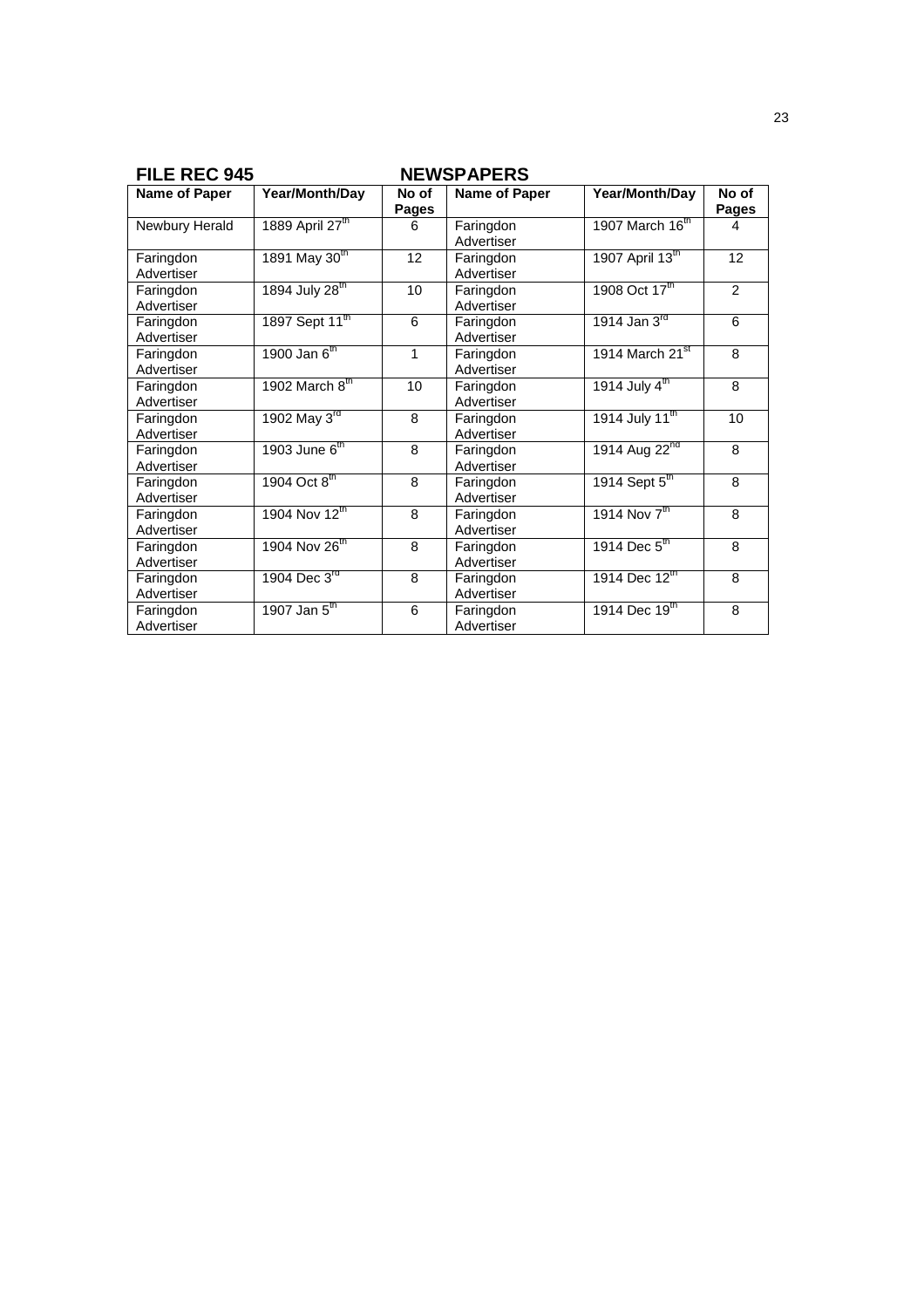# **OCCUPATIONS**

| REF. NO.               | <b>AUTHOR</b>        | <b>TITLE</b>             | <b>PUBLISHER</b>      | <b>DATE</b><br>PUB. |
|------------------------|----------------------|--------------------------|-----------------------|---------------------|
| <b>BOX HIST</b><br>646 |                      | Various                  |                       |                     |
|                        |                      |                          |                       |                     |
| <b>OCC 890</b>         | <b>Toller Jane</b>   | <b>Country Furniture</b> | W.J.Holman            | 1973                |
| OCC 919                | Rose Walter          | The Village Carpenter    | <b>Stobart Davies</b> | 1995                |
| OCC 927                | <b>Stuart George</b> | The Wheelwright's Shop   | C.U.P.                | 1930                |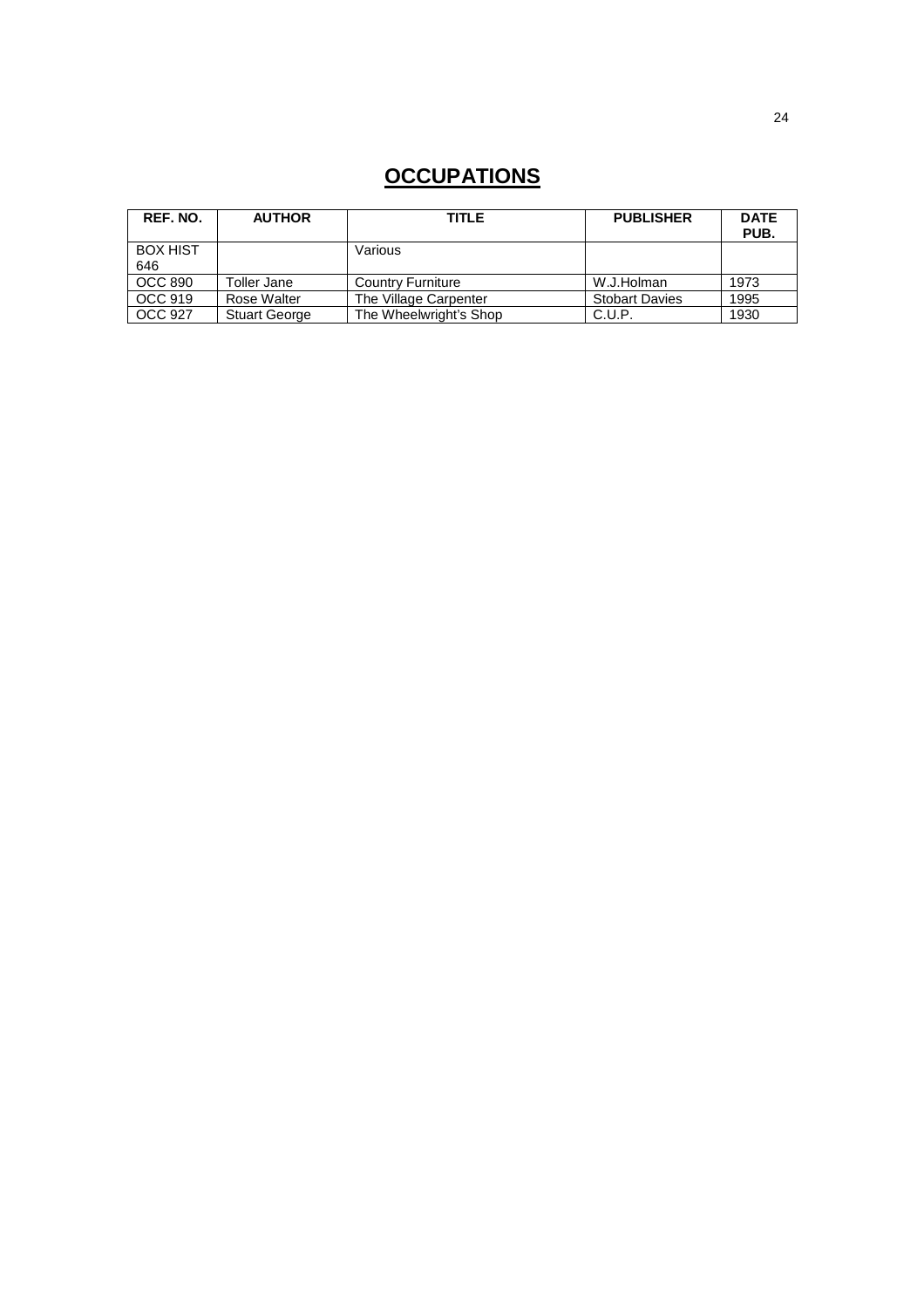# **PICTURES**

| <b>REF. NO</b> | <b>DESCRIPTION</b>                           |
|----------------|----------------------------------------------|
| <b>PIC 314</b> | p/c of Manorial Surrender by Anns            |
| <b>PIC 330</b> | The Crown Fire (1)                           |
| <b>PIC 331</b> | The Crown Fire (2)                           |
| <b>PIC 332</b> | The Old Police Station                       |
| <b>PIC 337</b> | Chart of Kings and Queens                    |
| <b>PIC 371</b> | Aerial photograph of Faringdon 1964          |
| <b>PIC 395</b> | Aerial photograph of Faringdon 1952          |
| <b>PIC 399</b> | Aerial photograph of the Market Place 1980's |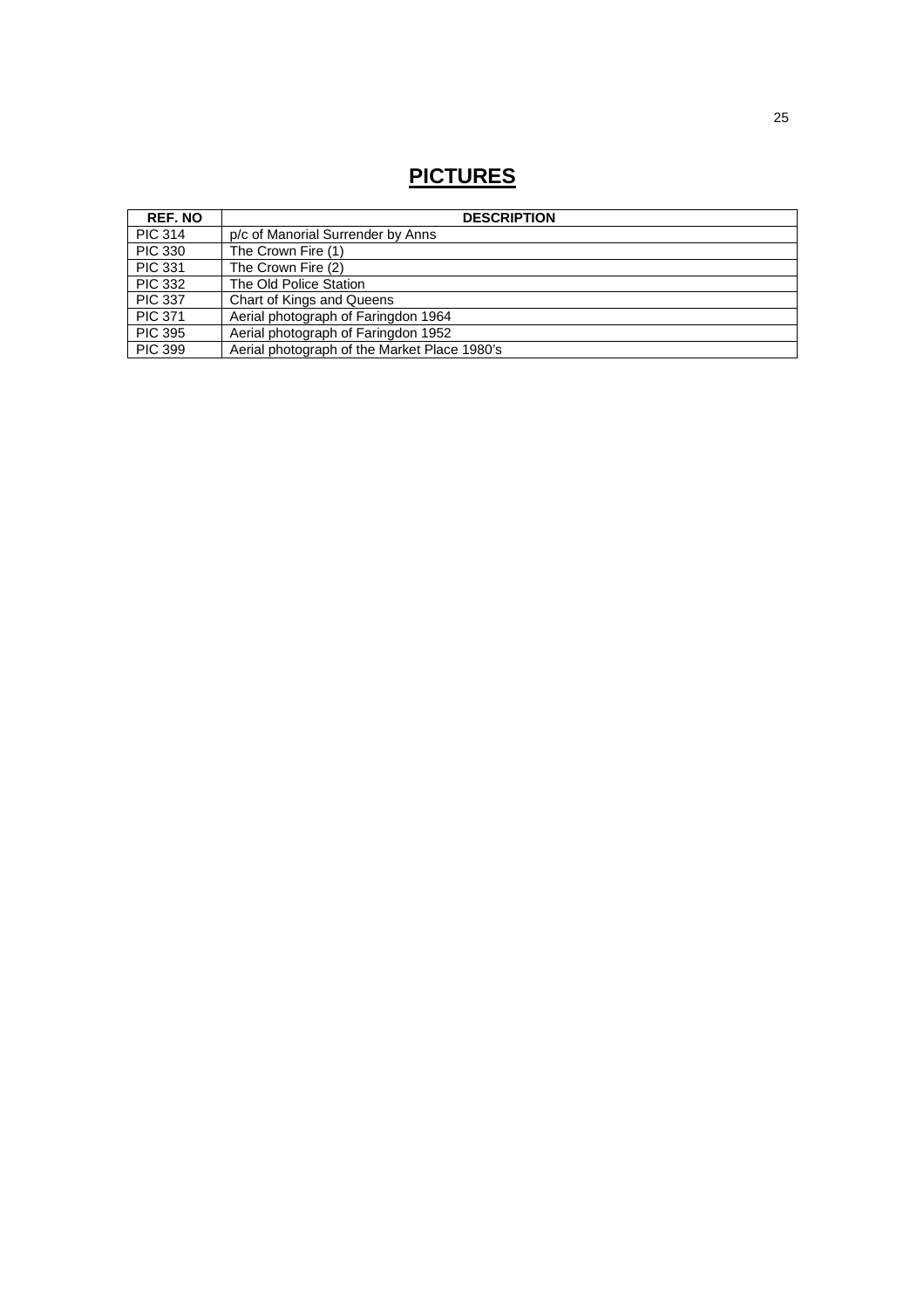### **RECORDS BOX REC 266** LEISURE **REF. NO.**<br>**REC 266**<br>**REC 383** Faringdon Thursday Memorial Cup - Minutes 1957-69 REC 383 Faringdon Bowling Club – The First Eighty Years<br>REC 385 Extracts from the History of the Old Berks Hunt (N REC 385 Extracts from the History of the Old Berks Hunt (Map in Binder 1)<br>REC 425 Faringdon Association of Residents - Minutes REC 425 Faringdon Association of Residents - Minutes<br>REC 896 Faringdon Allotment Society 1932-1950 REC 896 Faringdon Allotment Society 1932-1950<br>REC 982 The Faringdon Youth Club 1949-1963 REC 982 The Faringdon Youth Club 1949-1963<br>REC 991 Rotary Club of Faringdon & District 25 Rotary Club of Faringdon & District 25 years 1978-2003

### **FILE REC 535 DEATHS**

**REF. NO. TITLE**<br>REC 535 Deaths & Funerals (see also FILE FAR 434) Deaths & Funerals (see also FILE FAR 434)

**BOX REC 563 ROADS** 

| REF. NO.       | TITLE                                                                 |
|----------------|-----------------------------------------------------------------------|
| <b>REC 372</b> | Drove Roads in Oxfordshire                                            |
| <b>REC 374</b> | Turnpike Roads in Oxfordshire                                         |
| <b>REC 377</b> | Tollhouses in Oxfordshire                                             |
| <b>REC 379</b> | Milestones in Oxfordshire                                             |
| <b>REC 562</b> | Development of Roads in the Vale of the White Horse                   |
| REC 563 (1)    | Ancient Roads across the Vale of the White Horse                      |
| REC 563 (2)    | Ogilby's Road to Hungerford                                           |
| REC 563 (3)    | Turnpike Network in the Upper Thames Valley                           |
| REC 563 (4)    | The Besseleigh Turnpike                                               |
| REC 563 (5)    | The Wallingford, Wantage & Faringdon Turnpike                         |
| REC 563 (6)    | Fyfield to St John's Bridge & Kingston Bagpuize to Newbridge Turnpike |
| REC 563 (7)    | Turnpike Roads through Abingdon                                       |
| REC 563 (8)    | Turnpike Roads around Oxford                                          |
| REC 563 (9)    | The King's Highway – Recorded Journeys through the Thames Valley      |
| REC 563 (10)   | Milestones & Toll Houses on old Turnpike Roads                        |
| REC 563 (11)   | Coach & Wagon Services across the Upper Thames Valley                 |
| REC 563 (12)   | Response of the Turnpikes to the coming of the Railway                |
| REC 563 (13)   | Early Road Maps of the Upper Thames Valley                            |
| <b>REC 591</b> | Act to Repair Roads from Wallingford to Wantage to Faringdon          |

### **BOX REC 689 ALL SAINTS MEMORIAL INSCRIPTIONS**

| REF. NO.       | TITLE                                                     |
|----------------|-----------------------------------------------------------|
| <b>REC 689</b> | All Saints Church Faringdon Memorial Inscriptions $A - I$ |
| REC 689        | Index to Names                                            |

# **BOX REC 689A ALL SAINTS MEMORIAL INSCRIPTIONS**<br>REF. NO. |

**REF. NO.**<br>REC 689 All Saints Church Faringdon Memorial Inscriptions  $H - L$ 

### FILE REC 761 BEAULIEU ABBEY

| REF. NO.       | TITLE                                       | No of Pages |
|----------------|---------------------------------------------|-------------|
| <b>REC 761</b> | Beaulieu Abbey Cartulary © British Library  | 88          |
| SOC 931        | History of Beaulieu Abbey © British Library | 53          |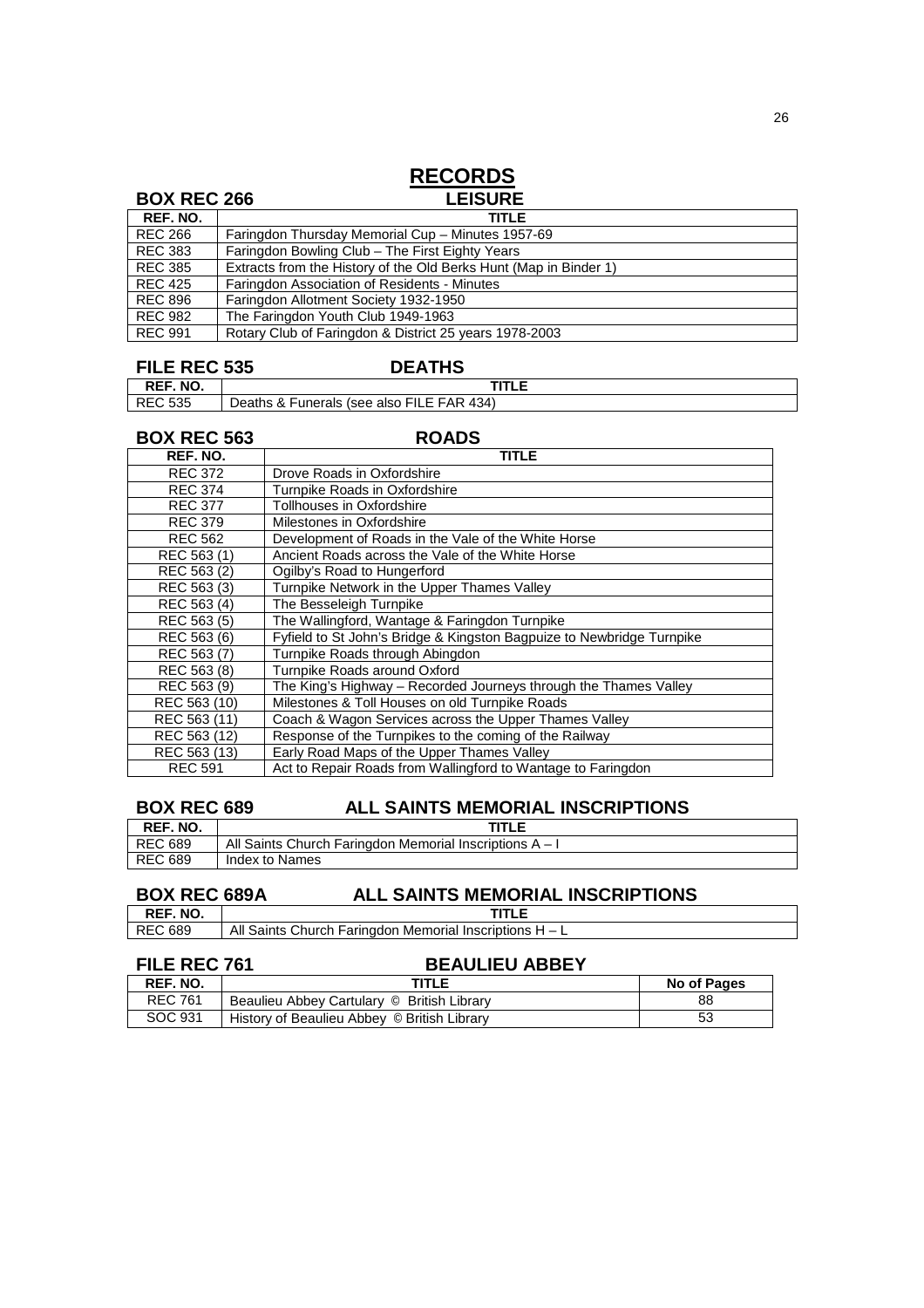| <b>BOX REC 957A</b> |                        | <b>SCHOOLS</b>                                            |  |  |
|---------------------|------------------------|-----------------------------------------------------------|--|--|
| <b>REF. NO.</b>     | <b>AUTHOR</b>          | TITLE                                                     |  |  |
| <b>REC 263</b>      | <b>Rosemary Church</b> | Register of pupils/staff/punishment                       |  |  |
| <b>REC 264</b>      | <b>Rosemary Church</b> | Log Book of Council Senior & Tollington School            |  |  |
| <b>REC 265</b>      | <b>Rosemary Church</b> | Sports/Plays/Magazines of Secondary School                |  |  |
| <b>REC 386</b>      | <b>Rosemary Church</b> | The Elms $-$ the beginning 1920-34                        |  |  |
| <b>REC 682</b>      | Rosemary Church        | Extracts of School records - British & National Schools   |  |  |
| MEM 932             | Rex Norman             | The Head Should Know                                      |  |  |
| <b>REC 939</b>      | Rosemary Church        | Faringdon County School for Girls - Extracts of Magazines |  |  |
|                     |                        | 1928/29, 1932 - 1940; Prize Giving 1930-1971              |  |  |

## **BOX REC 958 DEEDS – FARINGDON**

| REF. NO.       | <b>TITLE</b>                                |
|----------------|---------------------------------------------|
| <b>REC 400</b> | The Mount. Stanford Road                    |
| <b>REC 401</b> | The Old Bakehouse, Skinners Lane            |
| <b>REC 673</b> | Parsonage Lane 1688-1876                    |
| <b>REC 674</b> | 73 London Street 1840-1982                  |
| <b>REC 675</b> | 29 London Street                            |
| <b>REC 677</b> | Congregational Church 1818-1896             |
| <b>REC 678</b> | Harness Lane & Southampton Street 1815-1836 |
| <b>REC 700</b> | Documents relating to Barcot Manor          |
| <b>REC 715</b> | 24 London Street                            |
| <b>REC 717</b> | The Fish Shop, Cornmarket 1918-1966         |
| <b>REC 801</b> | Market Restaurant 1776-1978                 |
| <b>REC 825</b> | Rose Cottage, Harness Lane 1816-1940        |
| <b>REC 829</b> | Peymans Yard 1843 & 1855                    |
| <b>REC 895</b> | <b>Back Lane</b>                            |

## **BOX REC 960 REGISTERS**

| REF. NO.        | <b>TITLE</b>                                         |
|-----------------|------------------------------------------------------|
| <b>REC 238</b>  | All Saints Marriage & Banns Registers 1653-1812 Bk 1 |
| <b>REC 238A</b> | All Saints Marriage Registers 1813-1899 Bk 2         |
| REC 680         | Congregational records                               |
| <b>REC 681</b>  | Faringdon Burial Book                                |
| <b>REC 802</b>  | All Saints Burial Registers 1589-1812 Bk 1           |
| REC 940         | All Saints Baptism Registers 1589-1780 Bk 1          |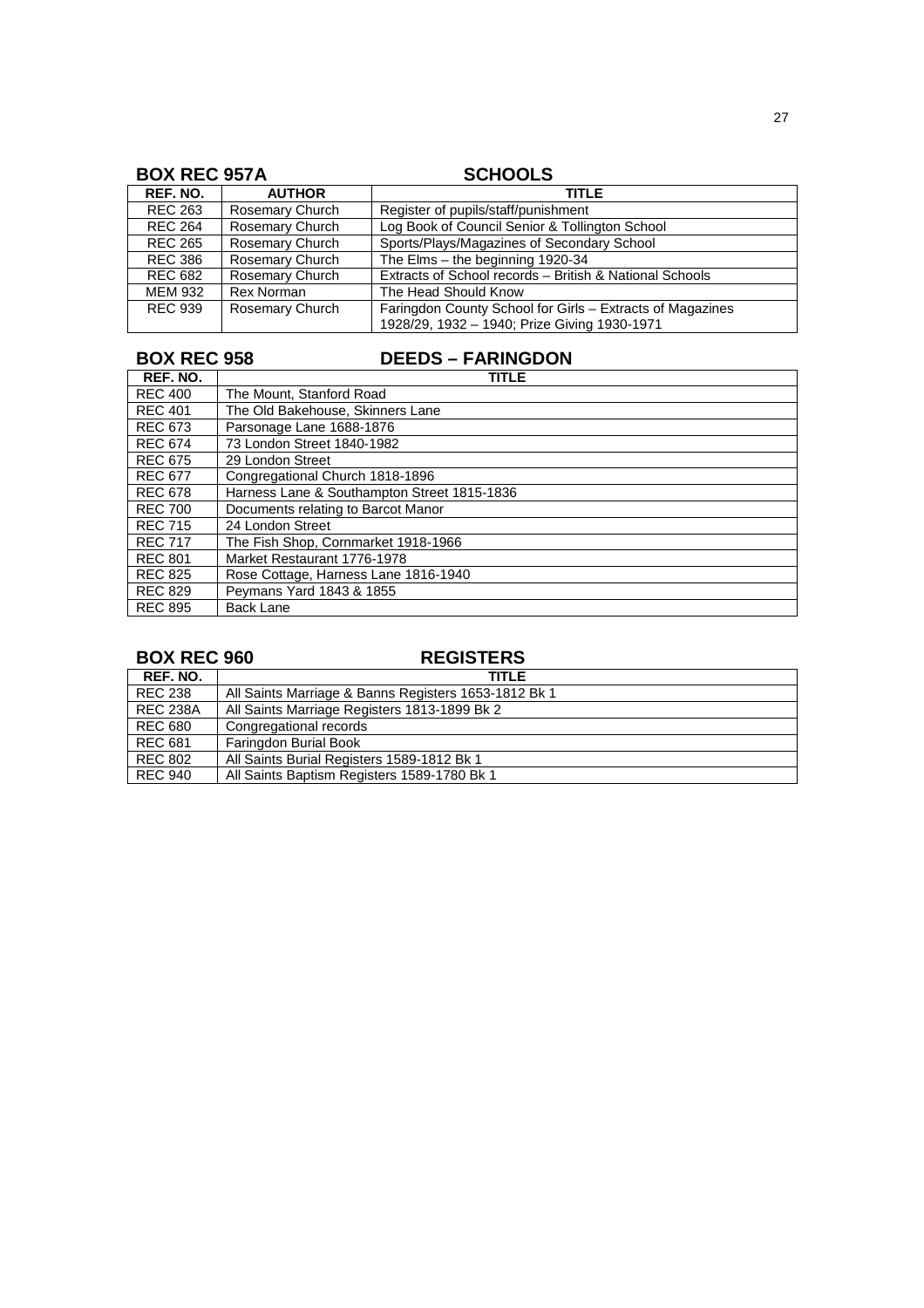# **SOCIETY**

| REF. NO.       | <b>AUTHOR</b>                 | <b>TITLE</b>                                  | <b>PUBLISHER</b>         | <b>DATE</b><br>PUB. |
|----------------|-------------------------------|-----------------------------------------------|--------------------------|---------------------|
| SOC 219        | <b>Spurling Hilary</b>        | Elinor Fettiplace's Recipe Book               | <b>Viking Salamander</b> | 1986                |
| SOC 273        |                               | Children's Britannica                         |                          |                     |
| $(1-20)$       |                               |                                               |                          |                     |
| SOC 301        |                               | Oxford Childrens' Encyclopedia                |                          |                     |
| $(1-9)$        |                               |                                               |                          |                     |
| SOC 322        | Miller M.                     | The Ancient Art of Cookery                    | Channel 4 TV             | 1988                |
| SOC 378        | Gwilliam S.                   | The Village Shop Closes                       | <b>ORCC</b>              | 1981                |
| SOC 662        | Woodward                      | Gerard's Herball                              | <b>Studio Editions</b>   | 1636/               |
|                | <b>Marcus</b>                 |                                               |                          | 1990                |
| SOC 766        | Mabey R.                      | The Frampton Flora                            |                          |                     |
| SOC 816        | Clutton C.                    | Old Clocks & Watches & their                  | Bloomsbury               | 1982                |
|                |                               | <b>Makers</b>                                 |                          |                     |
| SOC 817        | <b>Fleet Simon</b>            | <b>Clocks</b>                                 | Octopus                  | 1972                |
| SOC 818        | <b>Ullyett Kenneth</b>        | In Quest of Clocks                            | Rockcliff                | 1950                |
| SOC 819        | <b>Edwardes Ernest</b>        | The Grandfather Clock                         | John Sherratt &          | 1952                |
|                |                               |                                               | Sons                     |                     |
| SOC 820        | <b>Barder Richard</b><br>C.R. | <b>English Country Grandfather Clocks</b>     |                          | 1983                |
| SOC 872        |                               | Pillboxes                                     |                          |                     |
| SOC 891        | <b>Young Geoffrey</b>         | The Country Year                              | <b>Guild Pubs</b>        | 1989                |
| <b>SOC 994</b> | <b>Thetford Owen</b>          | Aircraft of the Royal Air Force since<br>1918 | Putnam & Co              | 1979                |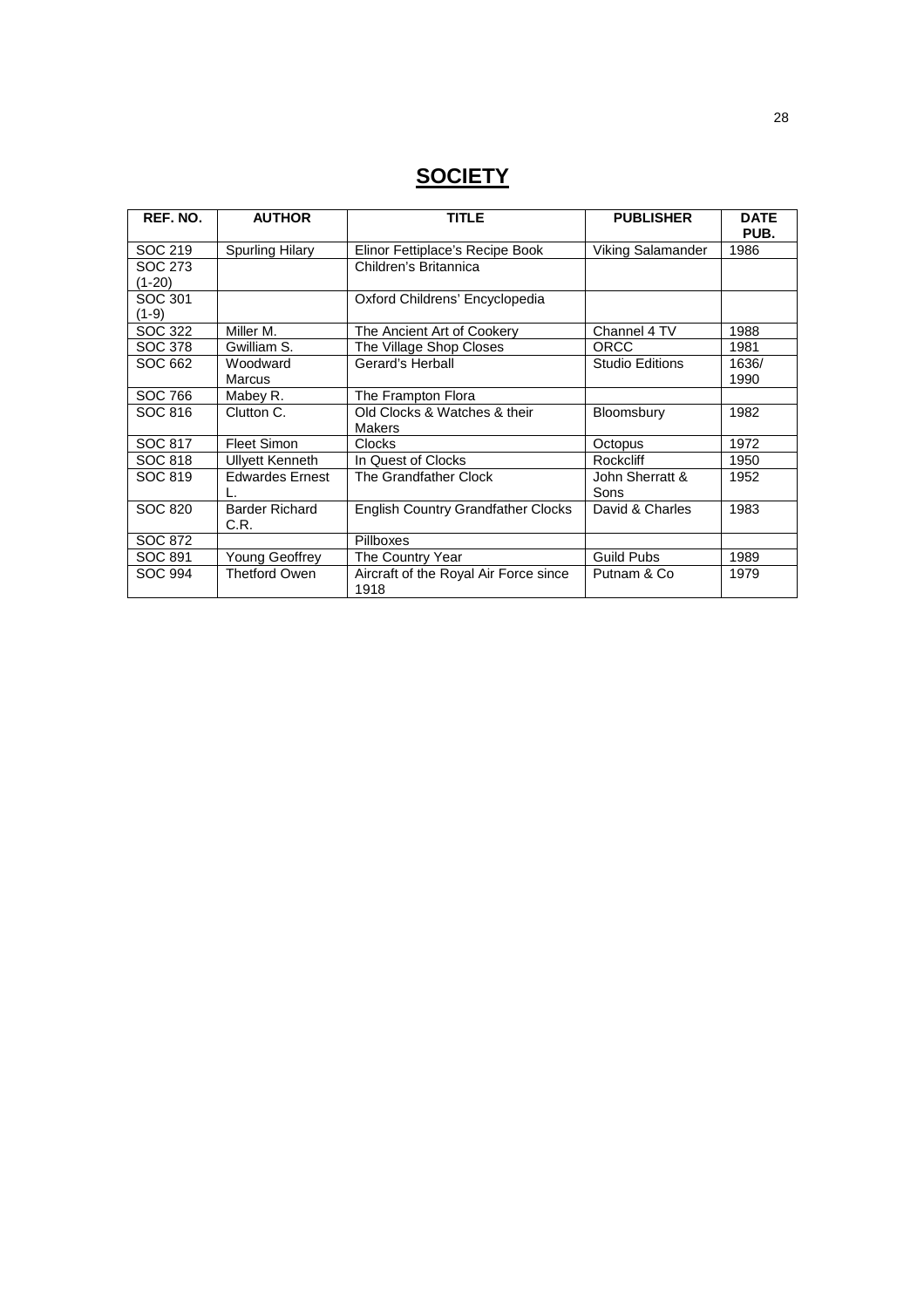# **VILLAGES**

| REF. NO.       | <b>AUTHOR</b>                         | <b>TITLE</b>                                                   | <b>PUBLISHER</b>        | <b>DATE</b><br>PUB. |
|----------------|---------------------------------------|----------------------------------------------------------------|-------------------------|---------------------|
| <b>VIL 043</b> | Silto J.                              | A Swindon History 1840-1901                                    | J. Silto                | 1981                |
| <b>VIL 085</b> | Young, John                           | Wiltshire Watch & Clockmakers                                  | Sedgehill               | 2004                |
| <b>VIL 088</b> | Dils Joan &<br><b>Schwartz Deidre</b> | Tudor & Stuart Shrivenham                                      | Own                     | 2004                |
| <b>VIL 089</b> | <b>Hood Nancy</b>                     | The Vale of the White Horse in<br>Camera                       | Quotes Ltd              | 1986                |
| <b>VIL 090</b> | Chandler John                         | Swindon                                                        | Alan Sutton             | 1992                |
| <b>VIL 091</b> | W.l's                                 | <b>Berkshire Village Book</b>                                  | <b>BFWI</b>             |                     |
| <b>VIL 094</b> | Cooper Jane &<br>Smith Sharon         | The White Horse & the Village of<br>Uffington                  |                         | 2004                |
| <b>VIL 095</b> | Jones John                            | The Archives of Balliol College,<br>Oxford                     | Phillimore              | 1984                |
| <b>VIL 150</b> | File                                  | In the Vale magazines                                          |                         |                     |
| <b>VIL 195</b> | Hood, Nancy                           | Wantage, Faringdon & the Vale<br>Villages in old photographs   | <b>Alan Sutton</b>      | 1987                |
| <b>VIL 240</b> | McIntyre, Martin                      | Royal Berkshire Regiment 1914-59                               | Tempus                  | 2005                |
| <b>VIL 242</b> | Stokes, Penelope                      | Free Rein. Racing in Berks 1700-<br>1905                       |                         | 2005                |
| <b>VIL 255</b> |                                       | Catalogue of exhibition - Bampton                              |                         | 2008                |
| <b>VIL 258</b> | Dalby, L.J.                           | Wilts & Berks Canal                                            | <b>MISSING</b>          |                     |
| <b>VIL 262</b> | Hood, Nancy                           | Wantage, Faringdon & The Vale<br>Villages                      |                         |                     |
| VIL 268        | Maine Lewen, Rev                      | A Berkshire Village - Stanford                                 | James Parker            | 1866                |
| <b>VIL 320</b> | Berks C.C.                            | Directory of Secondary & Higher<br>Education                   |                         | 1931                |
| <b>VIL 324</b> | Howse J.S.                            | Charney Basset through the Ages                                |                         | 1975                |
| <b>VIL 325</b> | Manley E.R.                           | East Hendred                                                   |                         | 1969                |
| <b>VIL 335</b> | Buxton, David                         | Berkshire of one hundred years ago                             |                         | 1992                |
| <b>VIL 370</b> | Hyde F.E. &<br>Markham S.F.           | A History of Stony Stratford                                   | McCorquodale &<br>Co    | 1948                |
| <b>VIL 432</b> | File                                  | Guides to Local Places; Local<br>Churches                      |                         |                     |
| <b>VIL 433</b> | File                                  | <b>Faringdon Dramatic Society</b><br>programmes; Local Shows   |                         |                     |
| <b>VIL 536</b> |                                       | The Historic Villages of Somerset,<br>Avon and Gloucestershire |                         |                     |
| <b>VIL 564</b> | Mills B.                              | A Portrait of Nailsworth                                       |                         |                     |
| <b>VIL 588</b> | Gibbs J.A.                            | A Cotswold Village                                             | John Murray             | 1914                |
| <b>VIL 594</b> | Vincent J.                            | <b>College Cookery</b>                                         |                         |                     |
| <b>VIL 596</b> | <b>Townsend James</b>                 | News of a Country Town                                         |                         |                     |
| <b>VIL 611</b> | Rowse A.L.                            | Heritage of Britain                                            | <b>Artus Books</b>      | 1977                |
| <b>VIL 663</b> | Perry C.                              | Old English Villages                                           | <b>Guild Publishing</b> | 1986                |
| <b>VIL 664</b> | Parker R.                             | The Common Stream                                              | Paladin                 | 1975                |
| <b>VIL 665</b> | Sheldon P.                            | A Swindon Album                                                | <b>Red Brick</b>        | 1980                |
| <b>VIL 803</b> | Bloxham C. &<br>Shatford S.           | Changing Faces of Headington Bk 2                              | Robert Boyd             |                     |
| <b>VIL 804</b> | Symonds Ann<br>Spokes                 | Changing Faces of Wolvercote                                   | Robert Boyd             |                     |
| <b>VIL 805</b> | Harris Martin J.                      | Changing Faces of Eynsham                                      | Robert Boyd             |                     |
| <b>VIL 806</b> | Shatford S. &<br>Williams T.          | Changing Faces of St Clements &<br>East Oxford                 | Robert Boyd             |                     |
| <b>VIL 807</b> | Newbigging<br>Carole                  | Changing Faces of St Ebbes & St<br>Thomas                      | Robert Boyd             |                     |
| <b>VIL 809</b> | <b>Disbury David</b>                  | Beef, Bacon & Bag Pudding - Old<br>Berks in the Civil War      |                         |                     |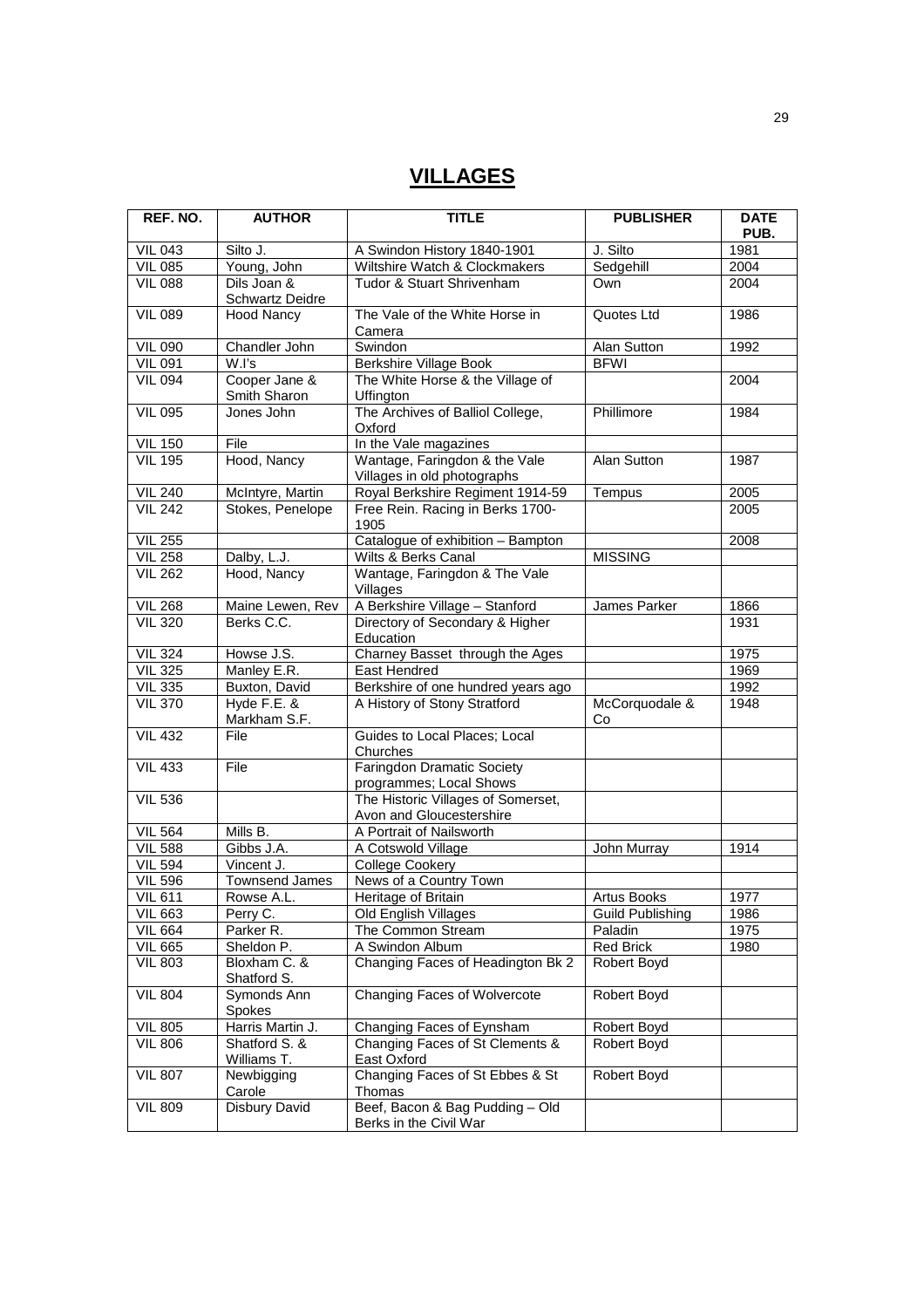|                |                                            | <b>VILLAGES</b>                                             |                           |      |
|----------------|--------------------------------------------|-------------------------------------------------------------|---------------------------|------|
| <b>VIL 810</b> | <b>Channer Nick</b>                        | <b>Berkshire Pictorial Memories (Frith</b>                  |                           |      |
|                |                                            | Collection of photos)                                       |                           |      |
| <b>VIL 814</b> | Cooper, Janet                              | Medieval Oxford                                             | Oxfordshire C. C.         | 1979 |
| <b>VIL 815</b> | Hammond Nigel &<br>Brown Jim               | Vale of the White Horse                                     | Tempus                    | 1999 |
| <b>VIL 821</b> | Fox Gemma                                  | Coleshill 2000                                              |                           | 1999 |
| <b>VIL 842</b> | Richards Guy &<br>Dalton-Morris<br>Shirley | Longcot A Village in the Vale                               | <b>Silver Link</b>        | 1999 |
| <b>VIL 843</b> | Wright Graham                              | Great Coxwell, 2000 years of Village<br>Life                |                           | 1999 |
| <b>VIL 859</b> | Pocock Ernest                              | A History of Clanfield in Oxfordshire                       |                           | 1999 |
| <b>VIL 860</b> | Robertson Kevin                            | The last days of steam in Berkshire                         | Alan Sutton               | 1987 |
| <b>VIL 861</b> | Maggs Colin G.                             | <b>Branch Lines of Berkshire</b>                            | Alan Sutton               | 1993 |
| <b>VIL 868</b> | Phillips, D.                               | Berkshire, A County History                                 | <b>Countryside Books</b>  | 1993 |
| <b>VIL 869</b> | <b>Hammond Nigel</b>                       | The White Horse Country                                     | <b>William Smith</b>      | 1972 |
| <b>VIL 870</b> | Yurdan Marilyn                             | Shire County Guide - Oxfordshire<br>and Oxford              | <b>Shire Publications</b> | 1988 |
| <b>VIL 871</b> | Cuss Edwin &<br>Rushby Brian               | Fairford and Lechlade in old<br>photographs                 | Alan Sutton               | 1987 |
| <b>VIL 879</b> | <b>Williams Alfred</b>                     | Round About Middle Thames                                   | Alan Sutton               | 1982 |
| <b>VIL 899</b> | Loades D.M.                                | The Oxford Martyrs                                          | <b>Batsford</b>           | 1970 |
| <b>VIL 905</b> |                                            | <b>Buckland Remembered</b>                                  |                           | 2000 |
| <b>VIL 906</b> | Cuss H.W.John                              | The Valley of the Upper Thames                              | <b>Robert Hale</b>        | 1998 |
| <b>VIL 913</b> | Steane John                                | Oxfordshire                                                 | Pimlico                   | 1996 |
| <b>VIL 925</b> | <b>Hall Michael</b>                        | The Cotswolds                                               | <b>Pevensey Press</b>     | 1988 |
| <b>VIL 926</b> | Gibbs J. Arthur                            | A Cotswold Village                                          | John Murray               | 1899 |
| <b>VIL 949</b> | Disbury, D & E                             | The History of Ashbury                                      |                           |      |
| <b>VIL 976</b> |                                            | Wroughton in Pictures 1945-2002                             |                           | 2002 |
| <b>VIL 985</b> | Brill, Edith                               | Old Cotswold                                                | David & Charles           | 1968 |
| <b>VIL 986</b> | Eddershaw, David                           | The Civil War in Oxfordshire                                |                           |      |
| <b>VIL 987</b> | Vaughan, Adrian                            | A History of Faringdon Branch &<br><b>Uffington Station</b> | Oxford Publishing<br>Co.  | 1979 |
| <b>VIL 988</b> | Middleton, Tom                             | <b>Royal Berkshire</b>                                      | Barracuda Books           | 1979 |
| <b>VIL 989</b> | Bloxham,<br>Christine                      | May Day to Mummers                                          |                           |      |
| <b>VIL 990</b> | Lampe David                                | The Last Ditch                                              |                           |      |
| <b>VIL 993</b> | <b>Ottewell Gordon</b>                     | Gloucestershire Countryside                                 |                           |      |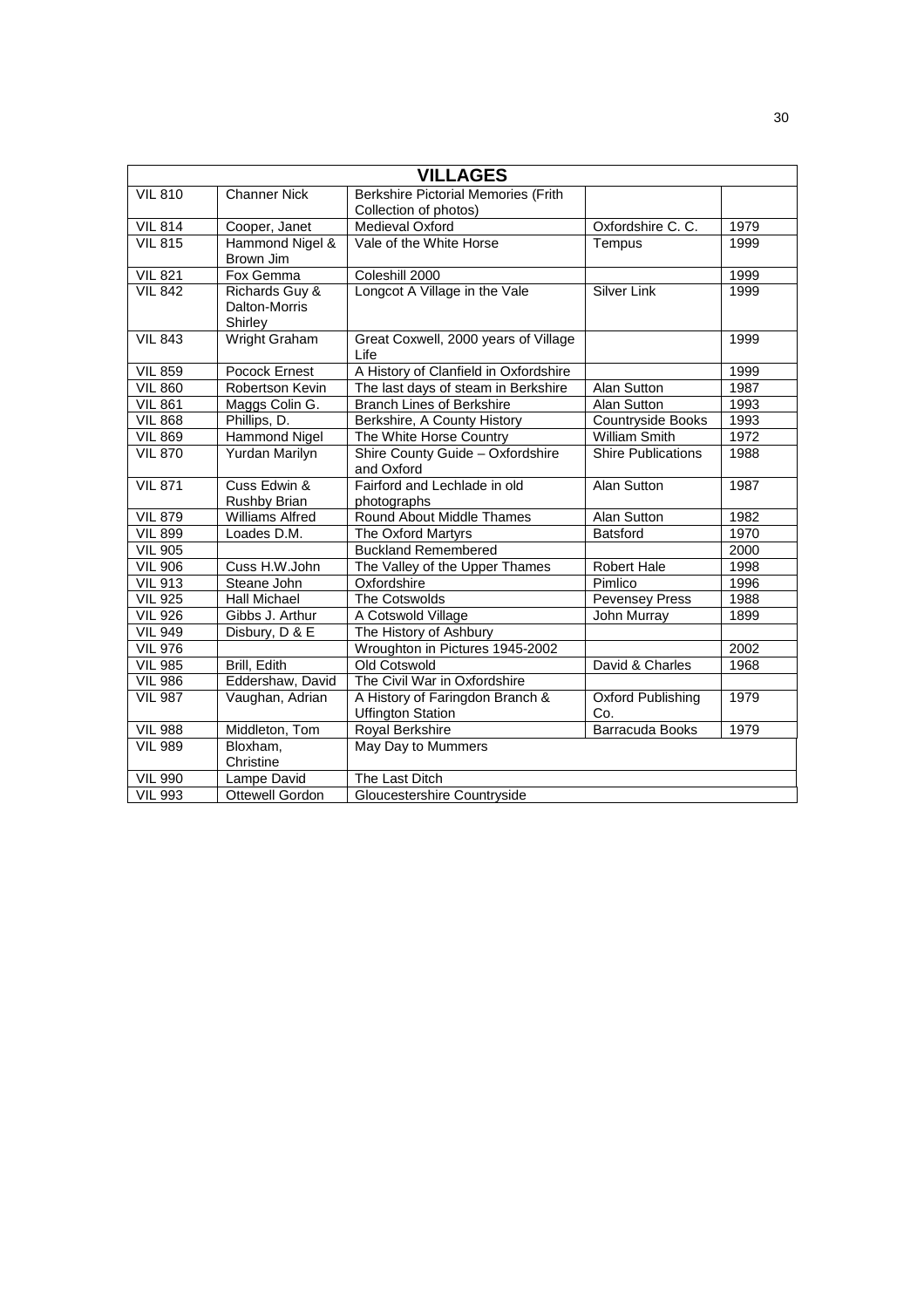| <b>BOX VIL 576</b>  | <b>OXFORDSHIRE</b>                           |  |  |  |  |
|---------------------|----------------------------------------------|--|--|--|--|
| REF. NO.            | <b>TITLE</b>                                 |  |  |  |  |
| <b>VIL 576</b>      | Oxfordshire Local History journals           |  |  |  |  |
|                     |                                              |  |  |  |  |
| <b>BOX VIL 576A</b> | <b>BERKSHIRE</b>                             |  |  |  |  |
| REF. NO.            | <b>TITLE</b>                                 |  |  |  |  |
| <b>VIL 601</b>      | Local History magazines                      |  |  |  |  |
|                     |                                              |  |  |  |  |
| <b>BOX VIL 576B</b> | <b>BERKSHIRE</b>                             |  |  |  |  |
| REF. NO.            | <b>TITLE</b>                                 |  |  |  |  |
| SOC 590             | Berkshire Life journals                      |  |  |  |  |
|                     |                                              |  |  |  |  |
| <b>BOX VIL 576C</b> | <b>OXFORDSHIRE</b>                           |  |  |  |  |
|                     | <b>Oxfordshire Limited Edition Magazines</b> |  |  |  |  |
|                     |                                              |  |  |  |  |
| <b>BOX VIL 576D</b> | <b>BERKSHIRE</b>                             |  |  |  |  |
| REF. NO.            | <b>TITLE</b>                                 |  |  |  |  |
| <b>VIL 581</b>      | Berkshire Old and New journals               |  |  |  |  |
|                     |                                              |  |  |  |  |
| <b>BOX VIL 686</b>  | <b>VILLAGES - LONGCOT</b>                    |  |  |  |  |
| REF. NO.            | <b>TITLE</b>                                 |  |  |  |  |
| <b>REC 686</b>      | Longcot Parish Registers Baptisms 1612-1989  |  |  |  |  |
| <b>REC 686</b>      | Longcot Parish Registers Marriages 1612-1989 |  |  |  |  |
| <b>REC 686</b>      | Longcot Parish Registers Burials 1612-1989   |  |  |  |  |
| <b>VIL 909</b>      | Longcot School Register 1874-1932            |  |  |  |  |
|                     |                                              |  |  |  |  |
| <b>BOX VIL 687</b>  | <b>VILLAGES - SHRIVENHAM</b>                 |  |  |  |  |
| REF. NO.            | <b>TITLE</b>                                 |  |  |  |  |

| REF. NO.       | TITLE                                         |
|----------------|-----------------------------------------------|
| l REC 687      | Shrivenham Parish Registers C I & ii & iii; M |
| <b>VIL 669</b> | Guide to Shrivenham                           |
| <b>VIL 532</b> | Shrivenham News - various                     |

31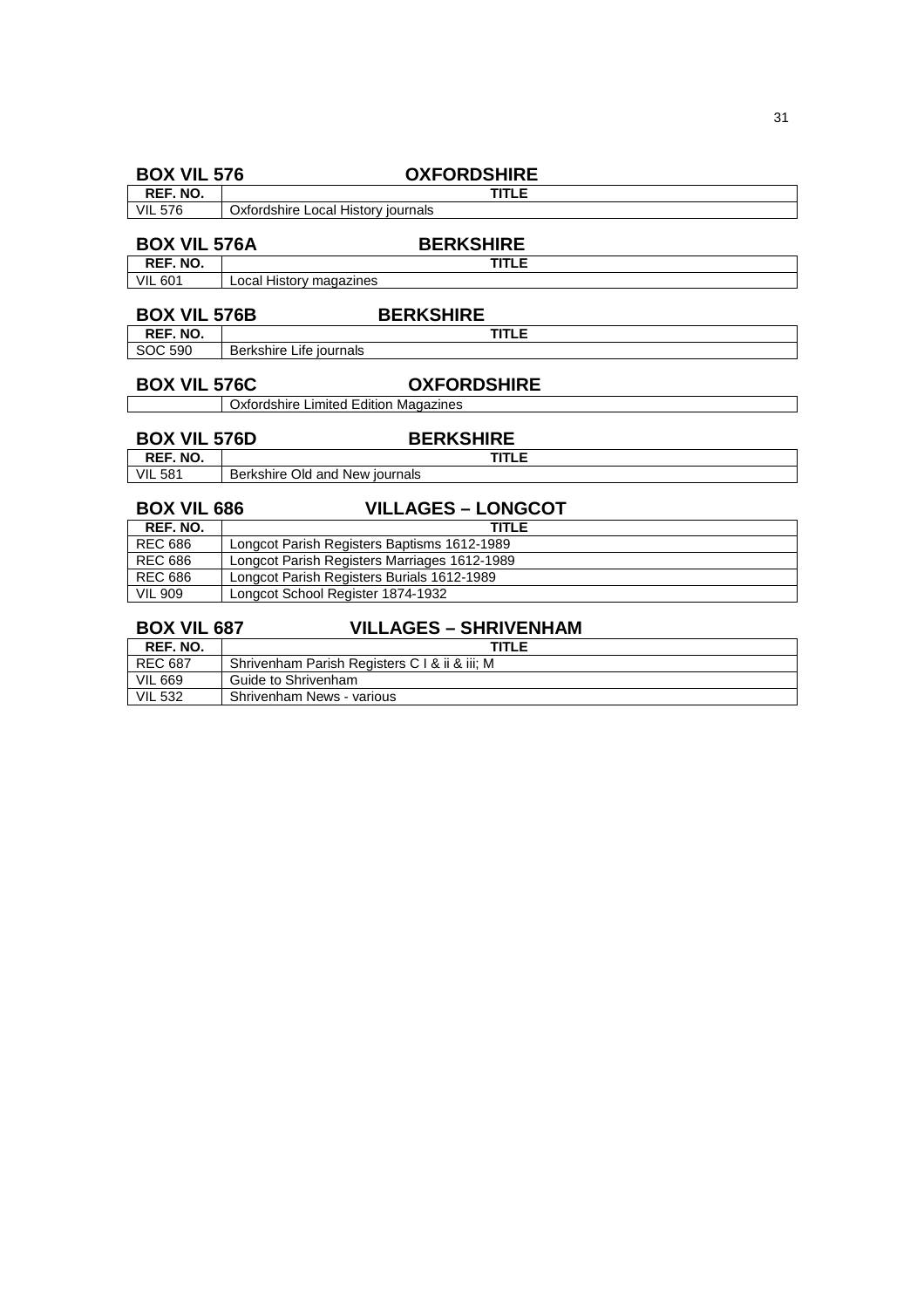|  |  |  | <b>BOX VIL 702</b> |
|--|--|--|--------------------|
|  |  |  |                    |

### **AROUND FARINGDON**

| REF. NO.       | TITLE                                              |  |  |  |  |
|----------------|----------------------------------------------------|--|--|--|--|
| <b>VIL 006</b> | The Vale of the White Horse Land & People          |  |  |  |  |
| <b>VIL 007</b> | <b>History of Buckland</b>                         |  |  |  |  |
| <b>VIL 025</b> | Discovering the Ridgeway                           |  |  |  |  |
| <b>VIL 028</b> | The Mystery of White Horse Hill                    |  |  |  |  |
| <b>VIL 029</b> | Radcot and its Bridge                              |  |  |  |  |
| <b>VIL 045</b> | A Walk round Witney                                |  |  |  |  |
| <b>REC 155</b> | Oxfordshire Parish Registers & Bishops Transcripts |  |  |  |  |
| <b>VIL 262</b> | Wantage, Faringdon & the Vale                      |  |  |  |  |
| <b>VIL 293</b> | <b>Hatford Parish Record</b>                       |  |  |  |  |
| <b>VIL 295</b> | Fairford Now and Then                              |  |  |  |  |
| <b>BUI 308</b> | The Faringdon Collection                           |  |  |  |  |
| <b>VIL 309</b> | Pendon Why, What & How                             |  |  |  |  |
| <b>VIL 366</b> | About Burford                                      |  |  |  |  |
| <b>VIL 368</b> | <b>Blewbury Festival 1990</b>                      |  |  |  |  |
| <b>VIL 369</b> | <b>Blewbury Festival 1992</b>                      |  |  |  |  |
| <b>VIL 375</b> | The Changing Face of Didcot                        |  |  |  |  |
| <b>VIL 651</b> | Excavations in Oxfordshire 1976                    |  |  |  |  |
| <b>VIL 699</b> | 20 Walks in Berkshire                              |  |  |  |  |
| <b>VIL 706</b> | <b>Oxfordshire Museums Leaflets</b>                |  |  |  |  |
| <b>VIL 707</b> | Vale & Downland Museum, Wantage                    |  |  |  |  |
| <b>VIL 709</b> | The Shell Guide to Berkshire                       |  |  |  |  |
| <b>VIL 838</b> | Lechlade on Thames                                 |  |  |  |  |
| <b>VIL 936</b> | Parish of Hinton Waldrist                          |  |  |  |  |
| <b>VIL 937</b> | Longworth a Sense of Place                         |  |  |  |  |
| <b>VIL 980</b> | The White Horse Project - MISSING                  |  |  |  |  |
| <b>VIL 984</b> | The Vale of the White Horse – official guide       |  |  |  |  |

## **BOX VIL 702B AROUND FARINGDON**

| REF. NO.       | <b>TITLE</b>                                 |
|----------------|----------------------------------------------|
| <b>VIL 191</b> | Brief History of the Abingdon Reservoir Area |
| <b>VIL 192</b> | On and Around White Horse Hill               |
| <b>VIL 193</b> | On the Kennet and Avon                       |
| <b>VIL 196</b> | Wroughton, a Guide to the Parish             |
| <b>VIL 243</b> | The Berkshire White Horse                    |
| <b>VIL 255</b> | Catalogue of exhibition - Bampton            |
| <b>VIL 256</b> | The Ridgeway Path                            |

## **BOX VIL 403 VILLAGES – GOOSEY, HATFORD, LYFORD**

| REF. NO.       | <b>TITLE</b>                   |  |  |  |
|----------------|--------------------------------|--|--|--|
| <b>VIL 082</b> | Extracts - Goosey              |  |  |  |
| <b>VIL 292</b> | <b>Hatford A Parish Record</b> |  |  |  |
| <b>VIL 404</b> | Lvford A Parish Record         |  |  |  |

# **BOX VIL 732** VILLAGES – COLESHILL<br>REF. NO. |

**REF. NO.**<br>VIL 823 Coleshill House

| <b>BOX VIL 736</b> | <b>VILLAGES – FERNHAM</b>   |  |  |
|--------------------|-----------------------------|--|--|
| REF. NO.           | TITLE                       |  |  |
| REC 260            | Deeds - Thatchets           |  |  |
| <b>REC 290</b>     | Deeds - Hobbs Hill          |  |  |
| <b>REC 676</b>     | Deeds - Box Tree Cottage    |  |  |
| <b>REC 736</b>     | Fernham Registers 1860-1988 |  |  |
|                    |                             |  |  |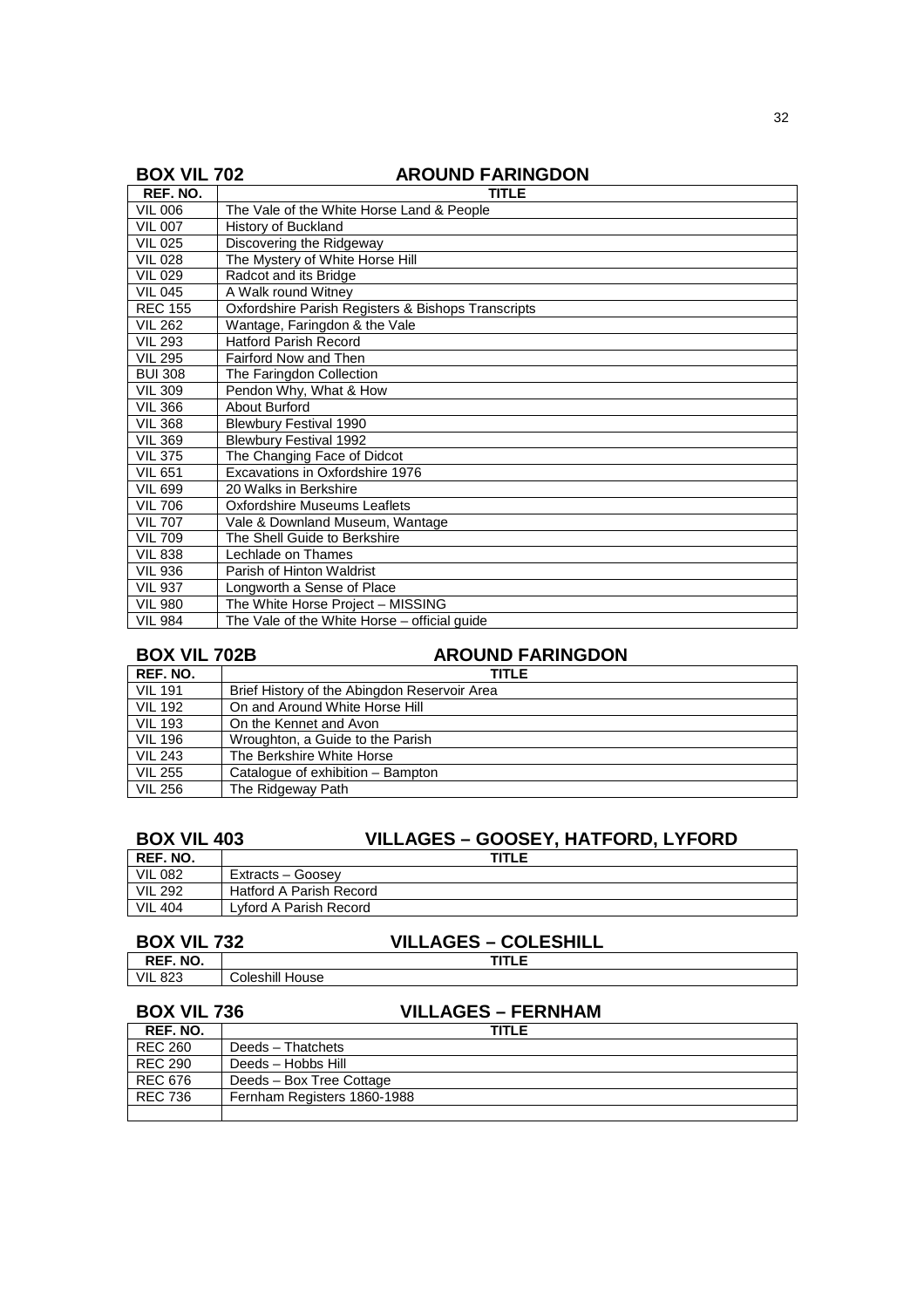### **BOX VIL 738 VILLAGES – LITTLE COXWELL**

| _ _ _ _ _ _ _ _ _ _ |                                    |
|---------------------|------------------------------------|
| REF. NO.            | TITLE                              |
| <b>REC 738</b>      | Little Coxwell Map 1736            |
| <b>REC 739</b>      | Little Coxwell Registers 1582-1984 |
|                     |                                    |
|                     |                                    |
|                     | See also REC 826 in Box VIL 739    |

## **BOX VIL 739 VILLAGES – GREAT COXWELL**

| REF. NO.       | TITI F                                                                |
|----------------|-----------------------------------------------------------------------|
| <b>REC 274</b> | <b>Great Coxwell Inclosure</b>                                        |
|                | <b>Great Coxwell Memorial Inscriptions</b>                            |
| <b>VIL 323</b> | <b>Gt Coxwell Scrapbook</b>                                           |
| <b>REC 347</b> | Parish Affairs of Great Coxwell                                       |
| <b>REC 289</b> | <b>Great Coxwell Registers</b>                                        |
| REC 826        | Gt & Lt Coxwell Manor 1812-95; Abstract of title Lt Coxwell 1658-1779 |

## **BOX VIL 831 VILLAGES – WATCHFIELD & BOURTON**

| REF. NO. | TITLE                                 |  |  |  |  |
|----------|---------------------------------------|--|--|--|--|
| REC 714  | Watchfield Parish Registers 1858-1982 |  |  |  |  |
| VIL 831  | The Watchfield Horror                 |  |  |  |  |
| REC 713  | Bourton Parish Registers 1860-1985    |  |  |  |  |

### **BOX VIL 938 VILLAGES – UFFINGTON, BAULKING & WOOLSTONE**

| REF. NO.       | <b>TITLE</b>                                                             |
|----------------|--------------------------------------------------------------------------|
| <b>VIL 592</b> | Woolstone Church                                                         |
| <b>REC 688</b> | Uffington Parish Registers Baptisms Part 1; iii & iv; Marriages; Burials |
| REC 735        | Baulking Registers 1850-1989                                             |
| <b>REC 734</b> | Woolstone Registers 1849-1988                                            |

## **BOX VIL 968 VILLAGES – STANFORD IN THE VALE**

| REF. NO.       | <b>TITLE</b>                                                        |  |  |  |  |
|----------------|---------------------------------------------------------------------|--|--|--|--|
| <b>VIL 083</b> | <b>Stanford Extracts</b>                                            |  |  |  |  |
| <b>VIL 086</b> | <b>Stanford Enclosure</b>                                           |  |  |  |  |
| <b>VIL 268</b> | A Berkshire Village                                                 |  |  |  |  |
| <b>VIL 347</b> | A Stanford in the Vale Sketchbook                                   |  |  |  |  |
| <b>VIL 968</b> | The Stanford Historian Vol 1, 1&2; Vol 2, 1-2; Vol 3, 1&2; Nos 7-15 |  |  |  |  |
|                |                                                                     |  |  |  |  |

### **FILE VIL 970 DETAILS OF LOCAL ESTATES 1850-1966**

| REF. NO.       | <b>YEAR</b> | TITLE                                            | No of Pages |
|----------------|-------------|--------------------------------------------------|-------------|
| <b>FAR 542</b> | 1850        | Sale of Christopher Ward's buildings, Faringdon  | 8           |
| <b>VIL 360</b> | 1862        | Sale of Brewery & Pubs in the local area         | 12          |
| <b>VIL 762</b> | 1867        | Sale particulars, land in Faringdon              | 16          |
| <b>VIL 850</b> | 1896        | Sale of Steed's Farm                             | 3           |
| <b>FAR 541</b> | 1903        | Four Cottages, Faringdon                         | 3           |
| <b>VIL 943</b> | 1917        | Beckett Estate, Shrivenham                       | 23          |
| <b>VIL 719</b> | 1923        | Kitemore & Shellingford Estate                   | 29          |
| <b>VIL 944</b> | 1922        | Beckett Estate, Shrivenham                       | 39          |
| <b>VIL 970</b> | 1927        | Beckett Estate, Shrivenham                       | 42          |
| <b>VIL 851</b> | 1909-       | <b>Buckland Estate</b>                           | 18          |
|                | 1949        |                                                  |             |
| <b>VIL 540</b> | 1910-       | Royal Oak, Great Coxwell                         | 14          |
|                | 1964        |                                                  |             |
| <b>VIL 359</b> |             | <b>History of Buscot Park Estate</b>             | 5           |
| <b>VIL 948</b> | 1966        | Auction of Lordships of Manor - Ashbury, Compton | 34          |
|                |             | Beauchamp, Idstone, Uffington.                   |             |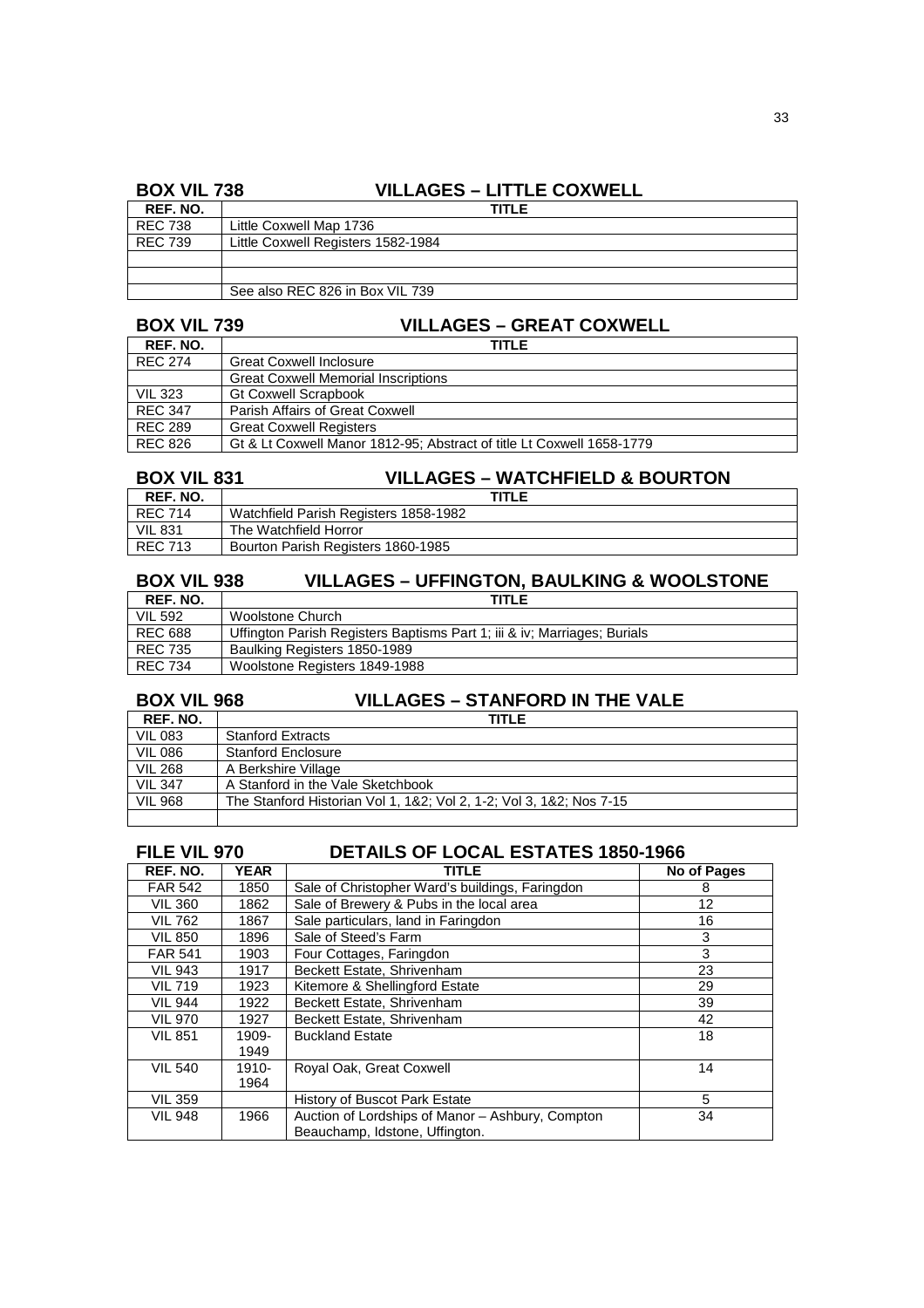|                    | History of Ashbury Manor                  |
|--------------------|-------------------------------------------|
| <b>BOX VIL 971</b> | <b>VILLAGES – EATON HASTINGS</b>          |
| REF. NO.           | TITLE                                     |
| <b>REC 971</b>     | Eaton Hastings Parish Registers 1574-1981 |
|                    |                                           |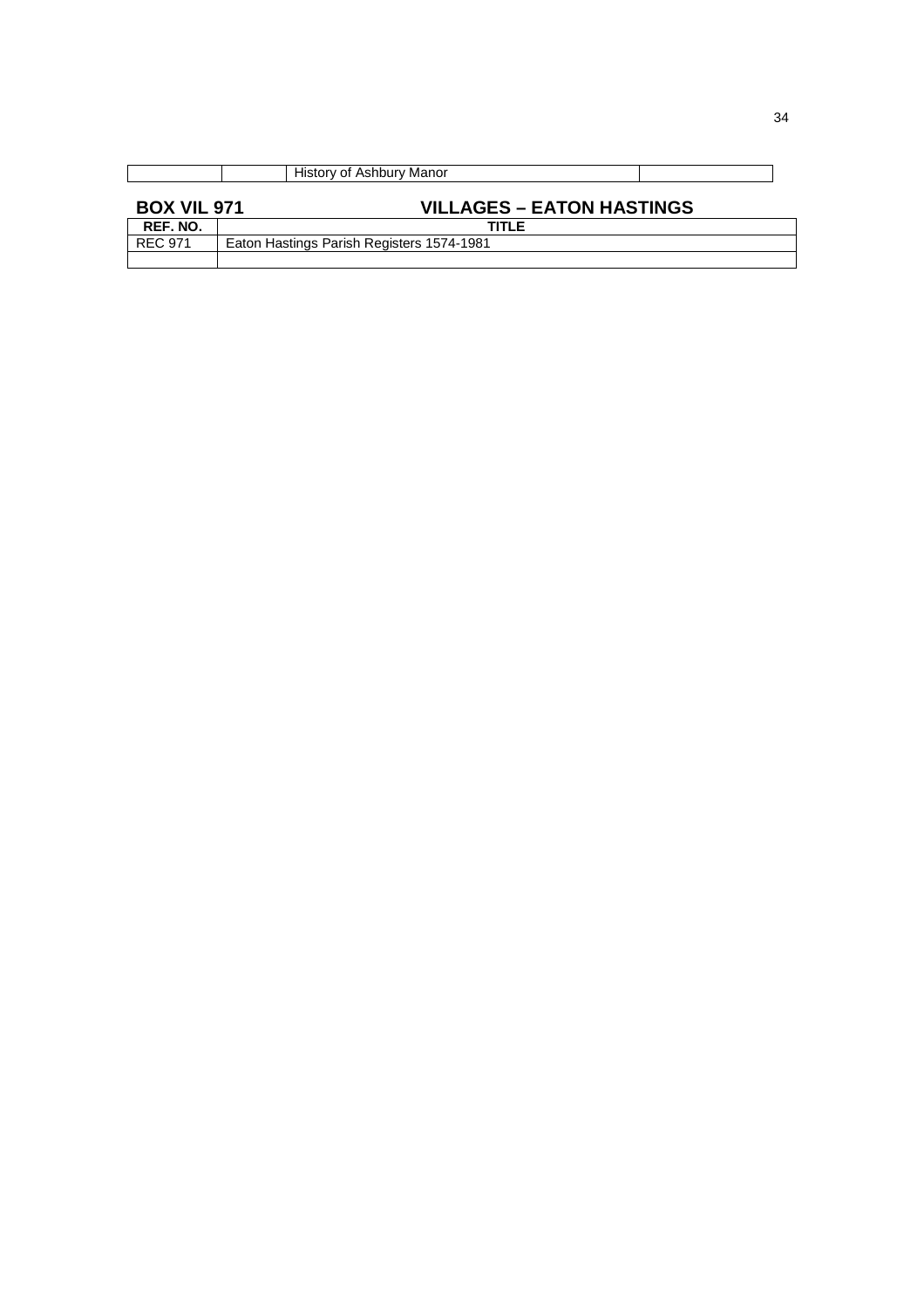| WAR            |                        |                                      |                       |             |  |
|----------------|------------------------|--------------------------------------|-----------------------|-------------|--|
| REF. NO.       | <b>AUTHOR</b>          | TITLE                                | <b>PUBLISHER</b>      | <b>DATE</b> |  |
| <b>WAR 245</b> | Briggs, Asa            | Go to it. Working for Victory on the |                       |             |  |
|                |                        | Home Front 1939-45                   |                       |             |  |
| <b>WAR 259</b> | Churchill, Winston     | The Second World War (a-f)           |                       |             |  |
| <b>WAR 277</b> | Foot William           | The Battlefield That Nearly Were     | Tempus                | 2007        |  |
|                |                        | Defended England 1940                |                       |             |  |
| <b>WAR 278</b> | Dunn, Diana            | War & Society in Medieval & Early    | Liverpool U.P.        | 2000        |  |
|                |                        | Modern Britain                       |                       |             |  |
| <b>WAR 294</b> | Wadge, Richard         | Arrowstorm - The World of the        |                       |             |  |
|                |                        | Archer in the 100yrs War             |                       |             |  |
| <b>WAR 336</b> | Arthur, Max            | Forgotten Voices of the Great War    |                       | 2002        |  |
| <b>WAR 338</b> | Vinen, Richard         | The Unfree French, Life under the    | Penguin               | 2007        |  |
|                |                        | Occupation                           |                       |             |  |
| <b>WAR 362</b> | Wilson, H.W.           | The Great War - The Standard         |                       |             |  |
|                |                        | History 13 Volumes                   |                       |             |  |
| <b>WAR 405</b> |                        | British Army Handbook 1914-18        |                       |             |  |
| <b>WAR 533</b> | File 1                 | 1854-1922                            |                       |             |  |
| <b>WAR 534</b> | File 2                 | 1939-1946                            |                       |             |  |
| <b>WAR 635</b> | Keegan John            | A History of Warfare [MISSING]       | Hutchinson            | 1993        |  |
| <b>WAR 904</b> | <b>Hart Liddell</b>    | History of the First World War       | <b>Book Club</b>      | 1973        |  |
|                |                        |                                      | Associates            |             |  |
| <b>WAR 918</b> | Seymour William        | Battles in Britain 1642-1746         | <b>Book Club</b>      | 1975        |  |
| <b>WAR 922</b> | Webster Graham         | The Roman Army                       | Grosvenor             | 1956        |  |
|                |                        |                                      | Museum, Chester       |             |  |
| <b>WAR 924</b> | Hogg lan V.            | The Guns 1914-18                     | Pan/Ballantine        | 1971        |  |
| <b>WAR 962</b> | Maule, Henry           | The Great Battles of World War II    | Hamlyn                | 1972        |  |
| <b>WAR 963</b> | Everett, Susanne       | The Two World Wars                   | W.H.Smith             | 1982        |  |
|                | & Young,               |                                      |                       |             |  |
|                | <b>Brigadier Peter</b> |                                      |                       |             |  |
| <b>WAR 964</b> | Price, Alfred          | <b>Battle of Britain</b>             |                       |             |  |
| <b>WAR 965</b> | Lane, Tony             | The Merchant Seamen's War            | <b>Bluecoat Press</b> | 1990        |  |

## **BOX WAR 315 WAR**

| <b>REF. NO</b> | <b>TITLE</b>                                                           |
|----------------|------------------------------------------------------------------------|
| <b>WAR 115</b> | Faringdon in the Civil War                                             |
| <b>WAR 221</b> | The First World War Tribunal in Swindon                                |
| <b>WAR 227</b> | War Record Book of the Gloucestershire Special Constabulary            |
| <b>WAR 327</b> | Guardian Books of WW2 (1; 2-7)                                         |
| <b>WAR 356</b> | History of the Second World War - magazine                             |
| <b>WAR 357</b> | Gas - A Synopsis of Defence Against                                    |
| <b>WAR 358</b> | Protect & Survive - Nuclear War                                        |
| <b>WAR 361</b> | 5 <sup>th</sup> Berkshire Battalion Home Guard                         |
| <b>WAR 837</b> | Jim Brown remembers his Wartime Boyhood in the Vale of the White Horse |
| <b>WAR 961</b> | Growing up around Wartime Faringdon                                    |